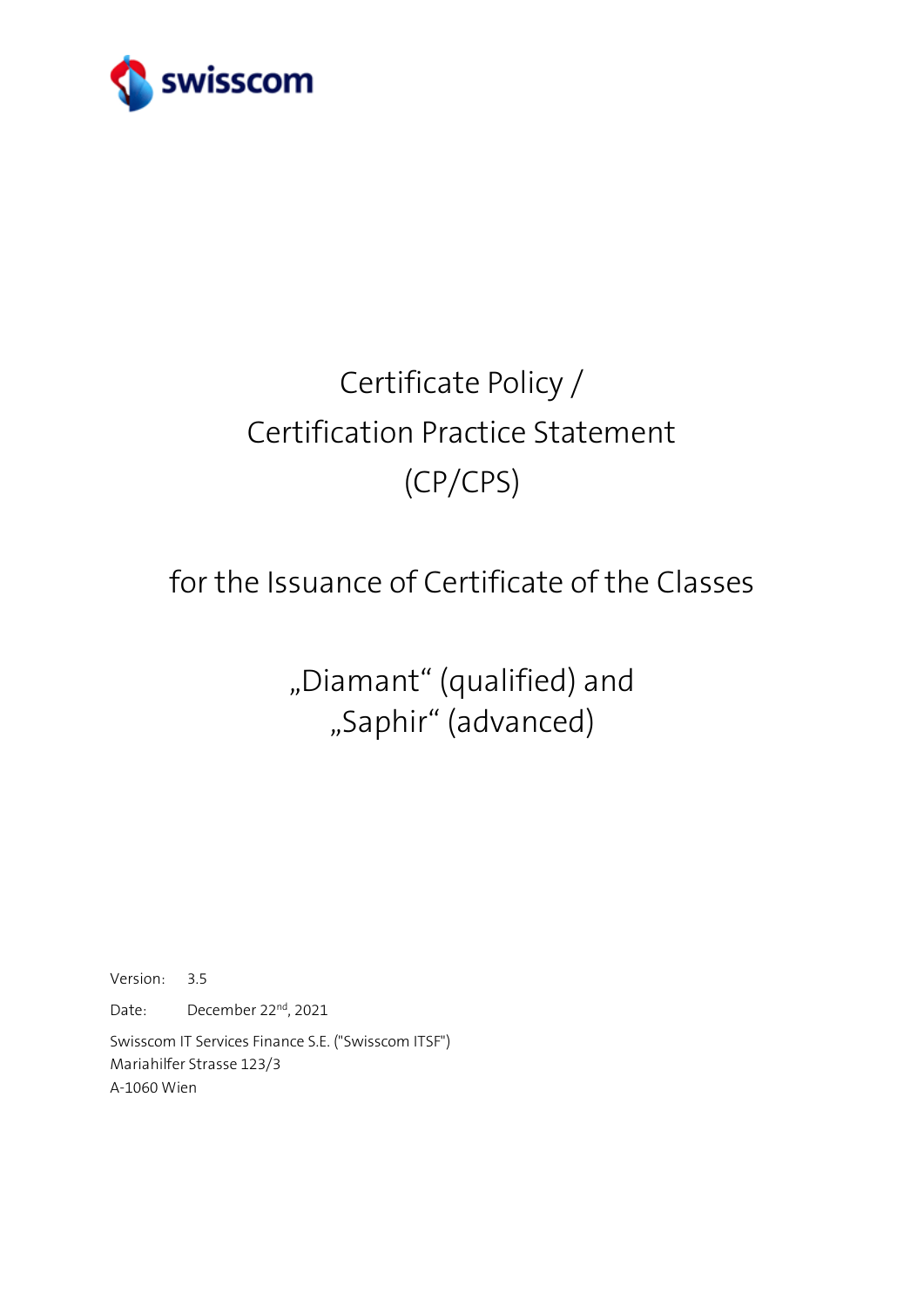

## **Document history**

| Version | <b>Date</b> | <b>Changed by</b>                                     | Comments/nature of the change                                                                                                                                                                                                              |
|---------|-------------|-------------------------------------------------------|--------------------------------------------------------------------------------------------------------------------------------------------------------------------------------------------------------------------------------------------|
| 3.0     | 05.04.2017  | Kerstin Wagner,<br>H-P Waldegger,<br>Stéphane Vaucher | Creation of a CP/CPS according to eIDAS-VO and the<br>new ETSI-Standards (German Version).                                                                                                                                                 |
| 3.0     | 24.05.2017  | Governance Board                                      | Approval of the German version                                                                                                                                                                                                             |
| 3.0     | 15.06.2017  | Kerstin Wagner,<br>H-P Waldegger                      | Compilation of the English version                                                                                                                                                                                                         |
| 3.1     | 19.04.2018  | Kerstin Wagner,<br>H-P Waldegger                      | Updating of the CRL and OSCP update intervals;<br>updating of the PKI hierarchy; specification of the<br>approved documents and procedures for issuing<br>qualified certificates; description of communication in<br>the event of changes. |
| 3.1     | 15.06.2018  | Governance Board                                      | Approval                                                                                                                                                                                                                                   |
| 3.2     | 16.10.2018  | H-P Waldegger                                         | Various clarifications after audit and update CA 4                                                                                                                                                                                         |
| 3.2     | 19.11.2018  | Governance Board                                      | Approval                                                                                                                                                                                                                                   |
| 3.3     |             | Kerstin Wagner<br>H-P Waldegger                       | Additions to the root CA 4 hierarchy, extension to<br>additional means of authentication and obligation of<br>the registries to submit an implementation concept.                                                                          |
| 3.3     | 22.01.2020  | QTSP Board                                            | Approval                                                                                                                                                                                                                                   |
| 3.4     | 15.06.2020  | H-P Waldegger                                         | Limitation of liability chap. 9.7.1 supplemented                                                                                                                                                                                           |
| 3.4     | 18.01.2021  | QTSP Board                                            | Approval                                                                                                                                                                                                                                   |
| 3.4     | 15.03.2021  | Ingolf Rauh                                           | Translation into English                                                                                                                                                                                                                   |
| 3.5     | 03.06.2021  | Kerstin Wagner                                        | Correction of the OID of Root CA 2; Backup locations<br>adjusted, new CA hierarchy, Updating CRL and OCSP<br>service, updating and supplementing regulations.                                                                              |
| 3.5     | 22.12.2021  | QTSP Board                                            | Approval                                                                                                                                                                                                                                   |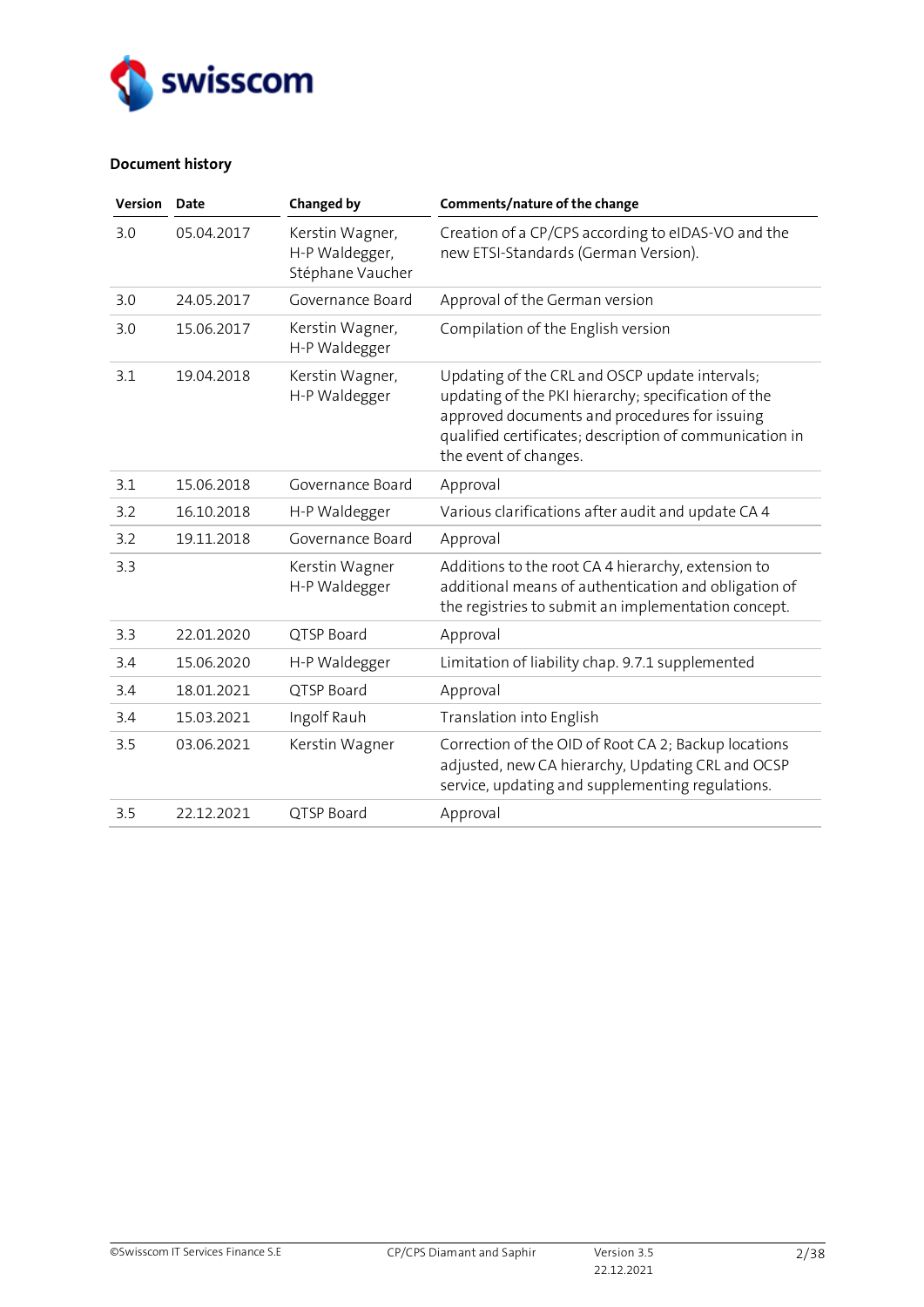

## **Referenced Documents**

<span id="page-2-12"></span><span id="page-2-11"></span><span id="page-2-10"></span><span id="page-2-9"></span><span id="page-2-8"></span><span id="page-2-7"></span><span id="page-2-6"></span><span id="page-2-5"></span><span id="page-2-4"></span><span id="page-2-3"></span><span id="page-2-2"></span><span id="page-2-1"></span><span id="page-2-0"></span>

| $[elDAS-VO]$                               | Regulation (EU) No 910/2014 on electronic identification and trust services for<br>electronic transactions in the internal market and repealing Directive 1999/93/EC |
|--------------------------------------------|----------------------------------------------------------------------------------------------------------------------------------------------------------------------|
| [SVG]                                      | Austrian Federal Law on electronic signatures and trust services for electronic<br>transactions (Signature- and Trust Services Law)                                  |
| [SVV]                                      | Austrian Ordinance on electronic signatures and trust services for electronic<br>transactions (Signature- and Trust Services Ordinance)                              |
| [RFC 3647]                                 | IETF RFC 3647: "Internet X.509 Public Key Infrastructure - Certificate Policy and<br>Certification Practices Framework"                                              |
| [RFC 5280]                                 | IETF RFC 5280: "Internet X.509 Public Key Infrastructure Certificate and Certificate<br>Revocation List (CRL) Profile"                                               |
| [RFC 6960]                                 | IETF RFC 6960: "Internet X.509 Public Key Infrastructure - Online Certificate Status<br>Protocol-OCSP"                                                               |
| [CEN EN 419 241-1]                         | Trustworthy Systems supporting Server Signing;<br>Part 1: General Security Requirements                                                                              |
| [ETSI TS 119 312]                          | Electronic Signatures and Infrastructures (ESI); Cryptographic Suites                                                                                                |
| [ETSI EN 319 401]                          | General Policy Requirements for Trust Service Providers                                                                                                              |
| [ETSI EN 319 411-1]                        | Policy and security requirements for Trust Service Providers issuing certificates;<br>Part 1: General requirements                                                   |
| [ETSI EN 319 411-2]                        | Policy and security requirements for TSPs; Part 2: Requirements for trust service<br>providers issuing EU qualified certificates                                     |
| [ETSI EN 319 421]                          | Policy and Security Requirements for Trust Service Providers issuing Time-Stamps                                                                                     |
| [ETSI EN 319 412-1-5] Certificate Profiles |                                                                                                                                                                      |
| [Addendum EU]                              | Addendum to the CP/CPS: Profiles of Certificates, Revocation Lists (CRL) und<br>Online Status queries (EU)                                                           |
| [Security Concept]                         | Security Concept SDCS                                                                                                                                                |
| [Role Concept]                             | Role Concept SDCS                                                                                                                                                    |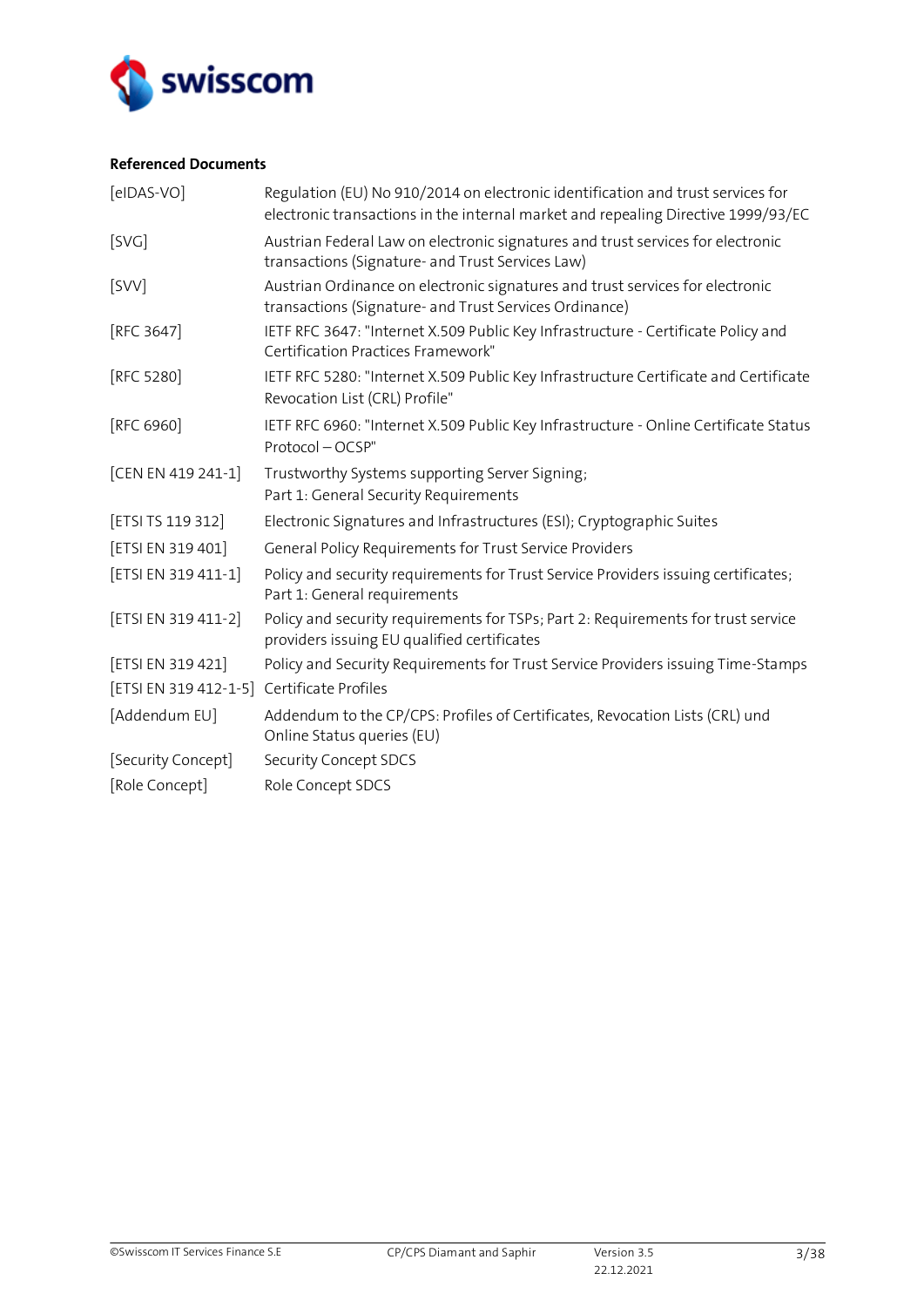

## **Table of Contents**

| $\mathbf{1}$            |       |  |
|-------------------------|-------|--|
|                         | 1.1   |  |
|                         | 1.2   |  |
|                         | 1.3   |  |
|                         | 1.3.1 |  |
|                         | 1.3.2 |  |
|                         | 1.3.3 |  |
|                         | 1.3.4 |  |
|                         | 1.3.5 |  |
|                         | 1.4   |  |
|                         | 1.4.1 |  |
|                         | 1.4.2 |  |
|                         | 1.5   |  |
|                         | 1.6   |  |
|                         | 1.7   |  |
| $\overline{2}$          |       |  |
|                         |       |  |
|                         | 2.1   |  |
|                         | 2.2   |  |
|                         | 2.3   |  |
|                         | 2.4   |  |
| $\overline{\mathbf{3}}$ |       |  |
|                         | 3.1   |  |
|                         | 3.1.1 |  |
|                         | 3.1.2 |  |
|                         | 3.1.3 |  |
|                         | 3.1.4 |  |
|                         | 3.2   |  |
|                         | 3.2.1 |  |
|                         | 3.2.2 |  |
|                         | 3.2.3 |  |
|                         | 3.2.4 |  |
|                         | 3.3   |  |
|                         | 3.3.1 |  |
|                         | 3.3.2 |  |
|                         | 3.4   |  |
| 4                       |       |  |
|                         | 4.1   |  |
|                         | 4.2   |  |
|                         | 4.3   |  |
|                         | 4.3.1 |  |
|                         | 4.3.2 |  |
|                         | 4.4   |  |
|                         | 4.5   |  |
|                         | 4.5.1 |  |
|                         | 4.5.2 |  |
|                         | 4.6   |  |
|                         | 4.7   |  |
|                         |       |  |
|                         | 4.8   |  |
|                         | 4.9   |  |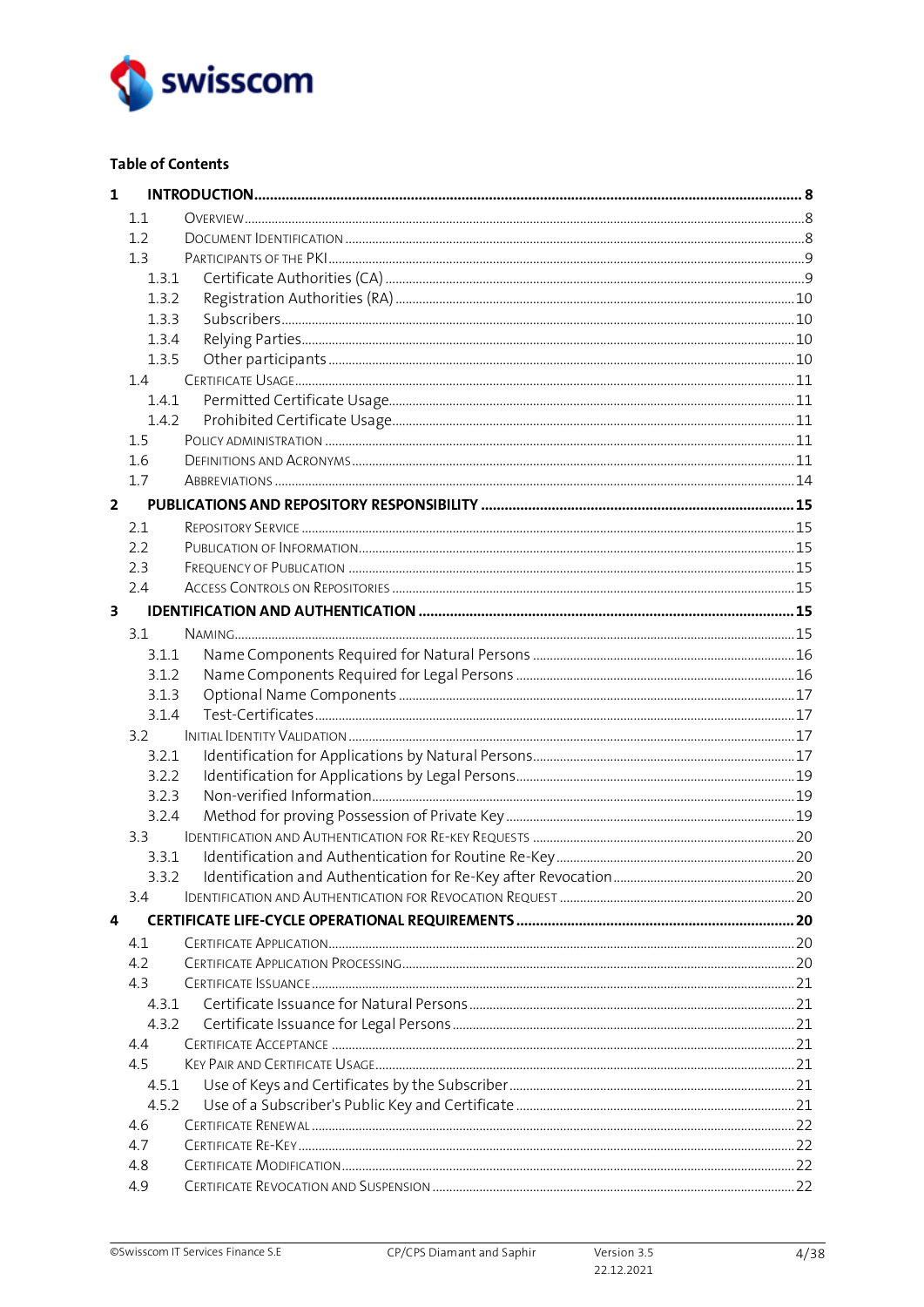

|   | 4.9.1      |  |
|---|------------|--|
|   | 4.9.2      |  |
|   | 4.9.3      |  |
|   | 4.9.4      |  |
|   | 4.9.5      |  |
|   | 4.9.6      |  |
|   | 4.9.7      |  |
|   | 4.10       |  |
|   | 4.11       |  |
|   | 4.12       |  |
| 5 |            |  |
|   | 5.1        |  |
|   | 5.1.1      |  |
|   | 5.1.2      |  |
|   | 5.1.3      |  |
|   | 5.1.4      |  |
|   | 5.1.5      |  |
|   | 5.1.6      |  |
|   | 5.1.7      |  |
|   | 5.1.8      |  |
|   | 5.2        |  |
|   | 5.2.1      |  |
|   | 5.2.2      |  |
|   | 5.2.3      |  |
|   | 5.2.4      |  |
|   | 5.3        |  |
|   | 5.3.1      |  |
|   | 5.3.2      |  |
|   | 5.3.3      |  |
|   | 5.3.4      |  |
|   | 5.3.5      |  |
|   | 5.4        |  |
|   | 5.4.1      |  |
|   | 5.4.2      |  |
|   | 5.5        |  |
|   | 5.5.1      |  |
|   | 5.5.2      |  |
|   | 5.5.3      |  |
|   | 5.6<br>5.7 |  |
|   | 5.7.1      |  |
|   | 5.7.2      |  |
|   | 5.7.3      |  |
|   | 5.7.4      |  |
|   | 5.8        |  |
| 6 |            |  |
|   | 6.1        |  |
|   | 6.1.1      |  |
|   | 6.1.2      |  |
|   | 6.1.3      |  |
|   | 6.1.4      |  |
|   |            |  |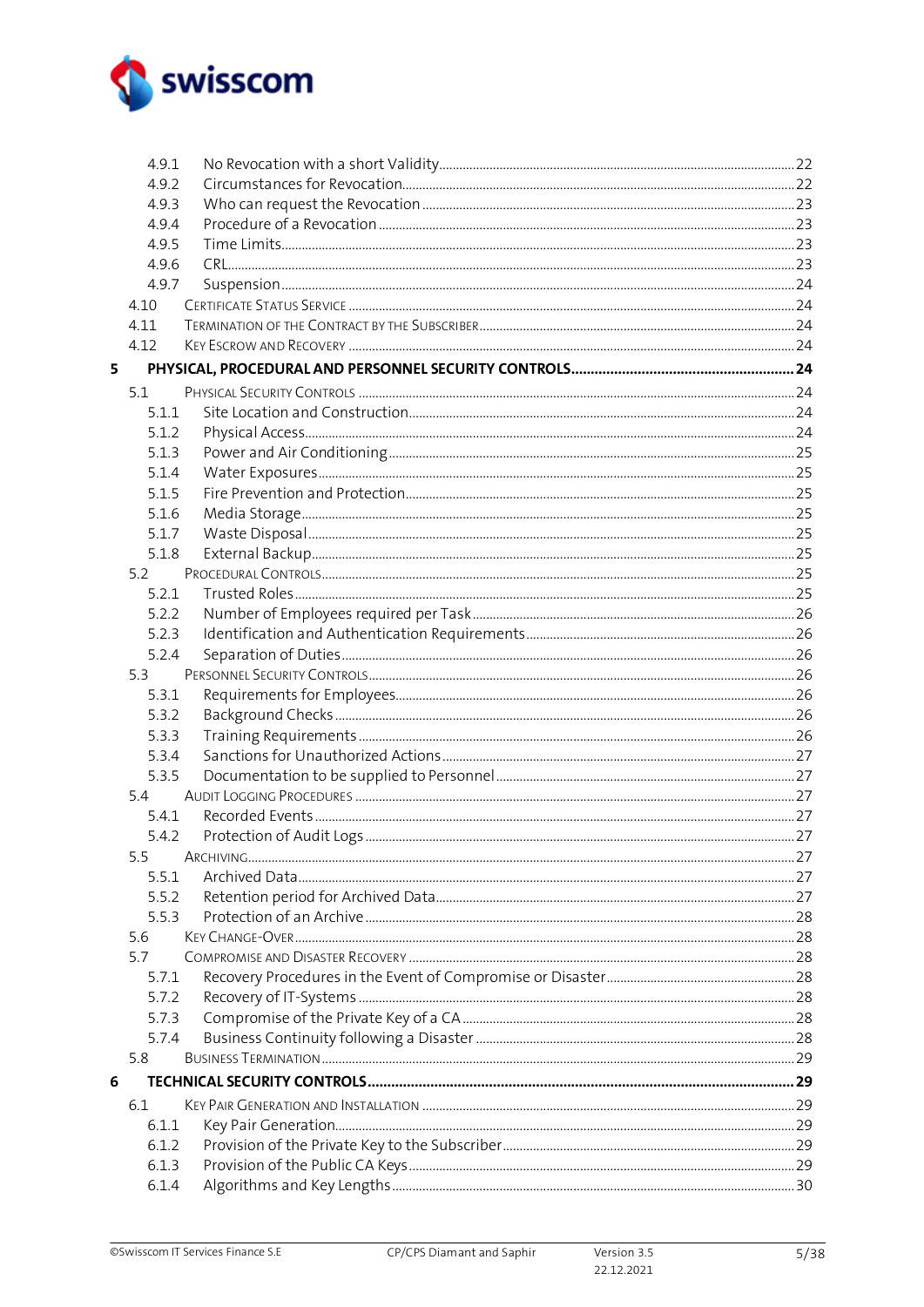

|   | 6.1.5        |                                                                                           |  |
|---|--------------|-------------------------------------------------------------------------------------------|--|
|   | 6.1.6        |                                                                                           |  |
|   | 6.2          |                                                                                           |  |
|   | 6.2.1        |                                                                                           |  |
|   | 6.2.2        |                                                                                           |  |
|   | 6.2.3        |                                                                                           |  |
|   | 6.2.4        |                                                                                           |  |
|   | 6.2.5        |                                                                                           |  |
|   | 6.2.6        |                                                                                           |  |
|   | 6.2.7        |                                                                                           |  |
|   | 6.2.8        |                                                                                           |  |
|   | 6.2.9        |                                                                                           |  |
|   | 6.2.10       |                                                                                           |  |
|   | 6.3          |                                                                                           |  |
|   | 6.3.1        |                                                                                           |  |
|   | 6.3.2        |                                                                                           |  |
|   | 6.4          |                                                                                           |  |
|   | 6.4.1        |                                                                                           |  |
|   | 6.4.2        |                                                                                           |  |
|   | 6.4.3        |                                                                                           |  |
|   | 6.5          |                                                                                           |  |
|   | 6.5.1        |                                                                                           |  |
|   | 6.5.2        |                                                                                           |  |
|   | 6.6          |                                                                                           |  |
|   | 6.6.1        |                                                                                           |  |
|   |              |                                                                                           |  |
|   | 6.6.2        |                                                                                           |  |
|   | 6.7          |                                                                                           |  |
|   | 6.8          |                                                                                           |  |
| 7 |              | PROFILES FOR CERTIFICATES, CERTIFICATE REVOCATIONS LISTS (CRL), AND ONLINE STATUS QUERIES |  |
|   | 33           |                                                                                           |  |
| 8 |              |                                                                                           |  |
|   | 8.1          |                                                                                           |  |
|   | 8.2          |                                                                                           |  |
|   | 8.3          |                                                                                           |  |
|   | 8.4          |                                                                                           |  |
|   | 8.5          |                                                                                           |  |
|   |              |                                                                                           |  |
| 9 | 9.1          |                                                                                           |  |
|   | 9.2          |                                                                                           |  |
|   | 9.3          |                                                                                           |  |
|   | 9.3.1        |                                                                                           |  |
|   | 9.3.2        |                                                                                           |  |
|   | 9.3.3        |                                                                                           |  |
|   | 9.4          |                                                                                           |  |
|   | 9.4.1        |                                                                                           |  |
|   | 9.4.2        |                                                                                           |  |
|   | 9.4.3        |                                                                                           |  |
|   | 9.4.4        |                                                                                           |  |
|   | 9.5          |                                                                                           |  |
|   | 9.6<br>9.6.1 |                                                                                           |  |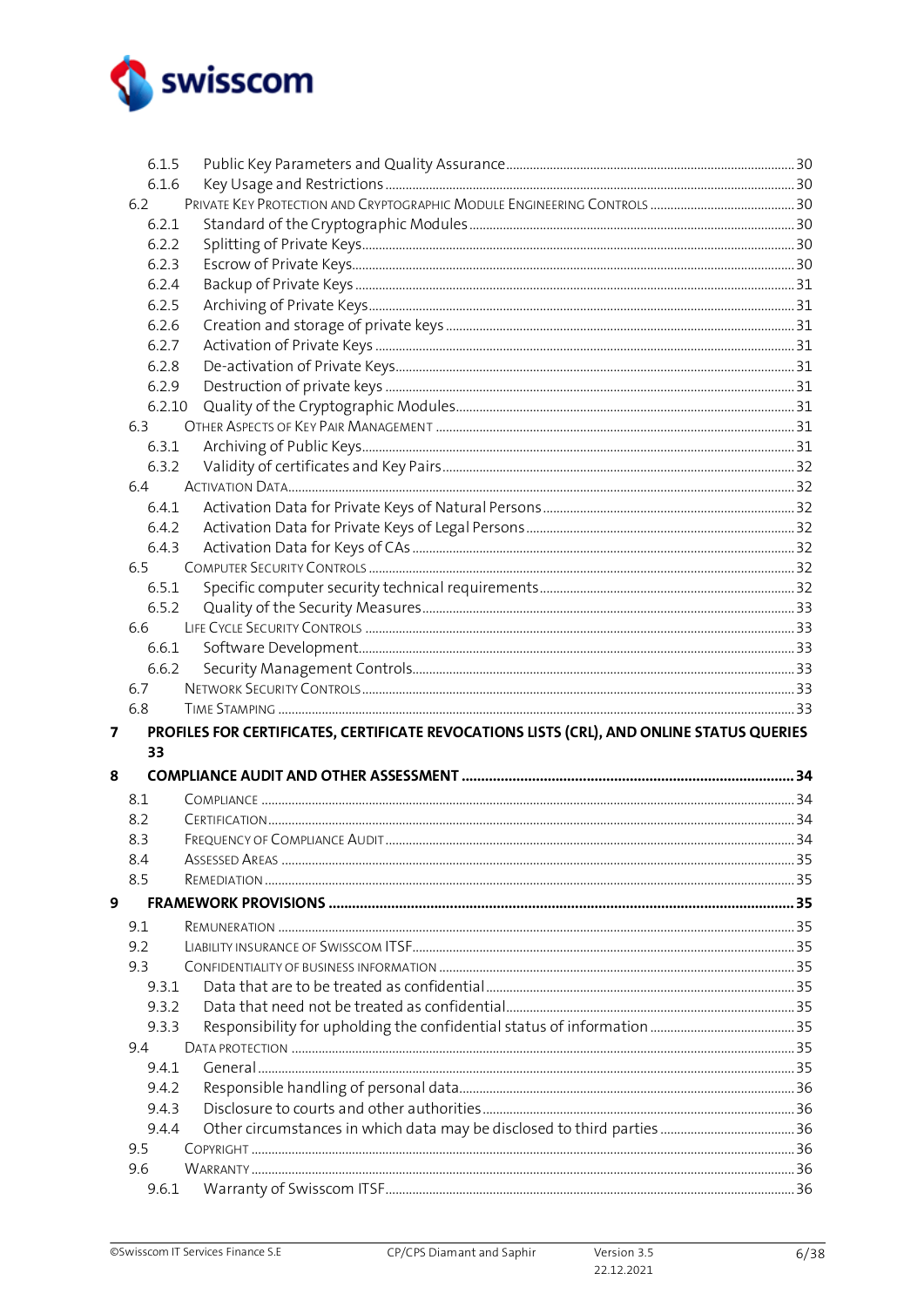

| 9.6.2 |                                                                                                                 |  |
|-------|-----------------------------------------------------------------------------------------------------------------|--|
| 9.7   |                                                                                                                 |  |
| 9.7.1 |                                                                                                                 |  |
| 9.7.2 |                                                                                                                 |  |
| 9.8   |                                                                                                                 |  |
| 981   |                                                                                                                 |  |
| 982   |                                                                                                                 |  |
| 9.8.3 |                                                                                                                 |  |
| 9.8.4 |                                                                                                                 |  |
| 985   |                                                                                                                 |  |
| 99    | 8. سيستنسخ سنستنسخ المستنسخ المستنسخ المستنسخ المستنسخ المستنسخ المستنسخ المعادل المستنسخة المستندر المناقلة ال |  |
| 9.10  |                                                                                                                 |  |
| 9 1 1 |                                                                                                                 |  |
| 9.12  |                                                                                                                 |  |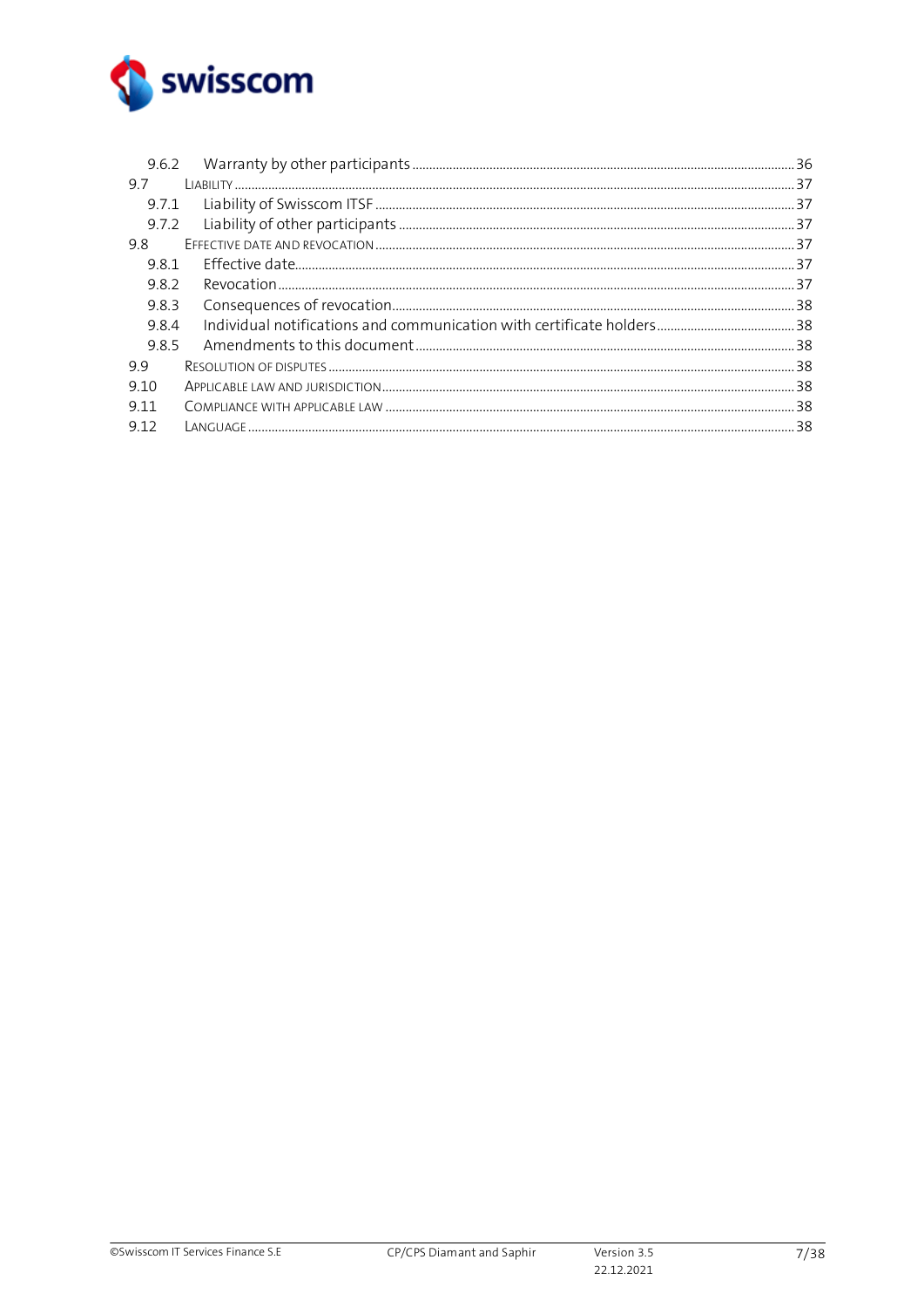

#### <span id="page-7-0"></span>**1 Introduction**

This document (hereinafter referred as "CP/CPS") sets out the Certificate Policy (CP) and the Certification Practice Statement (CPS) of Swisscom IT Services Finance S.E. for issuing certificates complying with the EU Regulation No 910/2014 on electronic identification and trust services for electronic transactions in the internal market and repealing Directive 1999/93/EC [\[eIDAS-VO\],](#page-2-0) the Austrian Federal Law on electronic signatures and trust services for electronic transactions [\[SVG\]](#page-2-1) and the related ordinance on electronic signatures and trust services for electronic transactions [\[SVV\].](#page-2-2)

**Swisscom IT Services Finance S.E. (hereinafter referred to as "Swisscom ITSF")** operates as a qualified trust service provider a trust service issuing advanced and qualified certificates for use for advanced and qualified electronic signatures and advanced and qualified electronic seals as well the issuing of qualified time-stamps.

The present CP/CPS refers to different certificate classes, "Diamant" for qualified certificates and "Saphir" for advanced certificates, and also to two different CA generations. The second-generation CAs under the root CA 2 have reached the end of their lifecycle, while the CAs under the root CA 4 with current algorithms and key lengths can withstand the requirements of the next few years.

If not otherwise indicated all specifications in this document apply to both certificate classes.

## <span id="page-7-1"></span>**1.1 Overview**

The structure of this CPS is based on the guidelines set out i[n \[RFC 3647\].](#page-2-3)

This CP / CPS complies with the following standards of the European Institute for Telecommunications Standards for qualified trust service providers:

- ETSI EN 319 411-1 (2018-04): Electronic Signatures and Infrastructures (ESI); Policy and security requirements for Trust Service Providers issuing certificates; Part 1: General requirements; [\[ETSI EN 319 411-1\]](#page-2-4)
- ETSI EN 319 411-2 (2018-04): Electronic Signatures and Infrastructures (ESI); Policy and security requirements for Trust Service Providers issuing certificates; Part 2: Requirements for trust service providers issuing EU qualified certificates; [\[ETSI EN 319 411-2\]](#page-2-5)
- ETSI EN 319 421 (2016-03): Policy and Security Requirements for Trust Service Providers issuing Time-Stamps; [\[ETSI EN 319 421\]](#page-2-6)

This English translation of the CPS has been prepared to facilitate international cooperation with other trust service providers; however, the most recent German version always takes precedence.

## <span id="page-7-2"></span>**1.2 Document Identification**

| Swisscom Digital Certificate Services - Certificate Policy / Certification Practice<br>Statement for the Certificate Classes "Diamant" (qualified) and "Saphir" (advanced) |                                        |  |
|----------------------------------------------------------------------------------------------------------------------------------------------------------------------------|----------------------------------------|--|
| 3.5                                                                                                                                                                        |                                        |  |
| Object Identifier: 2.16.756.1.83.2.1                                                                                                                                       | Root CA of generation 2                |  |
| 2.16.756.1.83.30.4.0                                                                                                                                                       | Root CA of generation 4                |  |
| 2.16.756.1.83.100.4.1                                                                                                                                                      | Diamant EU CA of generations 4 and 4.1 |  |
| 2.16.756.1.83.100.4.2                                                                                                                                                      | Saphir EU CA of generations 4 and 4.1  |  |
|                                                                                                                                                                            |                                        |  |

If certificates contain additional digits in the OID, this refers to the version number of this document that is valid for the certificate.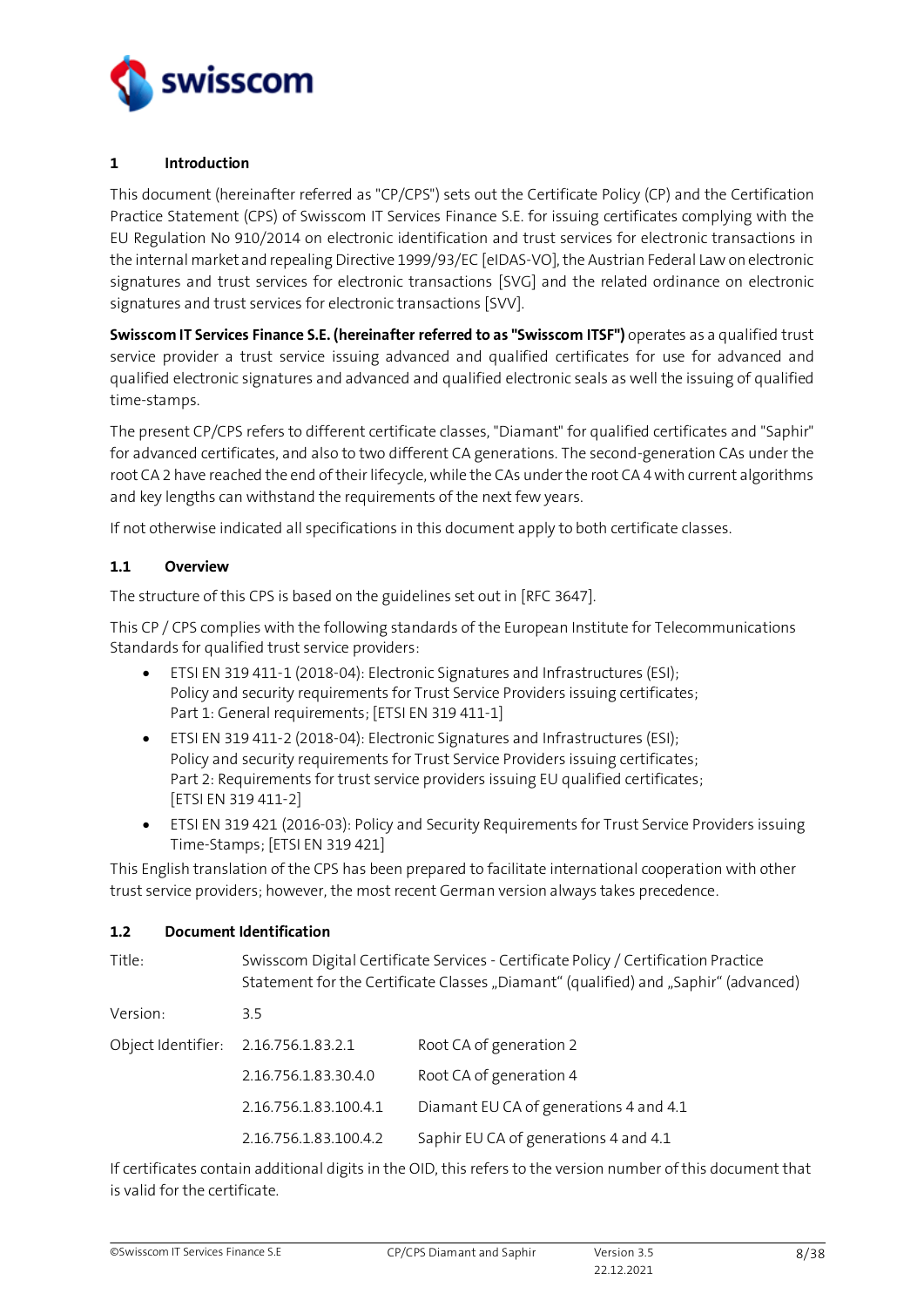

The OID of Swisscom Digital Certificate Services is based on the RDN assigned by the Swiss Federal Office of Communications (OFCOM).

#### <span id="page-8-0"></span>**1.3 Participants of the PKI**

## <span id="page-8-1"></span>**1.3.1 Certificate Authorities (CA)**

The Public Key Infrastructure (PKI) of Swisscom ITSF is structured hierarchically:





Responsible for the CAs shown here in green and marked with the addition "EU" is Swisscom ITSF with its registered office in Vienna. These CAs comply with European and Austrian legislation. The CAs shown in grey fulfil the very similar requirements from Swiss legislation and are the subject of a separate certificate policy.

The PKI presented here is operated exclusively by Swisscom (Switzerland) Ltd. All systems are located in Switzerland.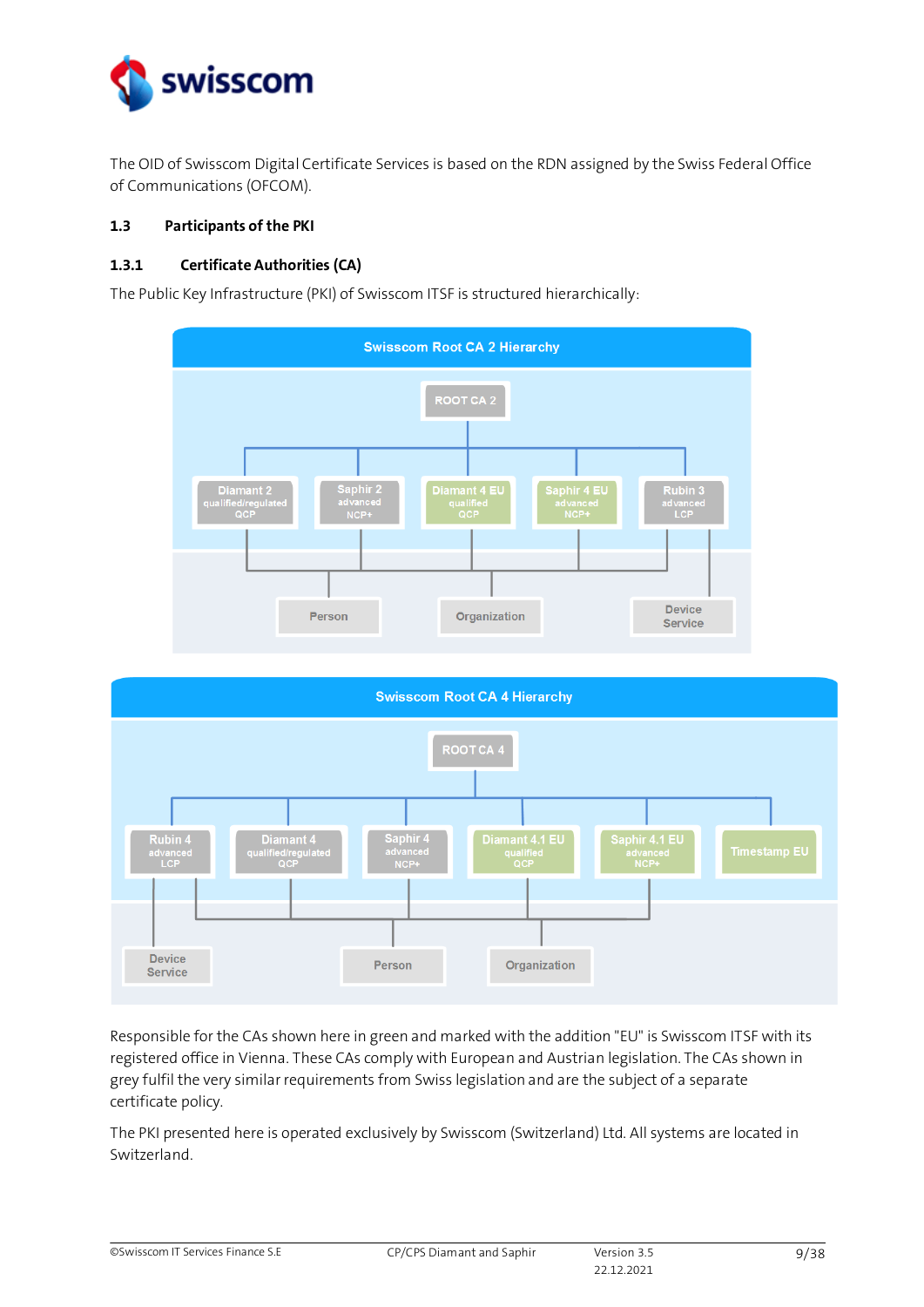

### **Root-CA**

The Swisscom Root-CA is not connected to any network and is only started when required. The Root-CA only issues certificates for subordinate Certificate Authorities (CA) of Swisscom ITSF.

The following CAs of Swisscom ITSF are operated below the root CA:

## **Diamant EU CA (qualified)**

Issuing certificates of the class "Diamant" for natural and legal persons. Meets the requirements of qualified certificates for electronic signatures for natural persons as set out in art. 3 para 1[5 \[eIDAS-VO\]](#page-2-0) and for electronic seals for legal persons as set out in art. 3 para 3[0 \[eIDAS-VO\]](#page-2-0) and uses a secure cryptographic device (QSCD).

### **Saphir EU CA (advanced –NCP+)**

Issuing certificates of the class "Saphir" for natural and legal persons. Meets the requirements of certificates for advanced electronic signatures for natural persons as set out in art. 3 para 11 [\[eIDAS-VO\]](#page-2-0) and for electronic seals for legal persons as set out in art. 3 para 2[6 \[eIDAS-VO\]](#page-2-0) and uses a secure cryptographic device (SCD).

### **Time-Stamping-Service CA (qualified)**

For creating and signing the certificates of the time-stamping units (TSU). Meets the requirements of qualified time-stamps as set out in art. 3 para 3[4 \[eIDAS-VO\].](#page-2-0)

## <span id="page-9-0"></span>**1.3.2 Registration Authorities (RA)**

The registration authorities identify and authenticate applicants, record and verify the applications for various certification services, archive the application documentation (verified documents, power of attorney, etc.) and forward the data to the certification authority. Swisscom ITSF may delegate the task of registration to third parties (hereinafter "RA Partner"). RA partners are obliged by contract to comply in particular with the processes for the registration, issuing of certificates, revocation and archiving defined in this document. For each RA partner, an implementation concept describes the procedures used in their context to comply with these obligations.

## <span id="page-9-1"></span>**1.3.3 Subscribers**

Subscribers are natural or legal persons who can be clearly identified by the name defined in the certificate. The subscriber is the person or organization who owns the private key of the certificate and who is the subject of an electronic signature or electronic seal based on this certificate.

Swisscom ITSF may issue certificates for itself and act as subscriber. The same requirements apply to Swisscom ITSF as for all other subscribers.

## <span id="page-9-2"></span>**1.3.4 Relying Parties**

Relying parties are natural or legal persons (such as legal entities and authorities) that use the certificates of this PKI (e.g. verification of the validity of a signature) and have access to the certification services of Swisscom ITSF.

#### <span id="page-9-3"></span>**1.3.5 Other participants**

Other participants can be natural persons or organizations (such as legal entities and authorities), who are involved in the certification or registration process as service providers.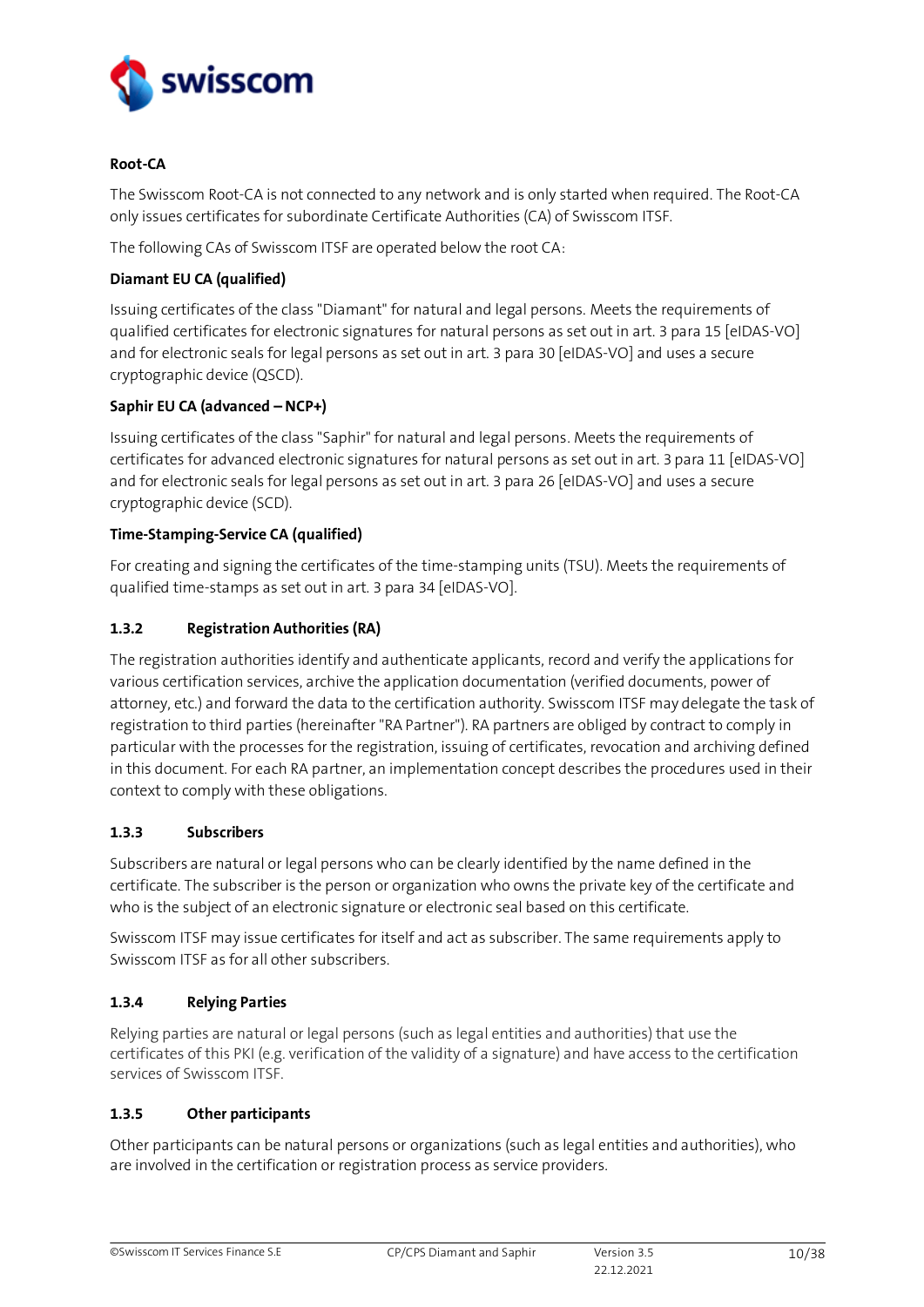

## <span id="page-10-0"></span>**1.4 Certificate Usage**

#### <span id="page-10-1"></span>**1.4.1 Permitted Certificate Usage**

The certificates shall only be used for the applications which are in accordance with the usage specified in the certificate (keyUsage). 1

The advanced certificates "Saphir" issued under this CP / CPS can be used to create advanced electronic signatures or advanced electronic seals.

The qualified certificates "Diamant" issued under this CP / CPS can be used to create qualified electronic signatures or qualified electronic seals

The keys of the root CA are used exclusively for signing CA certificates and revocation lists.

The private keys of issuing CAs are used to sign the associated end user certificates and OCSP signer certificates.

## <span id="page-10-2"></span>**1.4.2 Prohibited Certificate Usage**

Types of use that do not correspond to the use specified in the certificate (keyUsage) are not permitted. Swisscom ITSF shall not be liable for damages resulting from the use of the services beyond these restrictions.

The use of the certificates for the creation of qualified electronic signatures for certificate applications according to eIDAS Regulation Art 24 (1) c is prohibited.

## <span id="page-10-3"></span>**1.5 Policy administration**

Publisher of this document:

Swisscom IT Services Finance S.E.

Swisscom Trust Services

Mariahilfer Strasse 123/3

A-1060 Wien

Changes to this CP / CPS are approved by the QTSP Board of Swisscom Digital Certificate Services and notified to the supervisory body.

#### <span id="page-10-4"></span>**1.6 Definitions and Acronyms**

| <b>Term</b>                               | <b>Explanation</b>                                                                                                                                                                  |
|-------------------------------------------|-------------------------------------------------------------------------------------------------------------------------------------------------------------------------------------|
| Certificate Authority (CA),<br>Issuing CA | Issuing CAs are used to provide certificates to users, computers, and other<br>services.                                                                                            |
| Certificate Policy (CP)                   | A set of rules which require the applicability of a certificate for a particular<br>group of persons and / or a class of specific applications with joint security<br>requirements. |
| Certificate Revocation List (CRL)         | List signed by the CA containing the serial numbers of all certificates which<br>have been declared invalid before the expiry of their validity.                                    |
| Certificate Status Management             | Service of the TSP, by means of which the users of a certificate can check<br>whether it has been declared invalid.                                                                 |

<sup>&</sup>lt;sup>1</sup> The highlighted frames are subsequently used to assign rules for a specific certificate class - orange for "Diamant" and blue for "Saphir".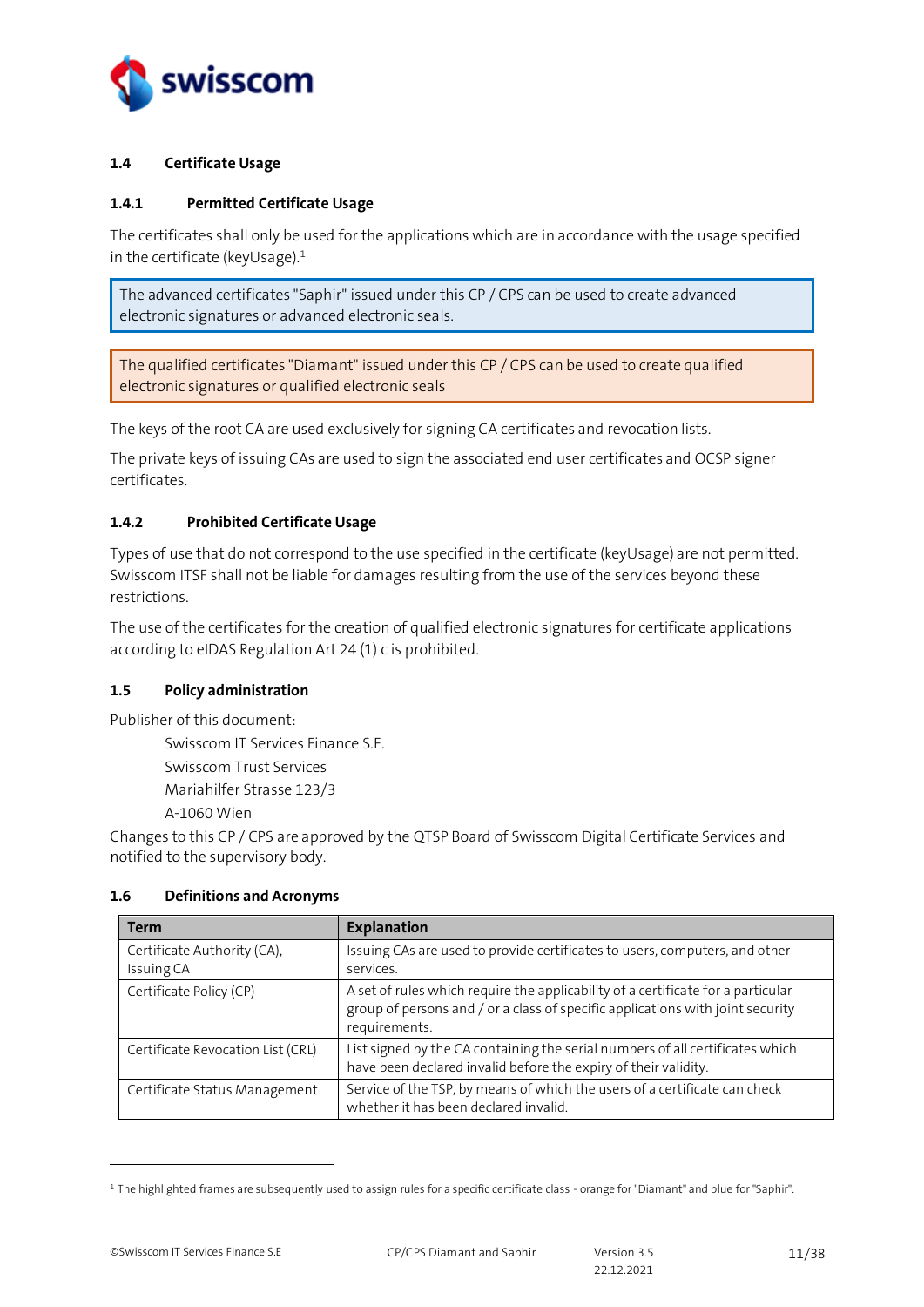

| <b>Term</b>                                               | <b>Explanation</b>                                                                                                                                                                                                                                                                                                                                                                              |  |  |
|-----------------------------------------------------------|-------------------------------------------------------------------------------------------------------------------------------------------------------------------------------------------------------------------------------------------------------------------------------------------------------------------------------------------------------------------------------------------------|--|--|
| Certification Practice Statement<br>(CPS)                 | Statement on the rules and practices effectively applied by the TSP to issue<br>certificates. The CPS defines the devices, the policy and the procedures used by<br>the TSP in accordance with its chosen certificate policy.                                                                                                                                                                   |  |  |
| Conformity assessment body                                | A body accredited by the supervisory body of an EU Member State that verifies<br>and certifies the conformity of qualified trust service providers and the<br>qualified trust services they provide.                                                                                                                                                                                            |  |  |
| Digital certificate                                       | Electronic certificate that associates a signature verification key with the name<br>of a person, an organisation or a device.                                                                                                                                                                                                                                                                  |  |  |
| Electronic or digital signature                           | Technical procedure for verifying the authenticity of a document, an electronic<br>message or the identity of the sender. The electronic signature and the<br>handwritten signature are considered to be partially equivalent in the case of<br>the use of digital certificates as defined in art. 4 [SVG].                                                                                     |  |  |
| Electronic signature or seal<br>creation device           | Software / firmware or hardware configured to implement the signature key<br>used by the subscriber to create an electronic signature or seal, e.g. a<br>SmartCard or a HSM.                                                                                                                                                                                                                    |  |  |
| Hash                                                      | The hash function is a cryptographic checksum for a text to ensure its integrity.<br>The method is used to reduce the computational effort when encrypting data<br>using the public key method. A hash function generates a fixed-length<br>checksum (hash value) which is applied to the message having a variable<br>length. Thus the integrity of a message can be identified with no doubt. |  |  |
| HSM (High Security Module)                                | Device for the efficient and secure execution of cryptographic operations or<br>applications. HSM offer extensive functions for secure management of the<br>device and the key material.<br>HSMs are certified according to security standards, such as FIPS 140-2 or<br>Common Criteria (CC).                                                                                                  |  |  |
| Issuing of certificates                                   | Service of the TSP; issuing of a digital certificate based on the name of the<br>applicant of a certificate and of his / her attributes, which are verified during<br>the registration.                                                                                                                                                                                                         |  |  |
| Key pair, key material                                    | Signature key and associated signature verification key, which are<br>mathematically linked by an asymmetric signature algorithm.                                                                                                                                                                                                                                                               |  |  |
| "On Demand" issuing and use of<br>key material            | "On Demand" issuing and use of key material (private and public keys as well<br>as certificates), that are used for electronic signature. The key pairs are created<br>and used in a secure environment (QSCD) and deleted immediately after the<br>signature they have been created for.                                                                                                       |  |  |
| QTSP                                                      | Qualified Trust Service Provider                                                                                                                                                                                                                                                                                                                                                                |  |  |
| Qualified certificate<br>Qualified electronic seal        | Digital certificate, that meets the requirements set out in appendix I [eIDAS-VO].<br>The "Qualified Electronic Seals" is an advanced electronic seal that is created by<br>a qualified electronic seal creation device, and which is based on a qualified<br>certificate for electronic seals (Art. 3 para 27 [eIDAS-VO])                                                                      |  |  |
| Qualified electronic signature                            | The "Qualified Electronic Signature" is an advanced electronic signature that is<br>created by a qualified electronic signature creation device, and which is based<br>on a qualified certificate for electronic signatures (Art. 3 para 12 [eIDAS-VO])                                                                                                                                         |  |  |
| Qualified electronic signature or<br>seal creation device | Signature or seal creation device, that meets the requirements set out in<br>appendix II [eIDAS-VO].                                                                                                                                                                                                                                                                                            |  |  |
| RDN names, Relative<br>Distinguished Name                 | Names of the directory entries whose unambiguousness refers to a particular<br>entry and which are components of a directory name (distinguished name).                                                                                                                                                                                                                                         |  |  |
| Registration                                              | Service of the registration authority, which is to verify the identity and, if<br>necessary, the attributes of each applicant of a certificate before his / her<br>certificate is generated or the activation data (or password) is assigned to<br>activate the use of the signature key.                                                                                                       |  |  |
| Relying Party                                             | Person or process which, when using this certificate, relies on the verified<br>electronic signatures or seals.                                                                                                                                                                                                                                                                                 |  |  |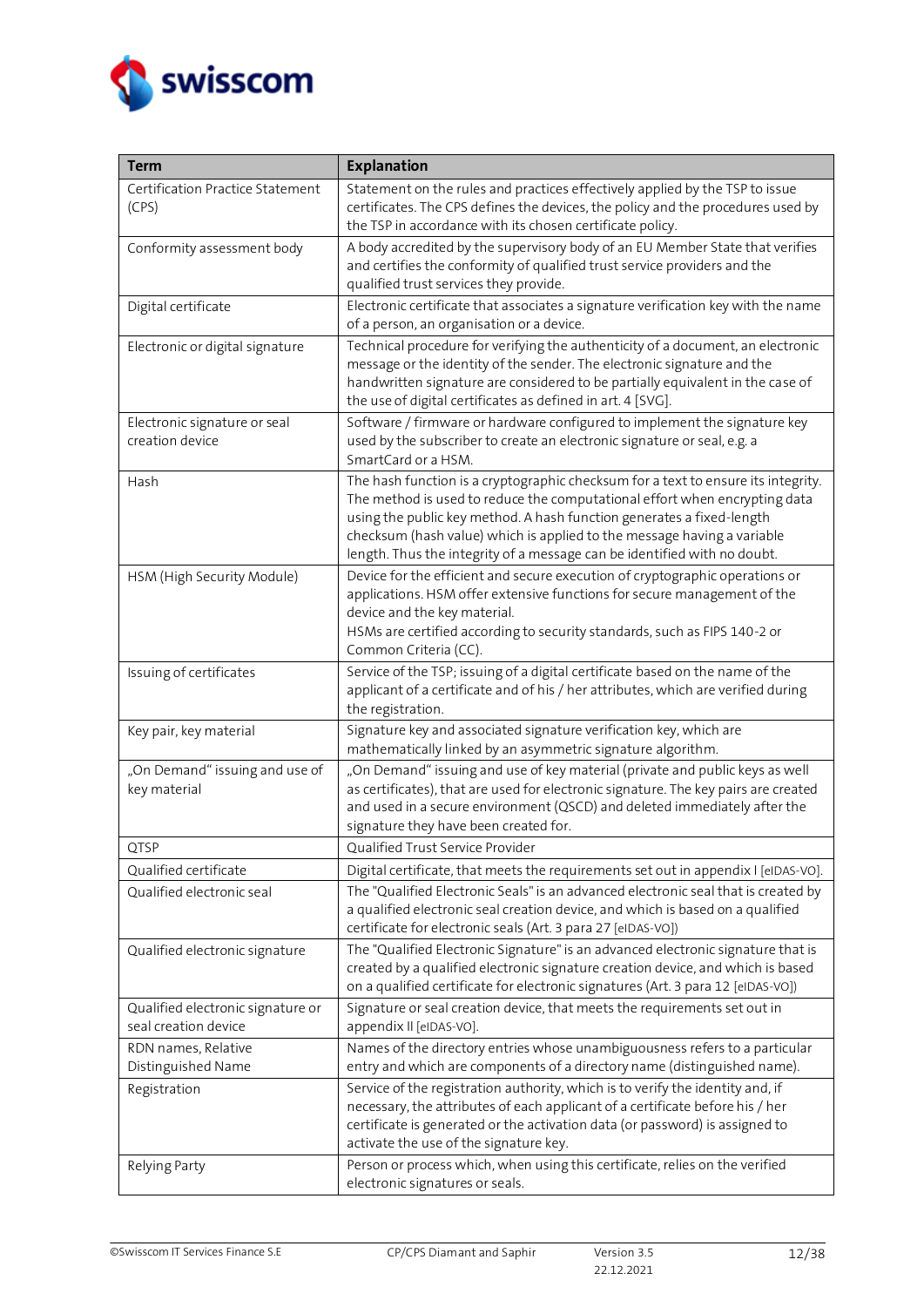

| <b>Term</b>                                   | <b>Explanation</b>                                                                                                                                                                                                                                                                                                                                                                                                                                                                                                        |  |  |
|-----------------------------------------------|---------------------------------------------------------------------------------------------------------------------------------------------------------------------------------------------------------------------------------------------------------------------------------------------------------------------------------------------------------------------------------------------------------------------------------------------------------------------------------------------------------------------------|--|--|
| Revocation of a certificate                   | Service of the TSP, which withdraws the validity of a certificate before its<br>expiry.                                                                                                                                                                                                                                                                                                                                                                                                                                   |  |  |
| Security Policy (SP)                          | A set of rules and guidelines drawn up on the basis of a risk analysis to reduce<br>the likelihood of possible incidents (preventive measures) and to address the<br>impact of such incidents (corrective measures) in order to identify and protect<br>the resources valuable for the trust service provider. With the security strategy<br>and policy, the overall security level to be achieved for an information system<br>and especially for each component of the security architecture can be clearly<br>defined. |  |  |
| Signature key (private key)                   | Unique data, such as codes or private cryptographic keys, used by the<br>subscriber for creating an electronic signature or seal.                                                                                                                                                                                                                                                                                                                                                                                         |  |  |
| Signature verification key (public<br>key)    | Data such as codes or public cryptographic keys used for verifying an electronic<br>signature or seal.                                                                                                                                                                                                                                                                                                                                                                                                                    |  |  |
| Subscriber                                    | Natural and legal person who is the owner of the signature key assigned to the<br>signature verification key listed in the certificate.                                                                                                                                                                                                                                                                                                                                                                                   |  |  |
| Supervisory body                              | Each Member State of the EU shall appoint a supervisory body which performs<br>the supervisory tasks in the designating Member State, e.g. the accreditation of<br>conformity assessment bodies (certification body) and supervise the qualified<br>trust service providers established in its territory.<br>In Austria, the Telecom Control Committee is the supervisory body for trusted<br>service providers.                                                                                                          |  |  |
| Time-stamp object receiver<br>(relying party) | Recipient of a time stamp object that trusts this time stamp object                                                                                                                                                                                                                                                                                                                                                                                                                                                       |  |  |
| Time-stamp object, Time-stamp<br>token        | Data object that links the representation of a fact to a particular point in time<br>and thus provides the proof that the fact existed before the time.                                                                                                                                                                                                                                                                                                                                                                   |  |  |
| Time-stamp service user<br>(subscriber)       | Natural person who stamps his own or data of a legal person or organization<br>through a time stamp service.                                                                                                                                                                                                                                                                                                                                                                                                              |  |  |
| Time-stamping                                 | Service of the TSP, which provides an attestation bearing the date, time and a<br>qualified signature, according to which certain digital data have existed at a<br>given time.                                                                                                                                                                                                                                                                                                                                           |  |  |
| Time-stamping Authority (TSA)                 | Instance that creates timestamp objects.                                                                                                                                                                                                                                                                                                                                                                                                                                                                                  |  |  |
| Time-stamping Policy (TP)                     | Specification of general processes used by the time-stamping service during<br>the creation of signed timestamps.                                                                                                                                                                                                                                                                                                                                                                                                         |  |  |
| Time-stamping unit                            | IT infrastructure, which is used to create time stamp objects. On this<br>infrastructure, there is only one private key for issuing time stamp objects.                                                                                                                                                                                                                                                                                                                                                                   |  |  |
| Trust Center                                  | Specially protected room where the TSP infrastructure is operated                                                                                                                                                                                                                                                                                                                                                                                                                                                         |  |  |
| Trust Service Provider (TSP)                  | An organization that issues digital certificates and / or provides other signature<br>and certification services.                                                                                                                                                                                                                                                                                                                                                                                                         |  |  |
| TSA Practice Statement (TPS)                  | Information on the rules and guidelines, which are effectively implemented by<br>the TSP for the issuance of time stamp objects. The TPS defines the equipment,<br>methods, and procedures applied by the Time-stamp service provider to issue<br>and manage timestamp objects according to [eIDAS-VO] and Swiss signature<br>law.                                                                                                                                                                                        |  |  |
| UTC, coordinated Universal Time               | Universal time scale based on seconds. UTC is defined in the ITU-R<br>recommendation TF.460-                                                                                                                                                                                                                                                                                                                                                                                                                              |  |  |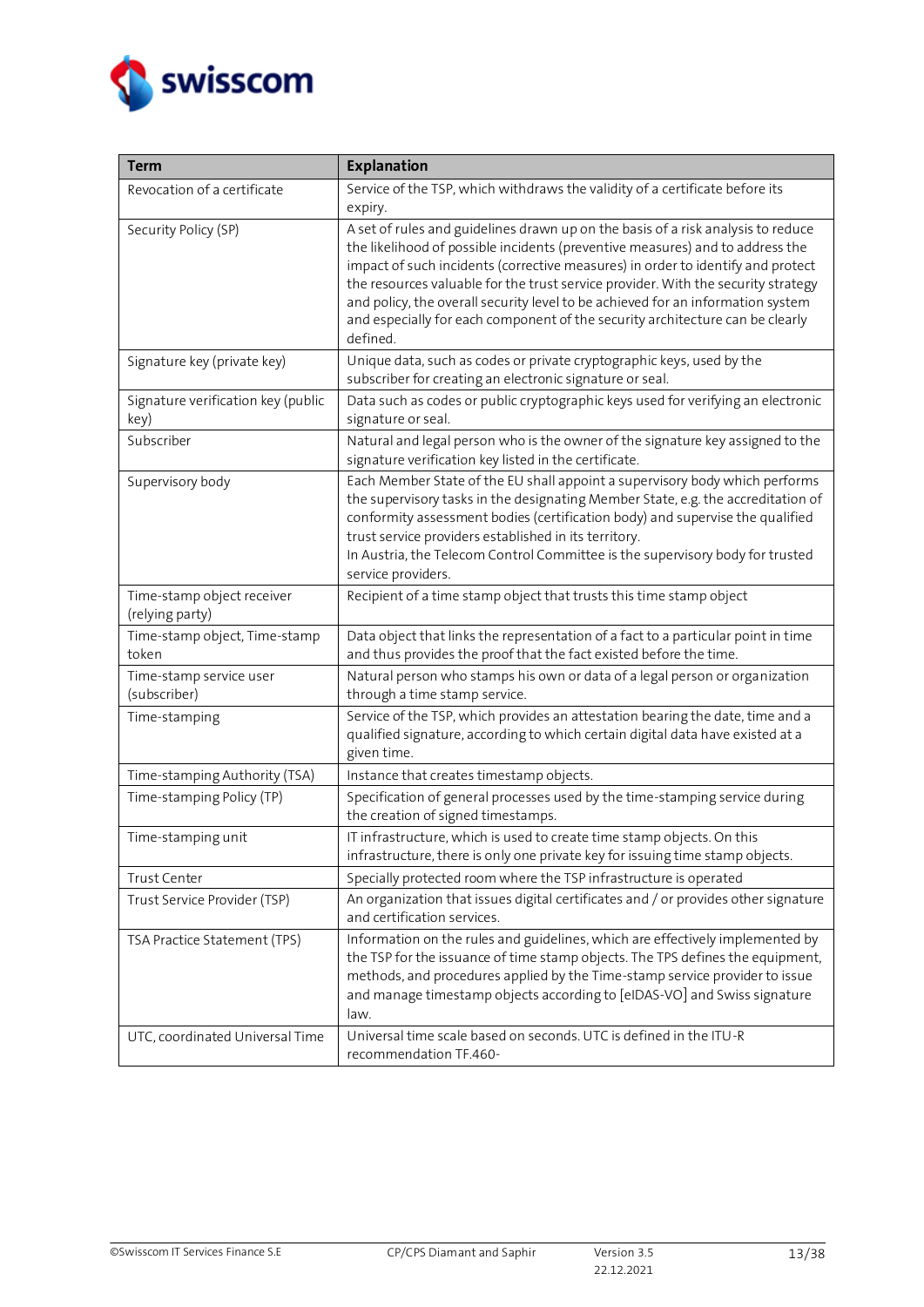

## <span id="page-13-0"></span>**1.7 Abbreviations**

| <b>AIS</b>   | All-in Signing Service                                                                                                                   |
|--------------|------------------------------------------------------------------------------------------------------------------------------------------|
| <b>BCP</b>   | <b>Business Continuity Plan</b>                                                                                                          |
| CA           | Certification Authority                                                                                                                  |
| <b>CSIRT</b> | Computer Security Incident Response Team                                                                                                 |
| <b>CN</b>    | Common Name, part of the DN                                                                                                              |
| <b>CP</b>    | Certificate Policy,                                                                                                                      |
| CPS          | Certification Practice Statement                                                                                                         |
| <b>CRL</b>   | Certificate Revocation List                                                                                                              |
| DN           | Distinguished Name as per RFC 3739                                                                                                       |
| EAL          | Level of trustworthiness (Evaluation Assurance Level) according to Common Criteria                                                       |
| EAL4+        | Requirements according to test level EAL 4, extended by the insurance element<br>AVA VAN.5 (Advanced methodical vulnerability analysis). |
| eIDAS-VO     | Regulation (EU) No 910/2014 of the European Parliament and of the Council of 23                                                          |
|              | July 2014 on electronic identification and trust services for electronic transactions in                                                 |
|              | the internal market and repealing Directive 1999/93/EC 1999/93/EG                                                                        |
| <b>ETSI</b>  | European Telecommunications Standards Institute                                                                                          |
| <b>HSM</b>   | Hardware Security Module                                                                                                                 |
| <b>ISO</b>   | Information Security Officer                                                                                                             |
| LDAP         | Lightweight Directory Access Protocol                                                                                                    |
| NCP+         | Extended Normalized Certificate Policy                                                                                                   |
| OCSP         | Online Certificate Status Protocol, service for online validation of certificates                                                        |
| <b>OID</b>   | Object Identifier                                                                                                                        |
| <b>PDS</b>   | PKI Disclosure Statement                                                                                                                 |
| PED          | PIN Entry Device                                                                                                                         |
| PIN          | Personal Identification Number                                                                                                           |
| QCP-l-qscd   | Policy for EU qualified certificates issued to legal persons, where the private key and<br>the related certificate reside on a QSCD      |
| QCP-n-qscd   | Policy for EU qualified certificates issued to natural persons, where the private key<br>and the related certificate reside on a QSCD    |
| RA           | Registration Authority,                                                                                                                  |
| Re-key       | renewing a certificate using a new key pair                                                                                              |
| QSCD         | Qualified electronic Signature/Seal Creation Device, as set out in ISO/IEC 15408                                                         |
| QTSP         | Qualified Trust Service Provider                                                                                                         |
| SSL          | Secure Socket Layer                                                                                                                      |
| <b>SVG</b>   | Austrian Federal Law on electronic signatures and trust services for electronic                                                          |
|              | transactions (Signature- and Trust Services Law)                                                                                         |
| <b>SVV</b>   | Austrian Ordinance on electronic signatures and trust services for electronic                                                            |
|              | transactions (Signature- and Trust Services Ordinance)                                                                                   |
| TLS          | Transport Layer Security                                                                                                                 |
| <b>TSA</b>   | Time-stamping Authority                                                                                                                  |
| <b>TSP</b>   | Trust Service Provider                                                                                                                   |
| <b>TSU</b>   | Time-stamping unit                                                                                                                       |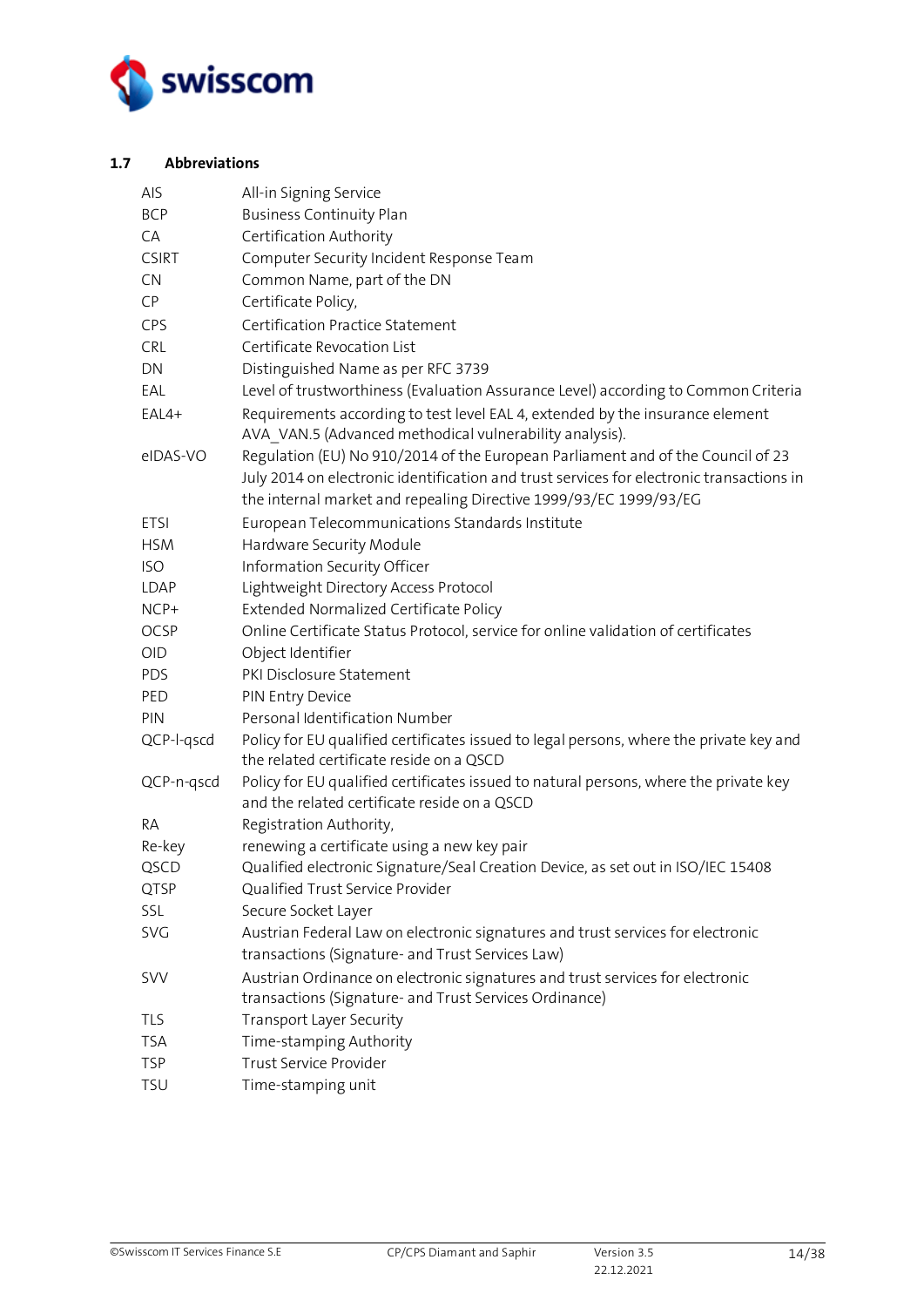

#### <span id="page-14-0"></span>**2 Publications and Repository Responsibility**

#### <span id="page-14-1"></span>**2.1 Repository Service**

Swisscom ITSF provides its Root and CA certificates, blocking lists (CRL) of the Root CAs, CP / CPS documents and terms of use on the web.

The repository of the Swisscom Trust Services is located at:

[https://trustservices.swisscom.com/en/repository](https://trustservices.swisscom.com/en/repository/)

The online services for querying the information listed in chapter 2.2 are available 24x7 with an availability of 99.9%.

### <span id="page-14-2"></span>**2.2 Publication of Information**

The following information is published on Swisscom's website:

- CP/CPS documents
- Terms and Conditions of Use
- Certificates of the Root-and Issuing CAs as well as TSS CA and TSUs
- Certificate revocation lists of the Root CAs
- Revocation information in case of a compromise of the root CA

Adaptations in these documents are communicated according to the specifications in chapter 9.8.4. Other certificates (especially end user certificates) are not published publicly.

### <span id="page-14-3"></span>**2.3 Frequency of Publication**

Newly issued certificates, CRLs, guidelines and any other applicable information is promptly made available. The following publication frequencies apply:

- Certificate revocation lists (CRL) of the Root CAs: as required, but at least once a year
- CP / CPS documents: following amendments resp. after approval of the document
- Other information: as required

#### <span id="page-14-4"></span>**2.4 Access Controls on Repositories**

The information in chapters 2.1 and 2.2 is publicly available.

#### <span id="page-14-5"></span>**3 Identification and Authentication**

#### <span id="page-14-6"></span>**3.1 Naming**

The identity of the certificate holder is described in the certificate by a unique name (Distinguished Name, DN) according to the standard series X.500. A DN consists of several mandatory and optional name elements.

Selectable name elements must not be abusive nor insinuating and should not infringe third party rights (in particular, naming rights) or other legal norms. The registration office is not obliged to check the DN for conformity with third party rights, the certificate holder alone is responsible for such verifications. If Swisscom ITSF or the registration authority is informed of an infringement of such rights, Swisscom ITSF may declare the certificate invalid.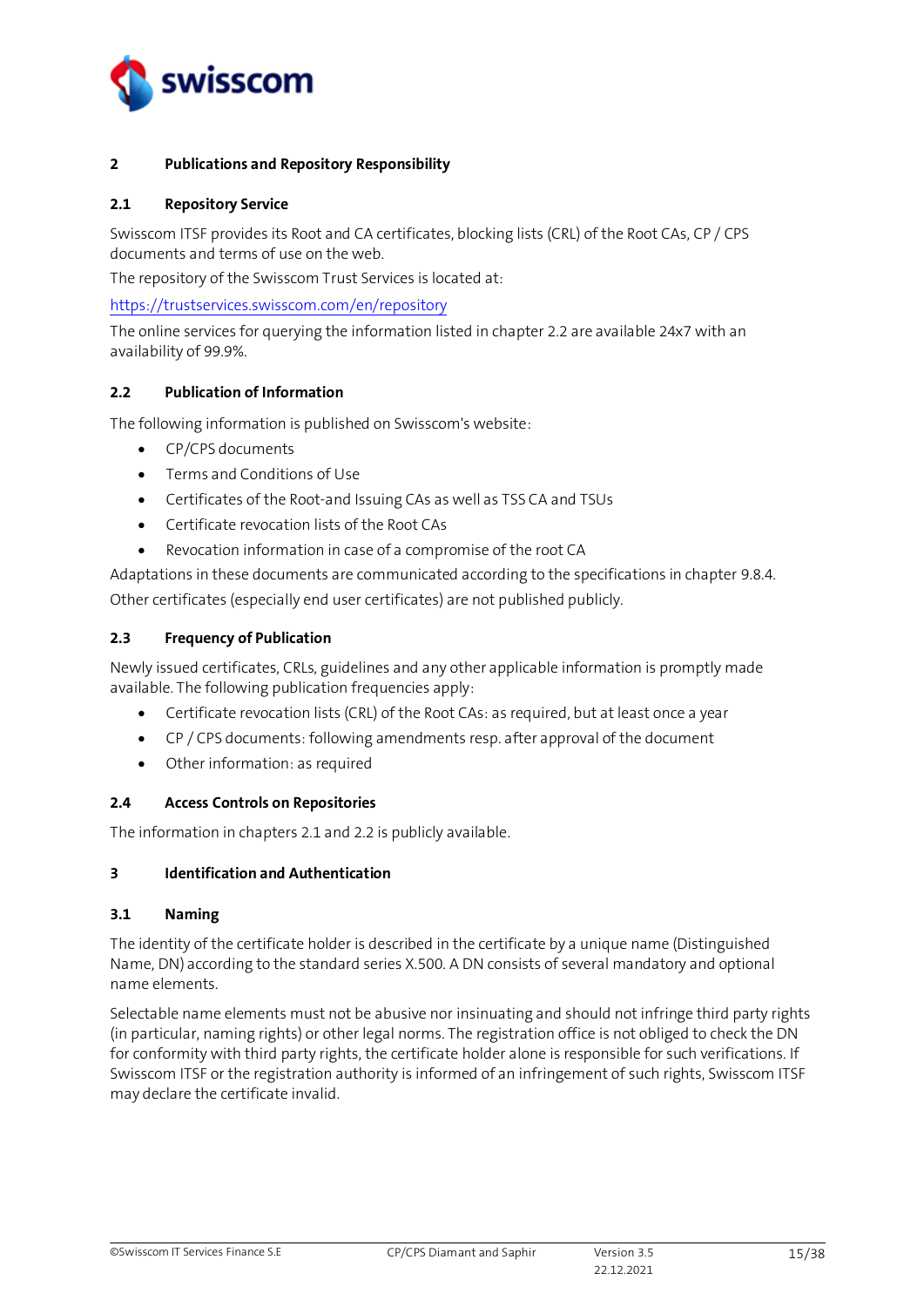

## <span id="page-15-0"></span>**3.1.1 Name Components Required for Natural Persons**

The DN of natural persons must consist of country, common name and either first / last name or pseudonym and can be extended with optional elements according to section 3.1.3.

| <b>Element</b>                               | X.520 attribute    | Content                                                         | <b>Description</b>                                                                                                                                                                                                                                                                                                                                                                                                                   |
|----------------------------------------------|--------------------|-----------------------------------------------------------------|--------------------------------------------------------------------------------------------------------------------------------------------------------------------------------------------------------------------------------------------------------------------------------------------------------------------------------------------------------------------------------------------------------------------------------------|
| Country                                      | countryName<br>(C) | Two-digit ISO 3166<br>country code                              | Country in which the subscriber is domiciled, or<br>the presented identity document of the<br>subscriber has been issued or in which the<br>subscriber has a financial relationship (e.g. bank<br>account).                                                                                                                                                                                                                          |
| Common<br>name                               | commonName<br>(CN) | Informal name of the<br>subscriber for general<br>presentation. | A representation of the name, as the subscriber<br>or the TSP considers it appropriate and<br>comprehensible for user- or system-friendly<br>presentation.                                                                                                                                                                                                                                                                           |
| Identity<br>either<br>first and last<br>name | givenName          | Formal first name(s) of<br>the subscriber                       | Exact reproduction of the contents of the<br>corresponding field from the presented identity<br>document.                                                                                                                                                                                                                                                                                                                            |
|                                              | surName            | Formal last name of the<br>subscriber                           | Exact copy of the content of the corresponding<br>field from the presented identity document.                                                                                                                                                                                                                                                                                                                                        |
| or                                           | pseudonym          | Abstract string / alias                                         | Any string that uniquely identifies the certificate<br>holder in the context of the PKI.<br>The identity of the holder does not need to be<br>recognizable without additional information<br>from the certificate.                                                                                                                                                                                                                   |
| Uniqueness                                   | serialNumber       | Abstract string, which<br>ensures the uniqueness<br>of the DN   | Character string according to one of the<br>following definitions:<br>• Serial number assigned by Swisscom<br>Serial number assigned by a Registration<br>$\bullet$<br>Authority with a specific prefix managed by<br>Swisscom<br>Character string according ETSI EN 319412-2<br>$\bullet$<br>of "Natural person semantics identifier"<br>If a pseudonym is used, which ensures the<br>unambiguity, the serialNumber can be omitted. |

## <span id="page-15-1"></span>**3.1.2 Name Components Required for Legal Persons**

The DN of a legal person must consist of country, common name, company (names) according to the entry in the commercial register and an identifier derived from the company tax identification number (UID) and can be extended with optional elements according to section 3.1.3.

| <b>Element</b> | X.520 attribute    | Content                                                        | <b>Description</b>                                                                                                                                                                                          |
|----------------|--------------------|----------------------------------------------------------------|-------------------------------------------------------------------------------------------------------------------------------------------------------------------------------------------------------------|
| Country        | countryName<br>(C) | Two-digit ISO 3166 country<br>code                             | Country in which the subscriber is domiciled,<br>or the presented identity document of the<br>subscriber has been issued or in which the<br>subscriber has a financial relationship (e.g.<br>bank account). |
| Common<br>name | commonName<br>(CN) | Informal name of the<br>subscriber for general<br>presentation | A representation of the name, as the<br>subscriber or the TSP considers it appropriate<br>and comprehensible for user- or system-<br>friendly presentation.                                                 |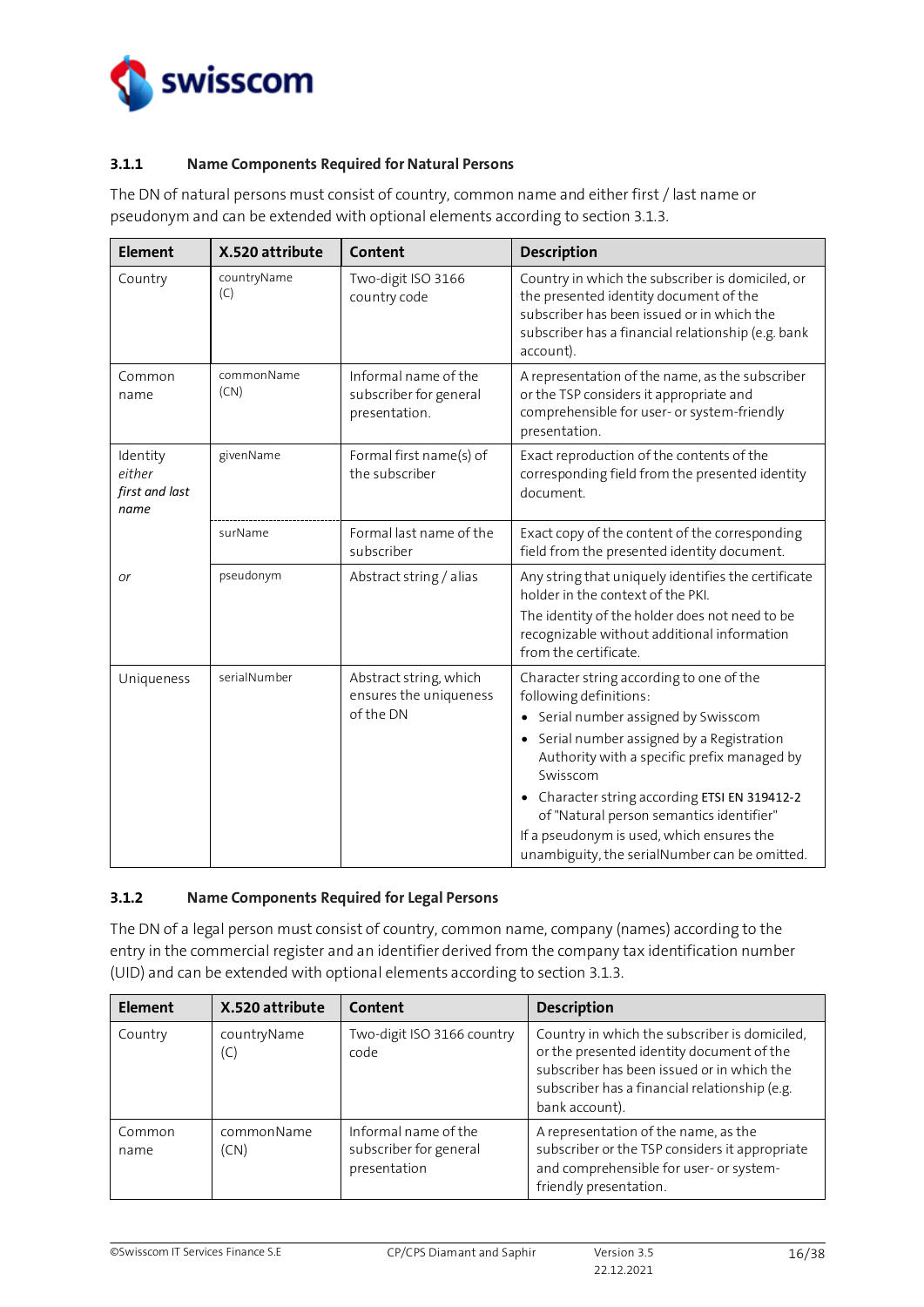

| <b>Element</b> | X.520 attribute             | Content                                                                                                     | <b>Description</b>                                                                               |
|----------------|-----------------------------|-------------------------------------------------------------------------------------------------------------|--------------------------------------------------------------------------------------------------|
| Identity       | organization<br>Name<br>(O) | Formal company (name of<br>the businessperson under<br>which he operates his<br>business) of the subscriber | Exact copy of the content of the<br>corresponding field from the presented<br>identity document. |
| Uniqueness     | organization<br>Identifier  | String derived from the<br>official register number of<br>the organization                                  | Character string according ETSI EN 319412-3 of<br>"Legal person semantics identifier"            |

### <span id="page-16-0"></span>**3.1.3 Optional Name Components**

| X.520 attribute                 | Content                                | <b>Description</b>                                                                                                                                                                                                                         |
|---------------------------------|----------------------------------------|--------------------------------------------------------------------------------------------------------------------------------------------------------------------------------------------------------------------------------------------|
| organization<br>Name<br>(O)     | Identifying organization               | In the case of natural persons, an organization description can be<br>added which ensures the uniqueness of the name. Further<br>interpretations of the relationship of the certificate holder to the<br>organization are not permissible. |
| organizational<br>Unit<br>(OU)  | Part within the<br>organization.       | If an organization ( $O =$ ) is specified, one or more organizational units<br>can be defined by the designated organization. The role and ratio of<br>the certificate holder to the organizational units is not defined.                  |
| stateOr<br>ProvinceName<br>(ST) | Province / State                       | Geographical sub-area of the country $(C =)$ where the subscriber has<br>his / her (residential) seat or the presented identification document<br>of the subscriber has been issued.                                                       |
| localityName<br>(L)             | Town                                   | The town where the subscriber is domiciled, or the presented<br>identity document of the subscriber has been issued.                                                                                                                       |
| emailAddress                    | An e-mail-address of the<br>subscriber | The e-mail address given by the subscriber and administered by the<br>subscriber at the time of the identification.                                                                                                                        |

## <span id="page-16-1"></span>**3.1.4 Test-Certificates**

Certificates for test purposes are permitted in exceptional cases if their exhibition is necessary for the preparation or the examination of the regular productive use. The number of test certificates is to be kept low. The test certificates must contain the expression "TEST" in the common name (CN) as well as in any organization description.

Pseudonyms are not allowed for test certificates.

#### <span id="page-16-2"></span>**3.2 Initial Identity Validation**

#### <span id="page-16-3"></span>**3.2.1 Identification for Applications by Natural Persons**

For the identity validation of the applicant for advanced certificates, the following procedural steps shall be performed:

- For the identity validation, the applicant must provide either an official photo identification or another equivalent proof of identity. Accepted as equivalent, among others, are
	- a. "Gelbe Identifikation" of the Swiss Post;
	- b. POSTIDENT-proof of the Deutsche Post;
	- c. Confirmation of the identity of an account-based payment service provider subject to the Payment Services Directive 2 (2015/2366) of the European Parliament;
	- d. The indication of a mobile telephone connection to be used in relation with the certification services, subject to the following conditions: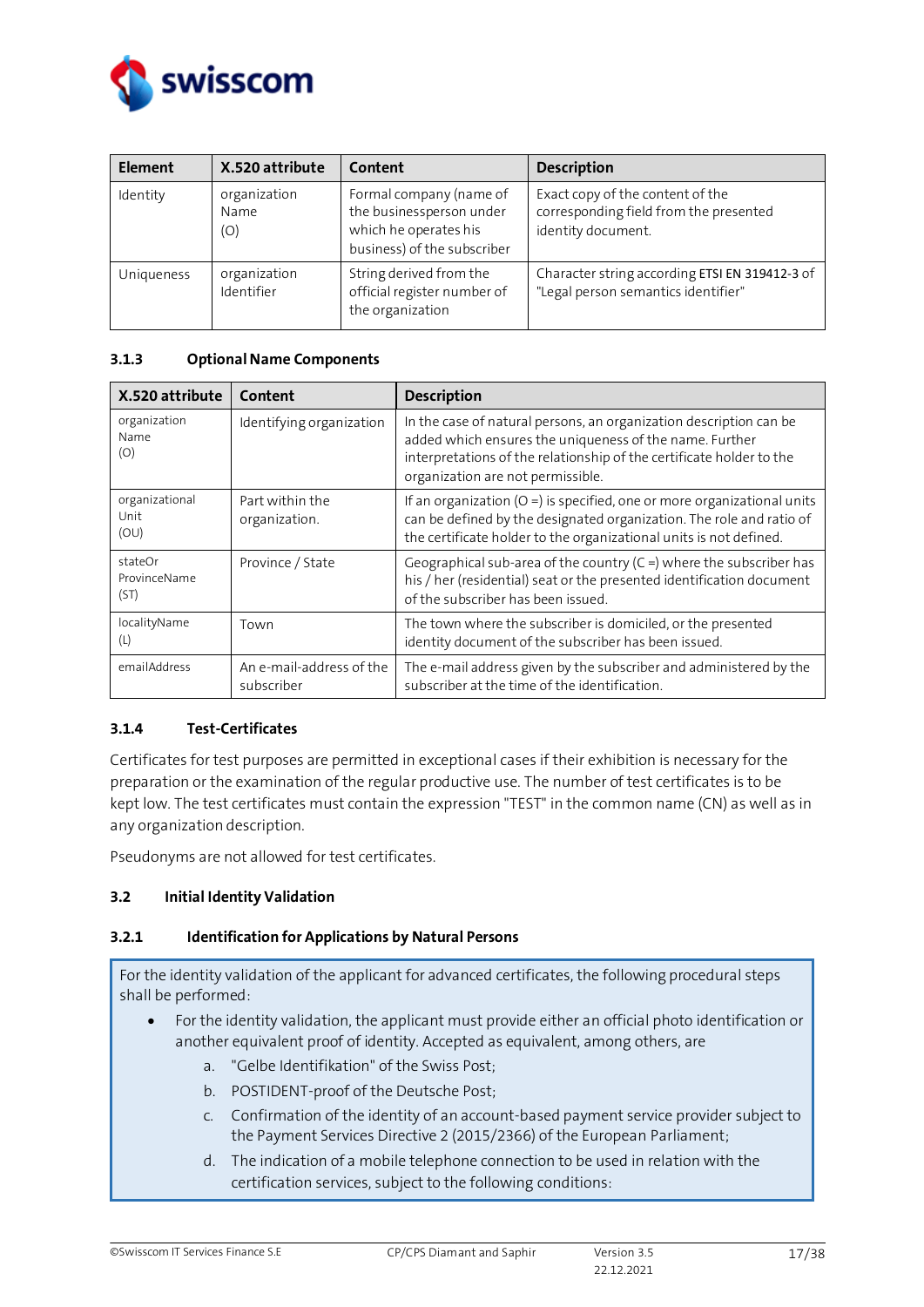

- The applicant shall provide proof that he is the holder of the connection or otherwise has access to the connection (in the case of a connection contract with a different name, such as a business telephone);
- It is a connection of a telecommunication service provider, which is subject to the Swiss Telecommunications Law;
- e. Application forms electronically signed by an accredited trust service provider.
- The registration authority reviews the documents submitted and validates their compliance with the information contained in the application.
- The registration authority performs the identity check based on the proof of identity provided. The expiration date of the submitted documents, name, first name and all attributes to be entered in the certificate are checked.
- The registration authority assigns or checks the existence and correctness of the applicant's authentication means and registers it as a legitimate authentication means for later adjustments of the user data and as a method for the release of remote signatures of Swisscom ITSF. The authentication means shall be approved by Swisscom and shall comply with Sole Control Assurance Level 1 as described in [CEN EN [419 241-1\].](#page-2-7)
- The applicant confirms his acknowledgement of the procedure described above and the acceptance of the Swisscom ITSF Terms and Conditions of Use for the relevant Certificate Class.

For applications for qualified certificates, the following additional requirements apply:

- 1. The applicant must be present in person or another procedure which is certified by the Austrian supervisory body in accordance with Article 24 para. [1 \[eIDAS-VO\]](#page-2-0) must be used.
- 2. the registration and use of the authentication means must be carried out using a procedure that complies with level 2 (Sole Control Assurance Level 2) described in [CEN EN [419 241-1\]](#page-2-7) according to a recognized assessment body. The procedure may only be used in combination with Swisscom ITSF remote signatures after presentation of such a certificate.

The certificate application, proof of identity and consent to the Terms and Conditions of Use are archived according to the information in section 5.5.2.

If the application comprises the inclusion of an organization name  $(O =)$  in the DN, the following additional checks are conducted:

- 1. Confirmation of the consent of the organization to use the desired name elements in the certificate;
- 2. Proof of company or name rights of the organization to the requested organization name.

If the applicant already has a valid certificate, the application for further certificates of the same quality can also be made by sending an electronically signed application form. The prerequisite for this type of application is that no more than five years have elapsed since the initial application of the valid certificate, and the identity document (official photo identification) presented during identification was still valid.

Applications for personal certificates may only be made for oneself (no representation).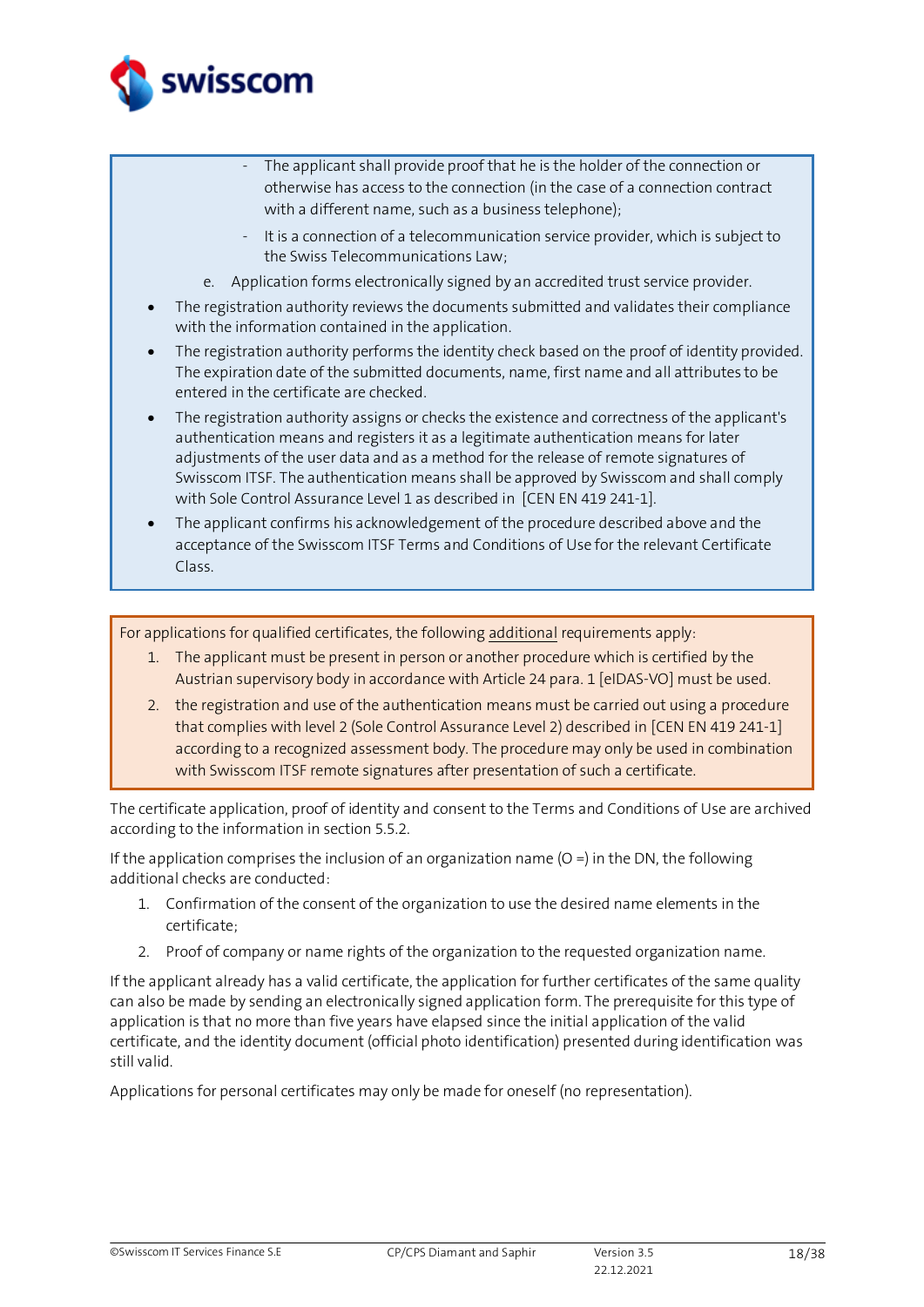

## <span id="page-18-0"></span>**3.2.2 Identification for Applications by Legal Persons**

The following procedural steps are applicable for the validation of applications by legal persons for advanced certificates:

- 1. The representative of the applicant must be a natural person (also several natural persons can jointly exercise the representation, in particular in regard to collective signing):
	- a. In the case of a personal appearance, the identity of the representatives is determined as set out in section 3.2.1 in accordance with the requirements of the requested certificate class.
	- b. If the application is electronically signed by the representatives, it is ensured that the certificate class used corresponds at least to the requested certificate class.
- 2. The representative of the applicant shall submit:
	- a. An extract from the company register or an actual extract from the register of the registration agency that registers the organization for the country in question
	- b. If he is not registered in the commercial register as a sole authorized signatory: a power of attorney to issue a certificate application, supplied by the managing body of the applicant (for example, the board of directors or the management), or persons registered as authorized signatory in the company register.
- 3. The registration authority reviews the submitted documents and validates their compliance with the information contained in the application (in particular the extract from the company register, authority).
- 4. The registration authority verifies the presence and compliance with the technical minimum requirements of the SSL client certificate provided by the applicant as a legitimate authentication means as a method for the approval of remote signatures of the Swisscom ITSF.
- 5. The applicants confirm their acknowledgement of the -described procedure above and the acceptance of the Swisscom ITSF Terms and Conditions of Use for the relevant Certificate Class

For applications for qualified certificates, the following additional requirements apply:

- 1. The representative of the applicant must be present in person or a procedure has to be used which has been approved in Austria in accordance with Article 24 para. [1 \[eIDAS-VO\].](#page-2-0)
- 2. The registration and use of the authentication means must be carried out using a procedure described by the applicant, which is approved by Swisscom and corresponds to level 2 (Sole Control Assurance Level 2) described in [CEN EN [419 241-1\].](#page-2-7)

The certificate application, proof of identity and consent to the Terms and Conditions of Use are archived according to the information in section 5.5.2.

#### <span id="page-18-1"></span>**3.2.3 Non-verified Information**

All information that is included in the certificate is checked. No other information is checked beyond that.

#### <span id="page-18-2"></span>**3.2.4 Method for proving Possession of Private Key**

The private keys are generated within a secure cryptographic device (HSM) on the protected infrastructure of Swisscom. Certificates created in this way do not require a procedure for proving possession of the private key.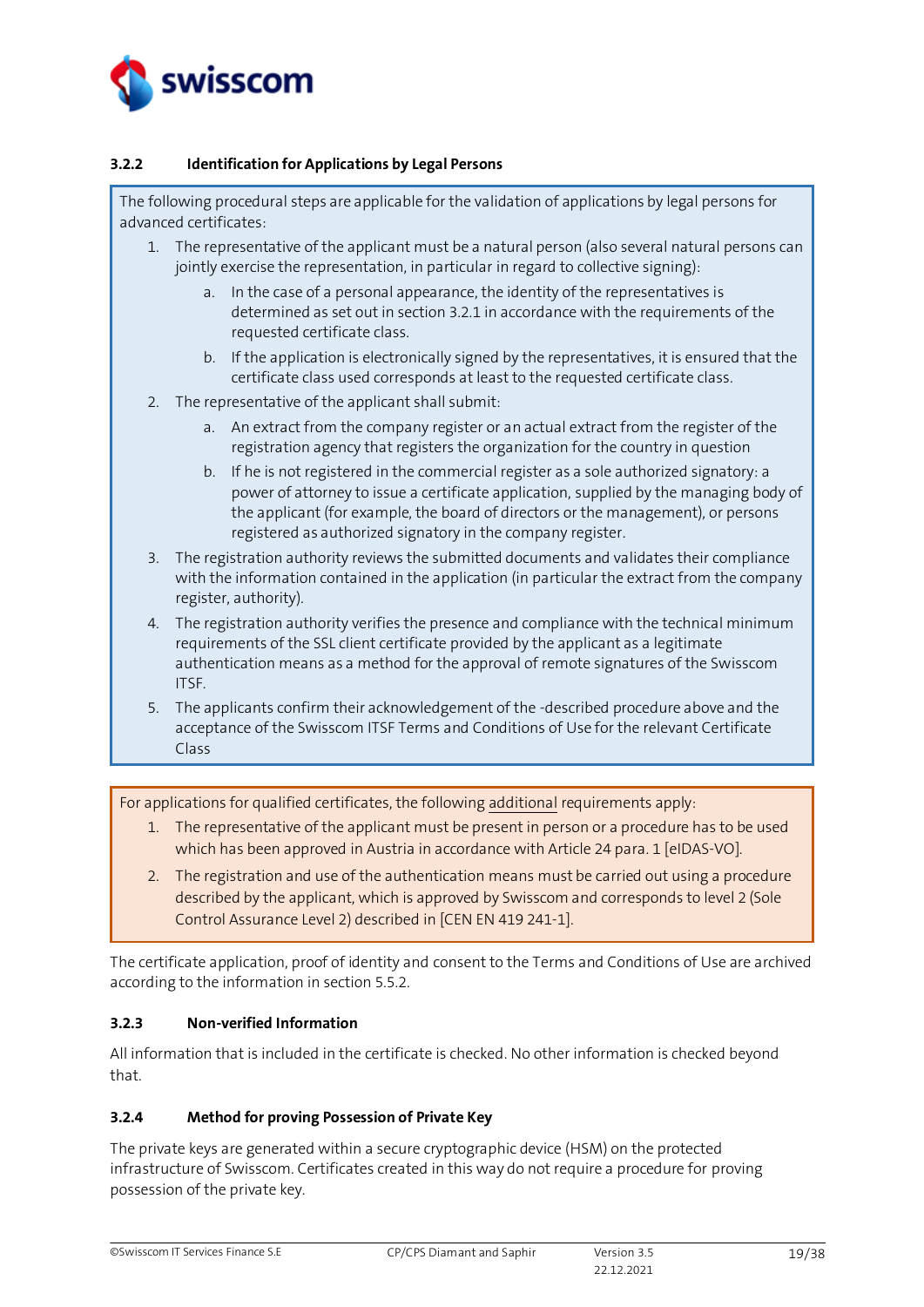

## <span id="page-19-0"></span>**3.3 Identification and Authentication for Re-key Requests**

#### <span id="page-19-1"></span>**3.3.1 Identification and Authentication for Routine Re-Key**

If all the documents submitted for the identification are still available and no attributes which have not yet been checked are to be included in the new certificate, no additional measures are necessary for the identification of the applicant of a re-key request. The prerequisite for this type of application is that the registration authority has validated the applicants' identity as described in chapter 3.2 within the last five years.

Applications for personal certificates may only be made for oneself (no representation).

For all other cases, proceed as for a new application (chapter 3.2).

#### <span id="page-19-2"></span>**3.3.2 Identification and Authentication for Re-Key after Revocation**

After a certificate has been declared invalid, no re-key is possible. A new certificate has to be requested. The procedure according to chapter 3.2 applies.

#### <span id="page-19-3"></span>**3.4 Identification and Authentication for Revocation Request**

Requests for revocation are authorized by the authentication means submitted during registration. Invalidation by natural persons:

• Personal authentication means of the applicant.

Invalidation by legal persons.

- Personal mobile phone number of a representative of the applicant or
- SSL/TLS client certificate provided by the applicant as a legitimate means of authentication as a method for releasing remote signatures.

If the certificate holder has lost his means of authentication, he can also submit the revocation by sending a signed request for revocation, stating the serial number of the certificate by mail (address see section 1.5). To verify the identity, the subscriber is called back via the company centre during business hours, and the revocation is only carried out afterwards

#### <span id="page-19-4"></span>**4 Certificate Life-Cycle Operational Requirements**

#### <span id="page-19-5"></span>**4.1 Certificate Application**

Certificate applications can be submitted by natural or legal persons at Swisscom ITSF registration authorities (especially RA partners). The procedure according to chapter 3.2 applies.

#### <span id="page-19-6"></span>**4.2 Certificate Application Processing**

The registration authority conducts the identification and authentication of an applicant in accordance with the procedures set out in section 3.2 and then notifies the applicant of the date on which his application can be validated. After successful validation by the registration office, the certificate application will be further processed by Swisscom ITSF:

- The use by natural persons is released immediately after confirmation of the registration authority.
- The use by legal persons is released within 10 working days after confirmation of the registration authority.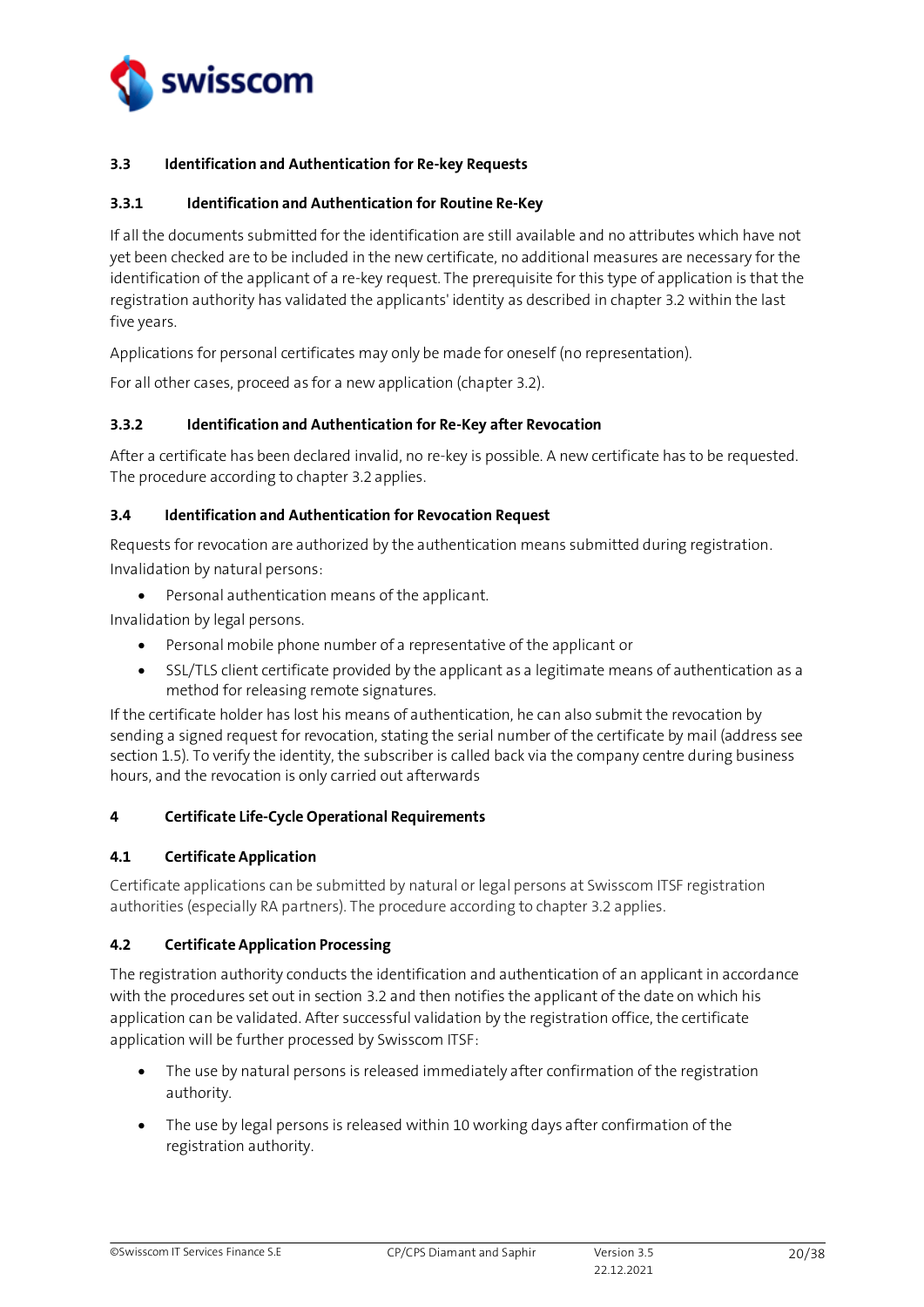

#### <span id="page-20-0"></span>**4.3 Certificate Issuance**

#### <span id="page-20-1"></span>**4.3.1 Certificate Issuance for Natural Persons**

Certificates and cryptographic keys for natural persons are created immediately before use in an access protected environment of Swisscom ITSF and are kept there for the creation of the signature. The subscriber can use signatures of the applied certificate class by confirmation its authentication means registered during identification (signature creation data).

### <span id="page-20-2"></span>**4.3.2 Certificate Issuance for Legal Persons**

The certificate issuance proceeds as follows:

- It is ensured that an HSM is used,
- a certificate of the requested class is issued by Swisscom ITSF,
- the certificate and the associated cryptographic key are stored in the Trust Centre,
- the SSL/TLS-Client certificate that was supplied during the identification process is linked to the associated user account so that the creation of seals via remote access is only possible through the possession of the associated private key (signature creation data),
- the subscriber is informed of the provision.

#### <span id="page-20-3"></span>**4.4 Certificate Acceptance**

By using the certificate or by authorizing the creation of the signature in the case of remote signatures, the subscriber confirms the correctness of the data deposited at the registration office and accepts the certificate linked to the signature.

#### <span id="page-20-4"></span>**4.5 Key Pair and Certificate Usage**

#### <span id="page-20-5"></span>**4.5.1 Use of Keys and Certificates by the Subscriber**

Through the use of the certificate, the subscriber assures all stakeholders as per chapter 1.3 that:

- all the details and declarations of the subscriber relating to the information contained in the certificate correspond to the truth,
- the signature creation data (for example, PIN or password) for the release of the signature or seal generation are dealt with in accordance with the Swisscom ITSF Terms and Conditions of Use,
- the certificate is used exclusively in accordance with this CP / CPS.

*The subscriber with his own HSM also assures that*

- an appropriate understanding of the use and use of certificates exists,
- the private key is kept protected,
- no unauthorized person is granted access to the private key,
- he immediately abandons the creation of further signatures if the details of the certificate are no longer correct or the private key is lost, stolen, or otherwise might have come to knowledge of third parties (compromise).

#### <span id="page-20-6"></span>**4.5.2 Use of a Subscriber's Public Key and Certificate**

Any person who, as a relying party (see chapte[r 1.3\)](#page-8-0), verifies an electronic signature based on a certificate as per this CP / CPS, is required to

• have a basic understanding of the application and usage of certificates;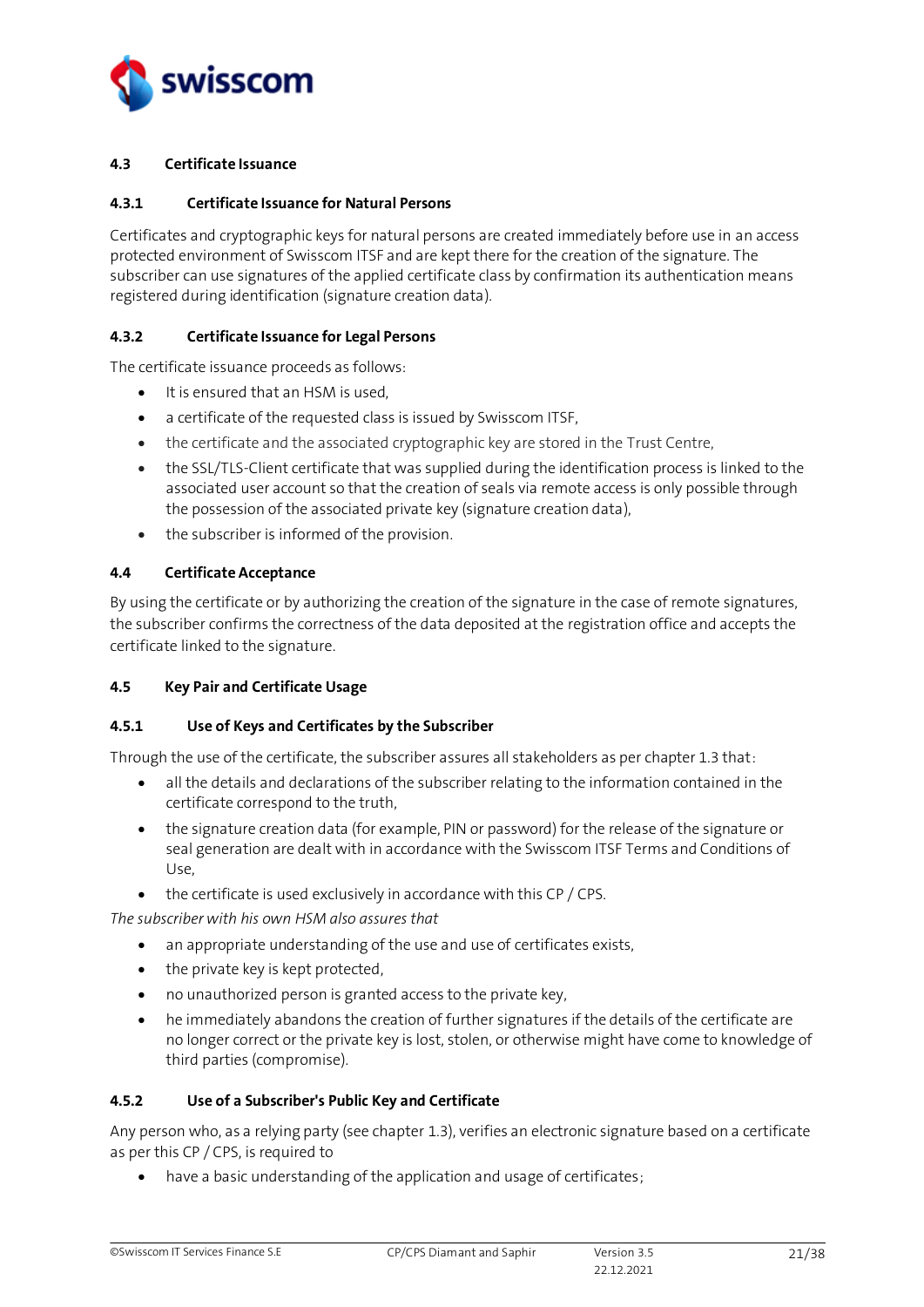

- use appropriate components and procedures for the signature verification;
- check the appropriate CRL or OCSP response before relying on the information in a certificate.

#### <span id="page-21-0"></span>**4.6 Certificate Renewal**

Swisscom ITSF does not issue new certificates based on an already used key (certificate renewal).

#### <span id="page-21-1"></span>**4.7 Certificate Re-Key**

A subscriber may submit a request for a new certificate with a new key pair (re-key) to a registration authority without justification.

Swisscom ITSF will issue a new certificate using the already validated data, provided that the subscriber still has the same authentication means. The subscriber has to confirm that the information submitted during identification (see section 3.2) is still valid.

The CP / CPS and Terms and Conditions of Use valid at the time of the certificate renewal applies.

### <span id="page-21-2"></span>**4.8 Certificate Modification**

Swisscom does not make any changes to already issued certificates.

### <span id="page-21-3"></span>**4.9 Certificate Revocation and Suspension**

### <span id="page-21-4"></span>**4.9.1 No Revocation with a short Validity**

For certificates whose validity period is less than 1 hour no revocation is made.

#### <span id="page-21-5"></span>**4.9.2 Circumstances for Revocation**

Subscribers have to request revocation of their certificates immediately if

- the private key or other signature creation data for the creation of signatures or seals has been lost, stolen, disclosed or otherwise compromised or abused;
- the affected certificate is no longer required;
- there is a risk of misuse of the certificate;
- the information in the certificate is incorrect.

Certificates must be revoked by Swisscom ITSF if:

- the subscriber (natural or legal person) requests its revocation or
- Swisscom ITSF becomes aware of at least one of the following reasons:
	- o knowledge of the death of the subscriber or any other change of certified attributes in the certificate;
	- o the private key of the subscriber or that of Swisscom ITSF for an issuing CA has been lost, stolen, disclosed or otherwise compromised or abused;
	- o the certificate was obtained based on wrong information;
	- o Swisscom ITSF ceases its activities in whole or in part and its directory and revocation services are not taken over by another TSP;
	- o the supervisory body orders the suspension of the certificate in accordance with Article 6 of the SVG;
	- o the subscriber does not comply with this CP / CPS;
	- o the responsible registration authority does not comply with this CP / CPS;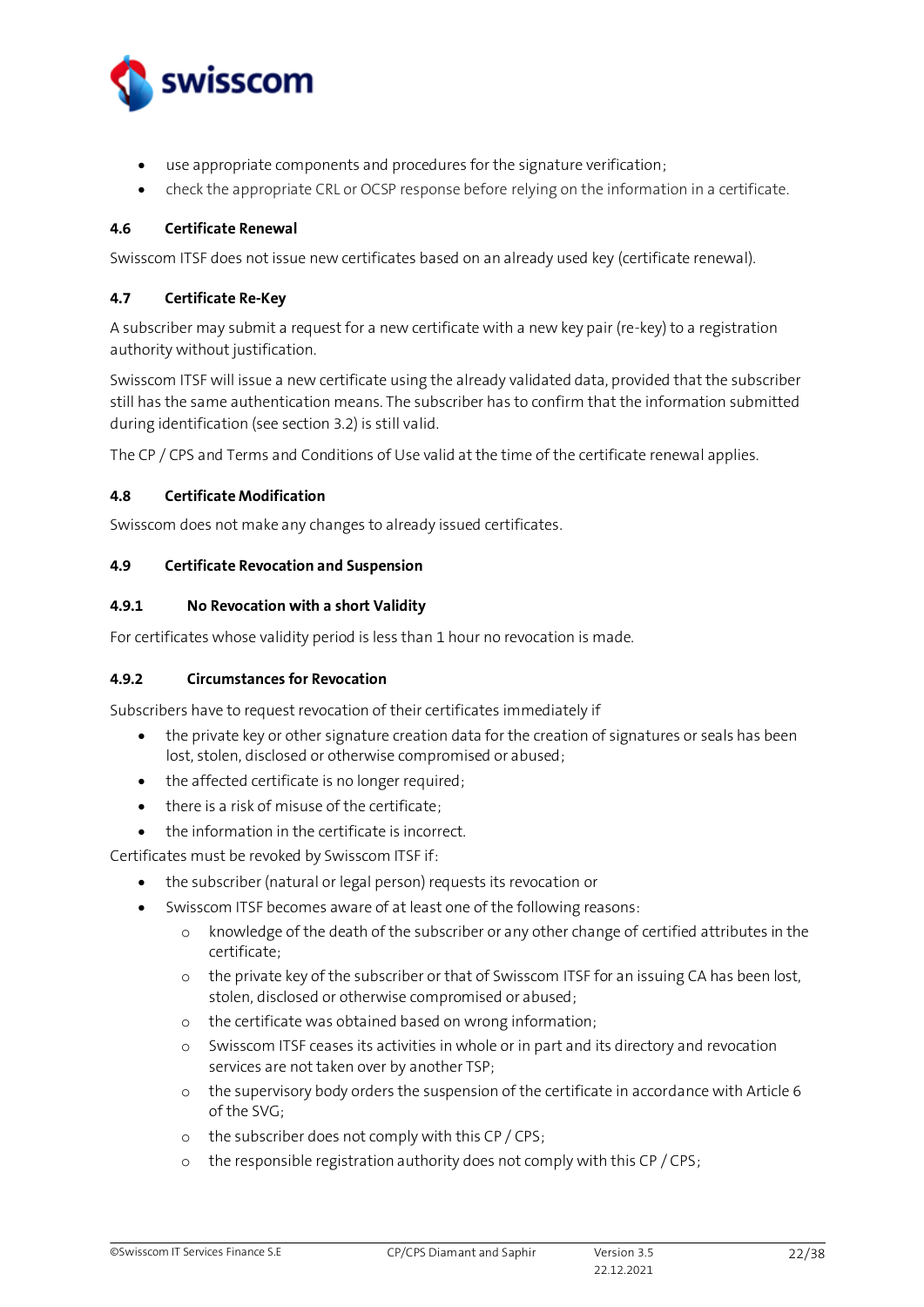

- o the subscriber fails to comply with his obligation to pay the fees even after repeated requests;
- o if the certificate does not or no longer complies with the specifications of the underlying CP/CPS
- o or the crypto-algorithm or key lengths used are no longer considered secure
- o one of the reasons for the revocation is provided by the subscriber.

#### <span id="page-22-0"></span>**4.9.3 Who can request the Revocation**

The following entities may request revocation of a certificate:

- Each subscriber may require the registration authority, who has issued his certificate, to revoke his certificate;
- Swisscom ITSF may revoke any certificate issued within the PKI at its sole discretion;
- A registration authority may request revocation of certificates that it requested to be issued;
- the supervisory body may order the suspension of a certificate.

### <span id="page-22-1"></span>**4.9.4 Procedure of a Revocation**

The identification and authentication with a revocation shall be in accordance with section [3.3.](#page-19-0) If the prerequisites for the revocation of a certificate are met, the certificate will be revoked according to the following process. The due dates are described in section 4.9.5.

The process is as follows:

- The subscriber submits the application for the revocation to the registration authority which conducted the identification process.
- The registration authority verifies the identity of the applicant and the reasons for the revocation.
- If a valid reason for revocation exists, the certificate is revoked by Swisscom ITSF.
- Swisscom ITSF updates the revocation information (OCSP) with the revoked certificates.
- Swisscom ITSF confirms the subscriber the revocation of the certificate.

The revocation of a certificate cannot be undone.

## <span id="page-22-2"></span>**4.9.5 Time Limits**

The subscriber shall promptly notify the registration authority that carried out the identification process and promptly invalidate his / her own certificate if there are reasons for invalidity according to chapter [4.9.2.](#page-21-5)

On business days, the registration authorities and Swisscom ITSF shall file a request for revocation of a certificate within 3 hours of receipt of the application. Outside of this period the revocation of a certificate will be triggered no later than six hours after receipt of the application.

## <span id="page-22-3"></span>**4.9.6 CRL**

The CRL of the Root CAs is updated as needed, but at least once a year (frequency). After a change, a new CRL is published within a maximum of 12 hours (latency).

The URL under which the associated revocation list or OCSP is published is listed in the certificate.

The status information is available in the directory service for at least 35 years beyond the duration of the certificate.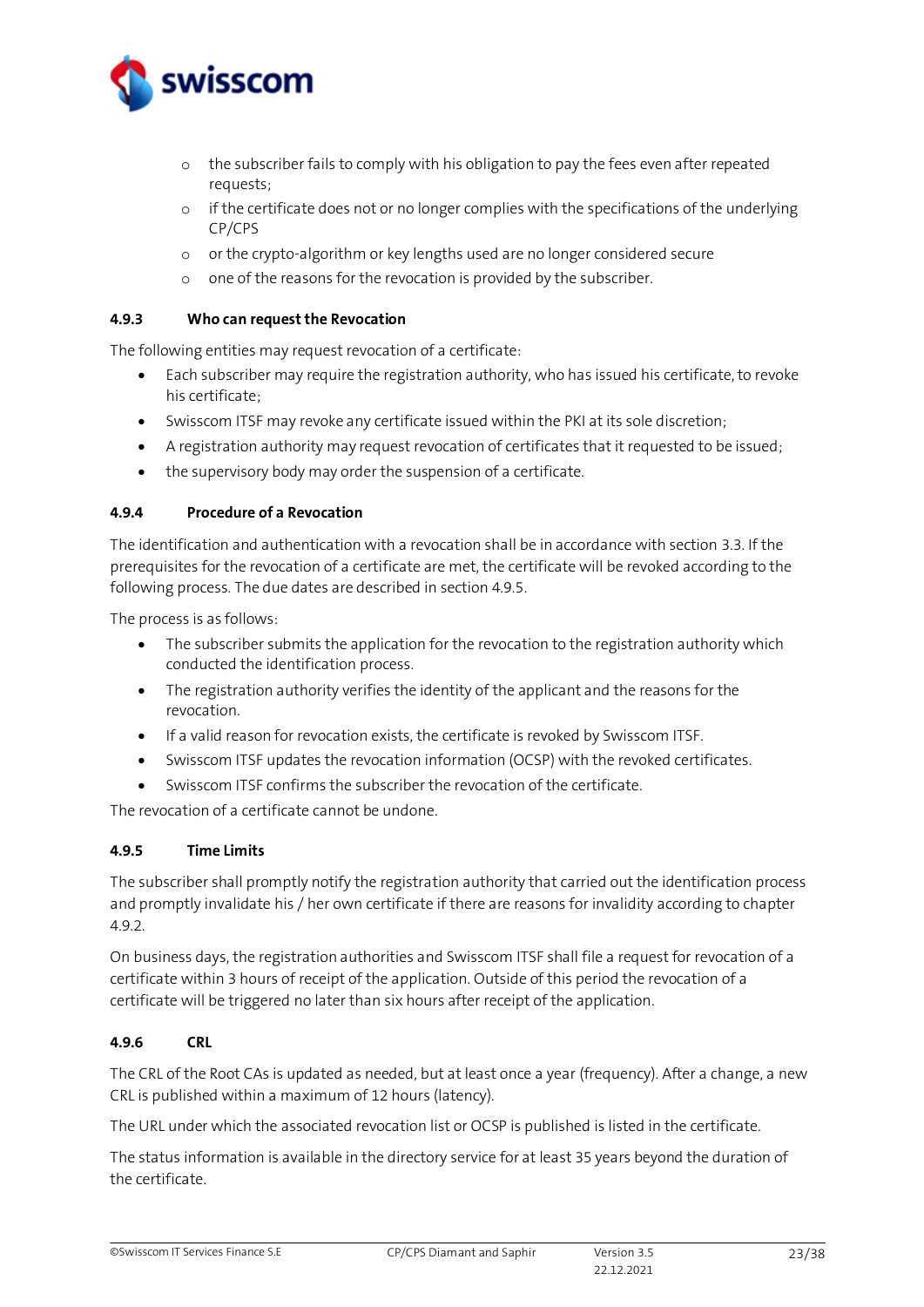

Certificates of the class "Diamant" once included in the CRL will not be removed from the CRL.

#### <span id="page-23-0"></span>**4.9.7 Suspension**

Swisscom ITSF does not suspend (interrupt) certificates.

#### <span id="page-23-1"></span>**4.10 Certificate Status Service**

Swisscom ITSF provides a CRL for the Root CAs and an OCSP service for the Issuing CAs and the TSS CA, which can be used to check the status (especially the validity) of all issued certificates. Details on availability are given in chapte[r2.1.](#page-14-1) 

The data in OCSP is updated immediately after each change.

#### <span id="page-23-2"></span>**4.11 Termination of the Contract by the Subscriber**

The duration of the contractual relationship results from the certificate validity period specified in the certificate.

#### <span id="page-23-3"></span>**4.12 Key Escrow and Recovery**

Swisscom ITSF does not offer key escrow and recovery.

Swisscom ITSF ensures that no copies of signature keys are created and that the private signature keys cannot be exported from the HSM.

When an HSM is used, a backup can be generated using special methods from the HSM manufacturer, which can only be restored on a defined HSM.

#### <span id="page-23-4"></span>**5 Physical, Procedural and Personnel Security Controls**

Some guidelines, such as the role concept or the access policy, are available in separate documents, which are not published, but which can be requested at Swisscom ITSF for review.

#### <span id="page-23-5"></span>**5.1 Physical Security Controls**

#### <span id="page-23-6"></span>**5.1.1 Site Location and Construction**

The PKI systems of Swisscom ITSF are located in Trust Centres. The important components are redundant and are located in two separate data centres of Swisscom (Switzerland) Ltd. in Switzerland.

The Trust Centres provide adequate protection and infrastructure protection measures and comply with legal requirements.

#### <span id="page-23-7"></span>**5.1.2 Physical Access**

The Trust Centres are secured by suitable technical and infrastructural measures so that only employees who have a role within Swisscoms PKI organization are authorized. Access to the Trust Centres is protected by access systems.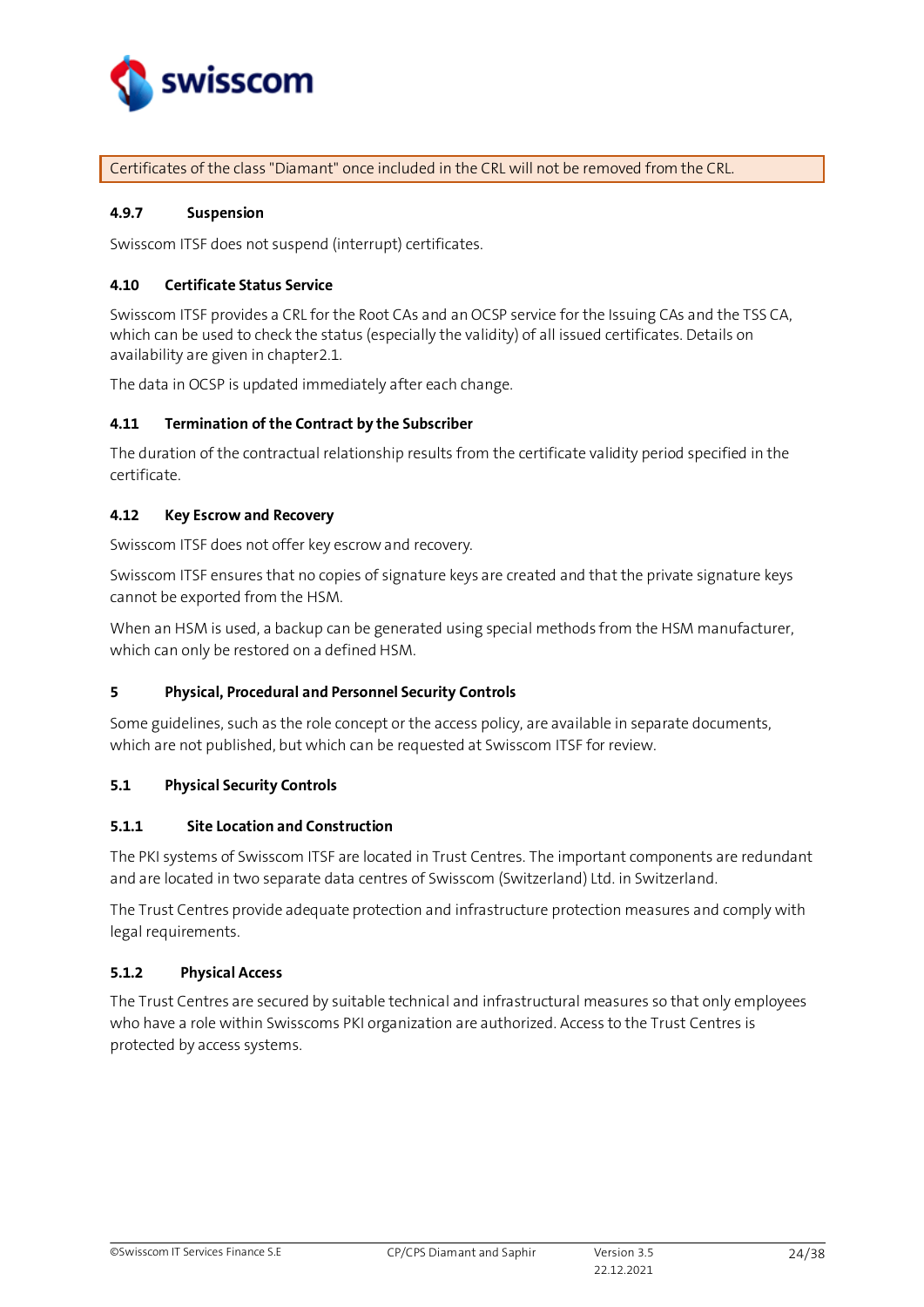

#### <span id="page-24-0"></span>**5.1.3 Power and Air Conditioning**

The data centres of Swisscom have an uninterruptible power supply (no-break). In the event of a power failure, electricity is produced by an emergency power unit.

In the Trust Centres redundant air conditioning systems ensure a suitable room temperature and humidity.

#### <span id="page-24-1"></span>**5.1.4 Water Exposures**

The server rooms for the technical infrastructure have adequate protection against water damage.

#### <span id="page-24-2"></span>**5.1.5 Fire Prevention and Protection**

There are fire protection regulations. In particular, the Trust Centres have a sufficient number of fire alarm systems and hand-held fire extinguishers.

## <span id="page-24-3"></span>**5.1.6 Media Storage**

Data storage devices are kept in locked rooms or cabinets. If data storage devices with sensitive data are not located in a Swisscom data center, they are kept in a vault.

## <span id="page-24-4"></span>**5.1.7 Waste Disposal**

All data on electronic data storage devices or paper are destroyed in a professional manner and then disposed of.

#### <span id="page-24-5"></span>**5.1.8 External Backup**

The backups of the systems are stored in two different Swisscom data centers.

## <span id="page-24-6"></span>**5.2 Procedural Controls**

## <span id="page-24-7"></span>**5.2.1 Trusted Roles**

Trusted roles must be taken over by persons who are subject to regular review. Such persons may be Swisscom ITSF employees or contractors. They have access to the systems of the Swisscom PKI and carry out activities which can have a significant effect on:

- Validation of information in certificate applications
- The acceptance, rejection or other processing of certificate applications
- Revocation or enrolment information
- Issuing or revoking of certificates
- the handling of the information or inquiries of the certificate applicant

Reliable persons include, but are not limited to:

- Administrators of cryptographic systems
- System administrators
- Engineers
- Information security officer
- responsible managers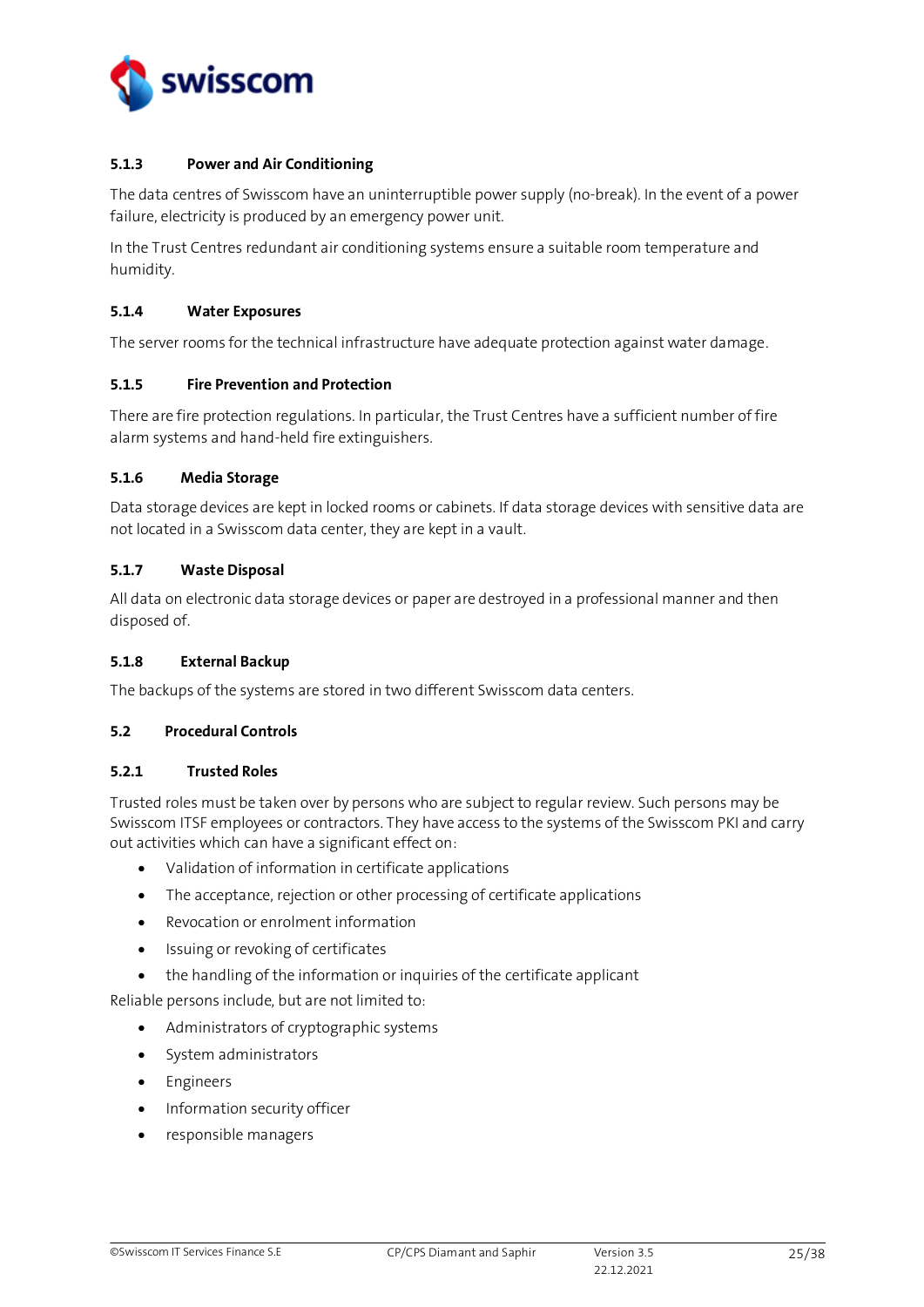

The roles and responsibilities of people in trusted roles are distributed in such a way that a person cannot act alone, thus circumventing security measures and undermining the trustworthiness of PKI or TSA operations.

The assignment of trusted roles to persons is reviewed annually.

## <span id="page-25-0"></span>**5.2.2 Number of Employees required per Task**

Cryptographic devices such as HSM and CA servers are subject to special authentication procedures. For all accesses to these systems, the "dual-control principle" is enforced by technical or operational means (e.g. by using different PED-keys).

## <span id="page-25-1"></span>**5.2.3 Identification and Authentication Requirements**

The identification and authentication of the roles is described in th[e \[Role Concept\]](#page-2-8) of the Swisscom PKI. The technical access to the individual IT systems is realized by strong authentication or user ID and password.

### <span id="page-25-2"></span>**5.2.4 Separation of Duties**

Th[e \[Role Concept\]](#page-2-8) stipulates a separation of the tasks to prevent the accumulation of incompatible roles on a person and thus to prevent conflicts of interest, to enforce the dual-control principle and to prevent harming behaviour.

### <span id="page-25-3"></span>**5.3 Personnel Security Controls**

### <span id="page-25-4"></span>**5.3.1 Requirements for Employees**

The employees of Swisscom, who are responsible for the operation of the platform or the monitoring, fulfil the legal requirements, in particular with regards to expertise, reliability, experience and qualifications.

In addition to a general education in the field of information technology, the employees have the appropriate expertise in the areas of:

- Computer general,
- Security technology, cryptography, electronic signature and PKI,
- technical standards, in particular evaluation standards,
- Hardware and software,
- rules on the safety and protection of personal data,
- Application of administrative and management procedures.

#### <span id="page-25-5"></span>**5.3.2 Background Checks**

All employees with access to the Swisscom PKI have to provide (updated every three years):

- extract from the criminal record
- extract from the debt collection register

#### <span id="page-25-6"></span>**5.3.3 Training Requirements**

Only qualified employees are employed in the operations teams of the Swisscom PKI. In addition, regular training for all employees of the organization is conducted by competent persons.

An employee receives an authorization to carry out a specific role only after proof of the necessary specialist customer.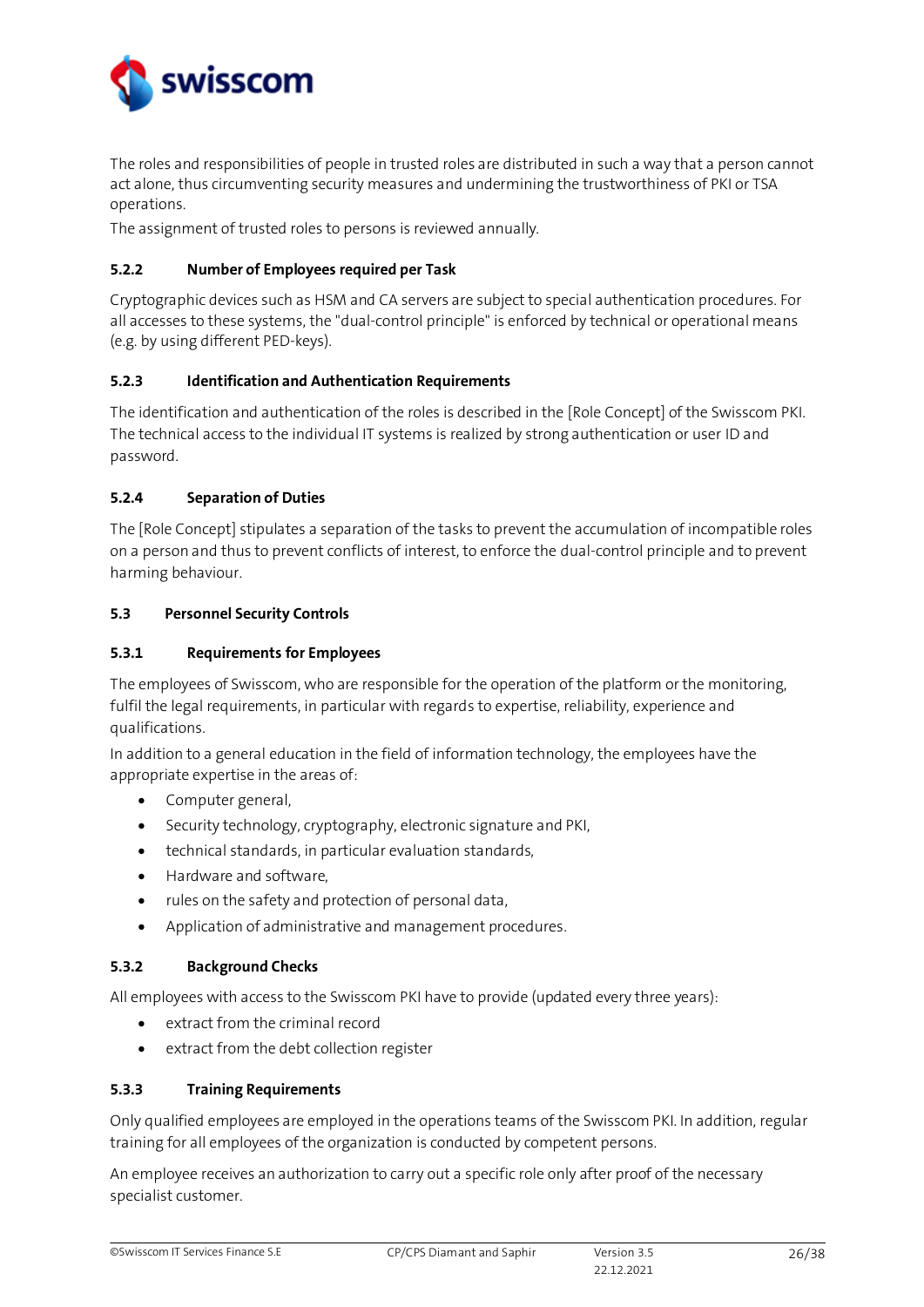

Training courses are conducted, in particular with the introduction of new guidelines, IT systems and security engineering.

## <span id="page-26-0"></span>**5.3.4 Sanctions for Unauthorized Actions**

Unauthorized actions that endanger the security of the IT systems of the Swisscom PKI or violate data protection regulations are subject to disciplinary action.

#### <span id="page-26-1"></span>**5.3.5 Documentation to be supplied to Personnel**

Swisscom PKI employees have access to course material, operating documents and procedural instructions on the Swisscom Intranet.

#### <span id="page-26-2"></span>**5.4 Audit Logging Procedures**

#### <span id="page-26-3"></span>**5.4.1 Recorded Events**

The following events are logged:

- Server-related events such as access attempts, system start-up and shutdown, system crashes, hardware errors, and software and configuration changes
- All activities on the CAs, such as the signing and revocation of certificates, CRL generation, etc.
- Installation and deactivation of cryptographic components
- Changes to the CP / CPS
- Access to the server rooms, technical alarms and intrusion alarms

Each logged event is time stamped and the person or process executing is specified.

#### <span id="page-26-4"></span>**5.4.2 Protection of Audit Logs**

The log data is transferred to a central log server and protected against access, deletion and manipulation.

#### <span id="page-26-5"></span>**5.5 Archiving**

#### <span id="page-26-6"></span>**5.5.1 Archived Data**

All data relevant to the certification process are archived:

- Certificate applications (including supporting documents)
- Applications for revocation
- all events related to the life cycle of the keys managed or issued by Swisscom

Further, following data are archived:

- Contracts
- Activity journal of the Swisscom PKI

#### <span id="page-26-7"></span>**5.5.2 Retention period for Archived Data**

The retention period in connection with certificates of the class "Diamant" shall be at least 35 years after the expiry of the validity of the certificates. In connection with certificates of the class "Saphir", at least 7 years after the expiry of the validity of the certificate.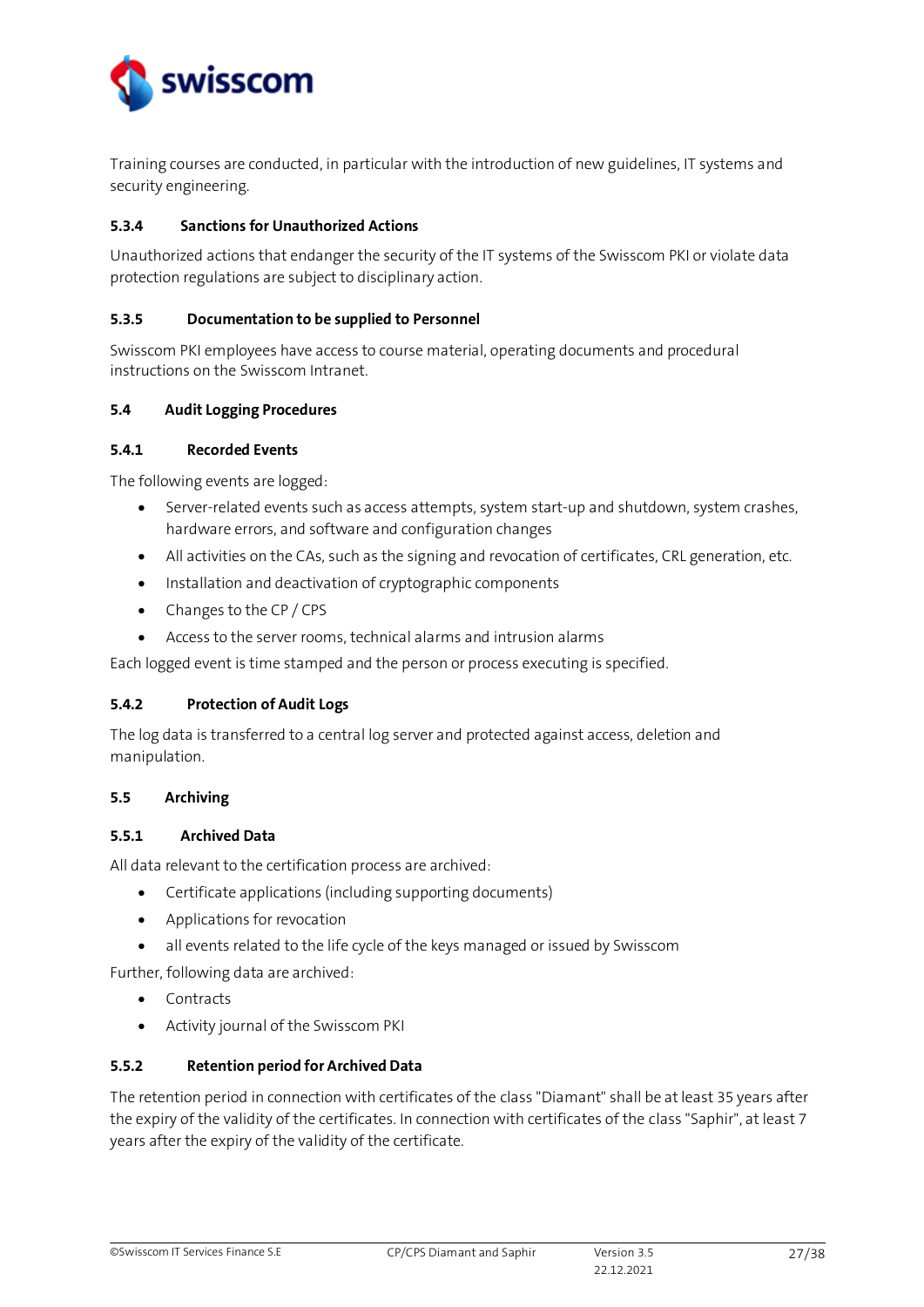

### <span id="page-27-0"></span>**5.5.3 Protection of an Archive**

It is ensured by suitable measures that the data can neither be read or copied unauthorized, nor altered or deleted.

The ISO can authorize the retrieval and verification of the archived data.

### <span id="page-27-1"></span>**5.6 Key Change-Over**

When the keys of a CA or TSU need to be replaced, a new certificate is created and published as per chapte[r 2.2.](#page-14-2) If the key change over affects a root CA, additionally a new certificate is signed with the old key and published.

If a key of a CA has been compromised, the rules in chapte[r 5.7.3](#page-27-5) apply.

### <span id="page-27-2"></span>**5.7 Compromise and Disaster Recovery**

### <span id="page-27-3"></span>**5.7.1 Recovery Procedures in the Event of Compromise or Disaster**

The procedures for handling security incidents and compromise of the private keys of a CA are documented. These procedures are known to the roles involved and are executed as required.

### <span id="page-27-4"></span>**5.7.2 Recovery of IT-Systems**

Swisscom ITSF applies comprehensive and effective procedures for the detection and treatment of incidents and weaknesses.

## <span id="page-27-5"></span>**5.7.3 Compromise of the Private Key of a CA**

If the private key of a CA has been compromised or if there is a reasonable suspicion of compromising, the following measures are taken:

- Revocation of the affected CA certificate as well as of all remaining valid certificates issued by this CA
- Immediate information to all certificate holders affected
- Revocation of further CA certificates for which the same reasons for compromise exist
- Information to the appropriate supervisory body
- The incident, its impact and the revocation information are published on the website (see section 2.1)
- Revocation of other CA certificates for which the same conditions of use and vulnerabilities exist (e.g. keys located in the same cryptographic device or generated under the same general conditions).

Subsequent to an investigation of the incident, new CA keys are generated and a new CA certificate is issued, considering the reasons for the compromise.

#### <span id="page-27-6"></span>**5.7.4 Business Continuity following a Disaster**

A resumption of the certification service after a disaster or after a compromise is part of the emergency planning and can take place if the security of the certification service is ensured.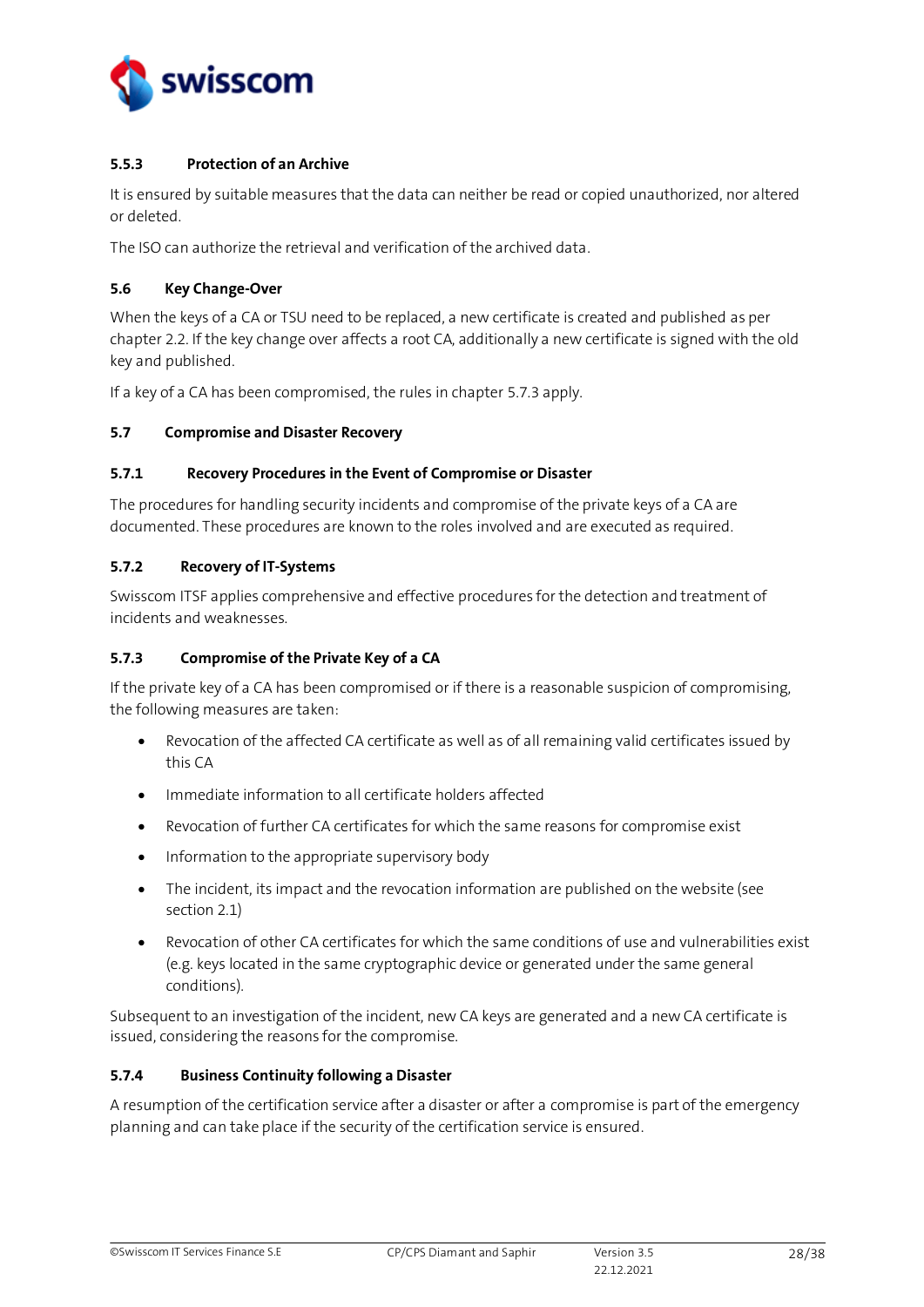

#### <span id="page-28-0"></span>**5.8 Business Termination**

When the certification services are terminated, the following measures are taken:

- notification to the supervisory body, at least three weeks before business termination;
- If the supervisory body determines that the revocation of the still valid certificates is not permissible, Swisscom ITSF hands over all necessary media and information to the Federation;
- Otherwise revocation of all certificates still valid and impacted by the termination and transfer of the certificate database to another qualified TSP;
- The subscribers and the organizations issuing seals are immediately informed about the cessation of the business as well as of the revocation, transfer or continuation;
- transfer of the final Certificate Revocation List (CRL), the transaction journal and related documents to the TSP designated by the supervisory body;
- Secure destruction of all private keys of the affected CAs of the Swisscom PKI.

#### <span id="page-28-1"></span>**6 Technical Security Controls**

#### <span id="page-28-2"></span>**6.1 Key Pair Generation and Installation**

#### <span id="page-28-3"></span>**6.1.1 Key Pair Generation**

The key pairs of the root CA are generated and stored on a dedicated HSM. The IT system that contains the root CA is not connected to a network. The root CA and the associated HSM are located in the highsecurity area of the Trust Centre. The procedure for generating root CA keys is monitored by an independent auditor.

The key pairs of the issuing CAs and TSS CA are generated and stored in a separate HSM.

The key pairs of "Diamant" and "Saphir" certificates are also created and stored in an HSM and meet the requirements o[f \[ETSI EN 319 411-2\].](#page-2-5) The HSM fulfils the requirements of the assessment level EAL 4+.

The HSMs used are at least "FIPS 140-2 Level 3" compliant. The HSMs are stored in such a way that the dual-control principle with key generation is enforced by organizational measures. The creation of CA keys is documented.

#### <span id="page-28-4"></span>**6.1.2 Provision of the Private Key to the Subscriber**

Key pairs for certificates of the classes "Diamant" and "Saphir" are generated exclusively within an HSM and will be managed according to the requirements of the HSM in order to fill the EAL4+ standard. If the subscriber holds the key pair on a separate HSM, the HSM or the certificate in combination with the key pair for use on his HSM is handed over to him in an appropriate manner.

#### <span id="page-28-5"></span>**6.1.3 Provision of the Public CA Keys**

All Swisscom PKI participants can access the public signature key (public key) of the Swisscom Root-CA and the issuing CAs via the directory service (see chapte[r 2.2\)](#page-14-2).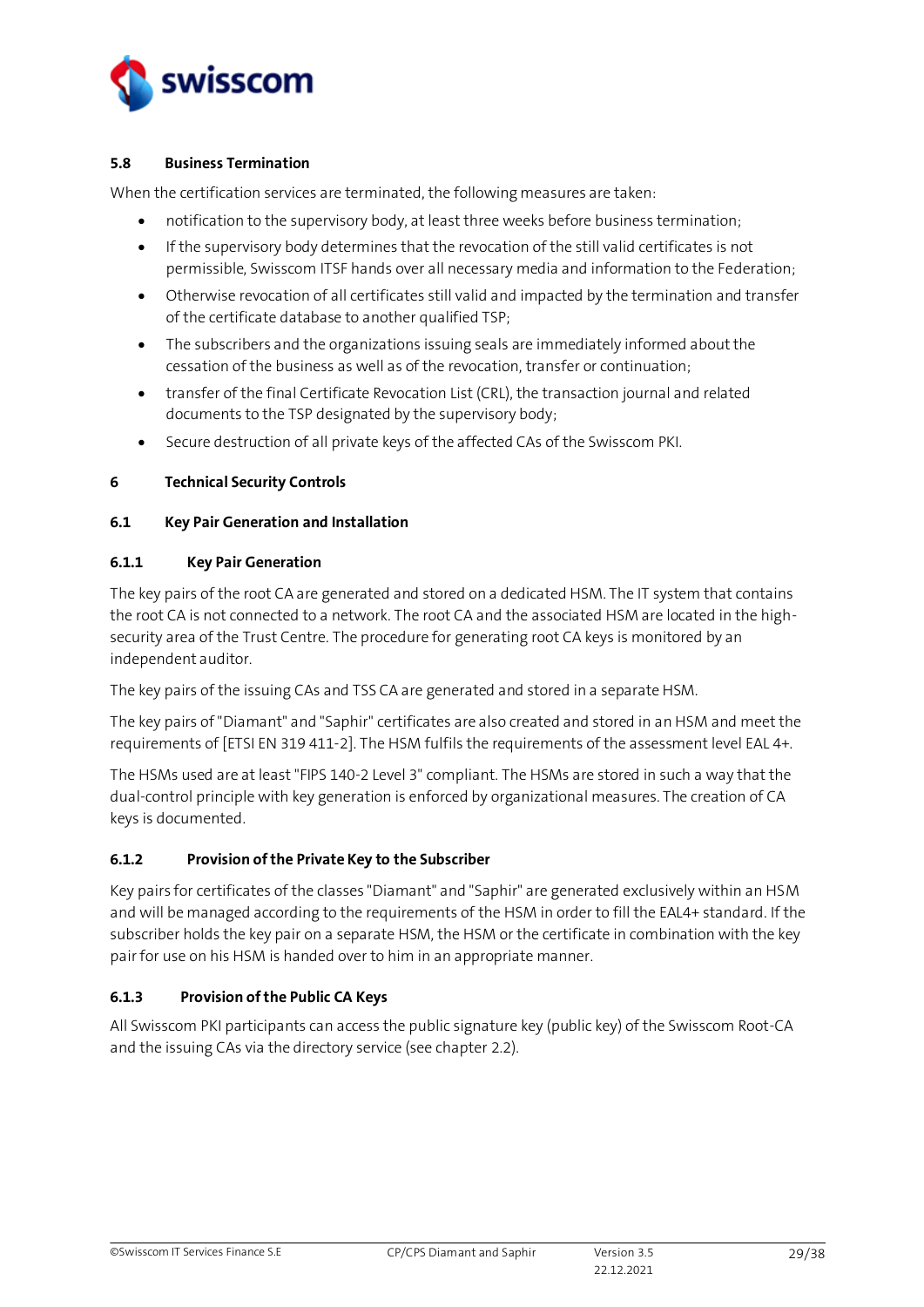

## <span id="page-29-0"></span>**6.1.4 Algorithms and Key Lengths**

The cryptographic algorithms used, and their key lengths are based on the publications of the ETSI and are at least:

Root CA 2 (OID 2.16.756.1.83.10)

- At least RSA 4096 SHA-256 for the CA 2 root key
- At least RSA 2048 SHA-256 for the subordinate CAs (Level 1)
- At least RSA 2048 SHA-256 for end user certificates and certificates of the TSUs

Root CA 4 (OID 2.16.756.1.83.30.4.0)

- RSA 8192 SHA256WithRSAandMGF1 for the CA 4 root key
- RSA 4096 SHA256WithRSAandMGF1 for the CAs of the next level (Level 1) and the TSS CA
- RSA 3072 SHA-256 for end user certificates and certificates of the TSUs

Further details (such as algorithms and duration of use) are defined in the [\[Addendum](#page-2-9) EU] Profiles of Certificates, Revocation Lists and Online Status Queries.

## <span id="page-29-1"></span>**6.1.5 Public Key Parameters and Quality Assurance**

The CA certificates and the end-entity certificates of the classes "Diamant" and "Saphir" are issued based on keys conforming to the latest version of [\[ETSI TS 119 312\].](#page-2-10)

In addition, the parameters of the "Diamant" certificates also meet the requirements of [ETSI EN 319 [411-2\].](#page-2-5)

## <span id="page-29-2"></span>**6.1.6 Key Usage and Restrictions**

The purpose of the key usage and any restrictions are set in the corresponding X.509 v3 field (keyUsage) (se[e \[Addendum](#page-2-9) EU] to this CP / CPS, chapter 2).

## <span id="page-29-3"></span>**6.2 Private Key Protection and Cryptographic Module Engineering Controls**

Throughout the entire life cycle (including delivery and storage), the HSM modules are protected from unauthorized access by technical and organizational measures.

## <span id="page-29-4"></span>**6.2.1 Standard of the Cryptographic Modules**

The HSM modules used meet the requirements of th[e \[eIDAS-VO\]](#page-2-0) and are at least FIPS 140-2 Level 3 compliant.

The certification status of the HSM modules used is monitored throughout their life cycle. In the event of a change in the certification status, Swisscom ITSF will conduct an impact analysis and subsequently determine the necessary measures.

## <span id="page-29-5"></span>**6.2.2 Splitting of Private Keys**

Splitting of the private keys of the Swisscom Root-CA and the issuing CAs is not done.

#### <span id="page-29-6"></span>**6.2.3 Escrow of Private Keys**

Private keys from subscribers are not stored.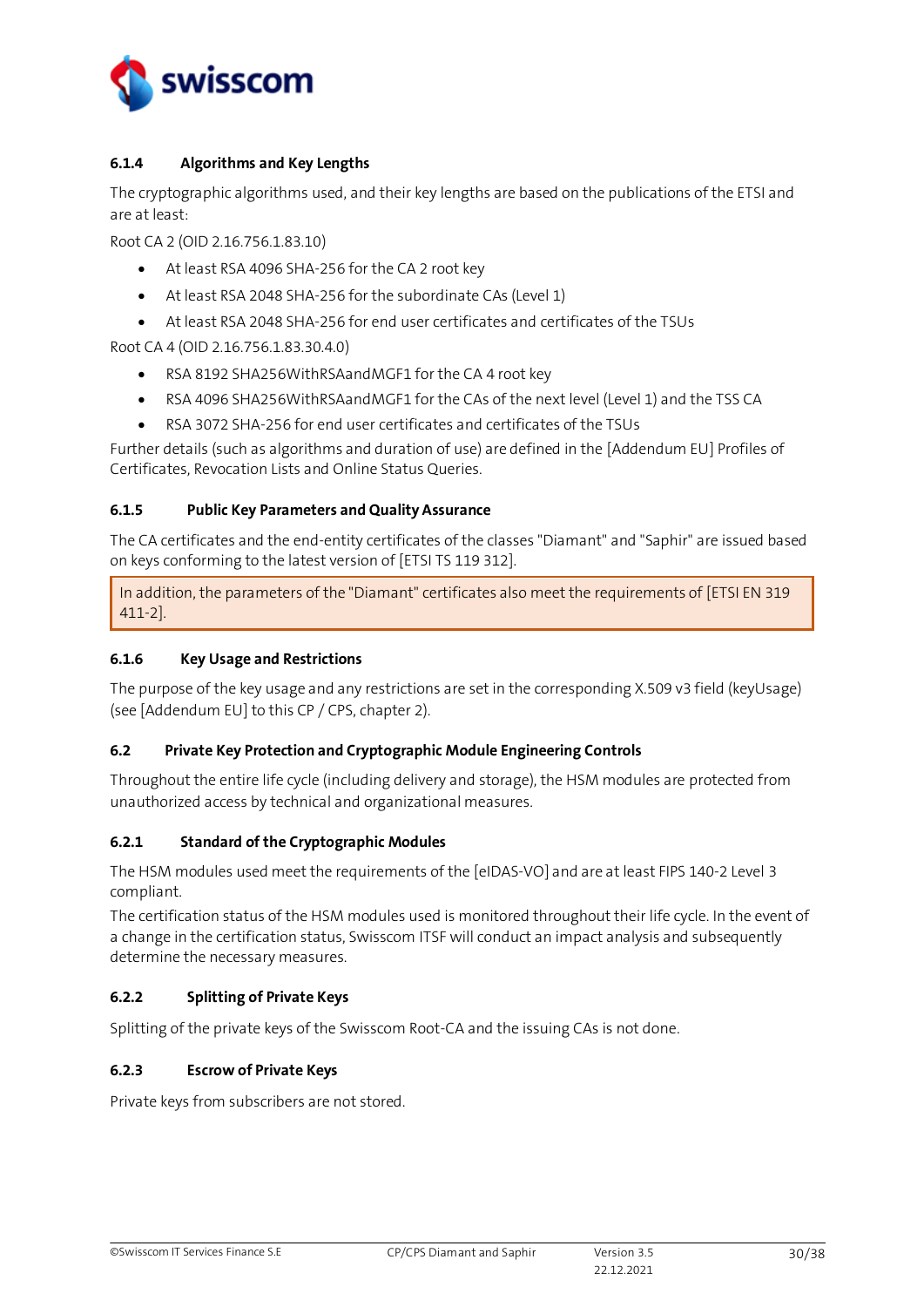

## <span id="page-30-0"></span>**6.2.4 Backup of Private Keys**

Copies of the key pairs of the Root CA and Issuing CAs are made and kept on an HSM, which is stored in a safe. The same prerequisites and security measures apply to the backup system as for the productive system.

### <span id="page-30-1"></span>**6.2.5 Archiving of Private Keys**

Private keys of Root CA, issuing CAs or subscribers are not archived by Swisscom.

### <span id="page-30-2"></span>**6.2.6 Creation and storage of private keys**

The private keys of Root CA, Issuing CAs, or subscribers are created in HSMs solely and managed according to the requirements of the HSM in order to fulfil the EAL4+ trust level.

### <span id="page-30-3"></span>**6.2.7 Activation of Private Keys**

Two different PED-keys, which are owned by two different key holders, are used to activate the private keys of the CAs. Thus, the dual-control principle is technically ensured.

For advanced and qualified signatures and seals, the private key is activated by means of the signature creation data registered by Swisscom ITSF during the identification (chapter 3.2).

### <span id="page-30-4"></span>**6.2.8 De-activation of Private Keys**

The private keys of the CAs are deactivated by terminating the connection between HSM and the management software.

With advanced and qualified signatures, de-deactivation of private key is realized by interruption of the connection between HSM and the signature application.

The private keys for use for advanced and qualified seals are deactivated by terminating the connection between HSM and the signature software.

## <span id="page-30-5"></span>**6.2.9 Destruction of private keys**

When the private keys of the root CA or the subordinate issuing CAs and TSS CA are destroyed, the dualcontrol principle is used. The procedure is logged.

The private keys for use for advanced and qualified signatures are automatically deleted after end of the validity period of a certificate of in case of revocation.

The private keys for use for advanced and qualified seals are destroyed when the certificate is deleted (for example, after termination or expiration).

#### <span id="page-30-6"></span>**6.2.10 Quality of the Cryptographic Modules**

Swisscom ITSF uses suitable hard- and software-based key generators to ensure the quality of the key material.

#### <span id="page-30-7"></span>**6.3 Other Aspects of Key Pair Management**

#### <span id="page-30-8"></span>**6.3.1 Archiving of Public Keys**

Public keys are archived in both directory service and media.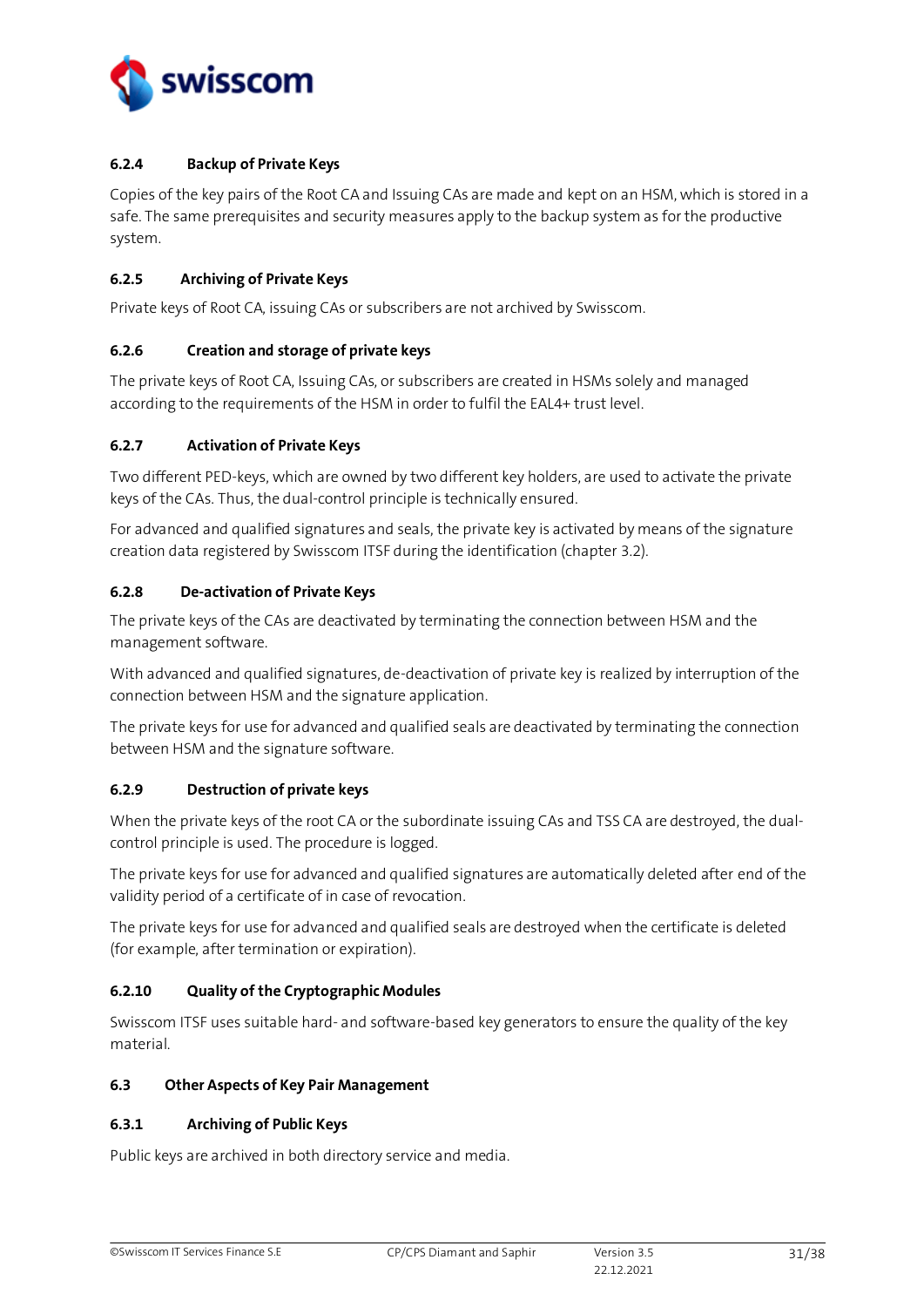

## <span id="page-31-0"></span>**6.3.2 Validity of certificates and Key Pairs**

The certificates issued by the Root CA and Issuing CAs have the following validity periods:

- Certificate of the Root CA for a maximum of 20 years
- Certificates of issuing CAs incl. TSS CA for a maximum of 10 years
- Certificates of the classes "Diamant" and "Saphir" as well as the certificates of the TSU for a maximum of 3 years

The validity of the keys and certificates is variable and can be taken from the certificate.

#### <span id="page-31-1"></span>**6.4 Activation Data**

For server signatures, the private keys of the subscribers remain in the HSM in the Trust Center. The subscriber authorizes the use of his private key via the activation data registered with Swisscom ITSF (e.g., mobile phone number).

### <span id="page-31-2"></span>**6.4.1 Activation Data for Private Keys of Natural Persons**

Activation data for the use of private keys must comply with the requirements of [CEN EN [419 241-1\]](#page-2-7) at least level 1 (Sole Control Assurance Level 1).

Activation data for the use of private keys of the certificate class «Diamant» must comply with the requirements of [CEN EN [419 241-1\]](#page-2-7) level 2 (Sole Control Assurance Level 2)

#### <span id="page-31-3"></span>**6.4.2 Activation Data for Private Keys of Legal Persons**

The passwords for activating private keys for use for qualified seals according to chapter 6.2.7 must be at least 6 characters long. After 5 incorrect entries, the PIN or password is blocked.

The passwords for activating private keys for use for advanced seals according to chapter 6.2.7 must be at least 6 characters long.

#### <span id="page-31-4"></span>**6.4.3 Activation Data for Keys of CAs**

The activation of the CA's keys in the HSM requires the participation of at least two authorized holders of a trustworthy role (according to chapter 5.2.1).

#### <span id="page-31-5"></span>**6.5 Computer Security Controls**

#### <span id="page-31-6"></span>**6.5.1 Specific computer security technical requirements**

All computers, proxies and other components used at Swisscom PKI are subject to a risk analysis and protected according to their risk potential. For the CA and the directory service, a change auditing software is used, which places a hash value over the configuration files and thus can detect changes. In addition, the following security measures are implemented:

- Restrictive access control
- User authentication and authorization is based on the "need-to-know" and "need-to-do" principles
- Perimeter protection: virus protection, use of firewall cascades and Web Application Firewall (WAF).
- Use of current software releases and timely installation of security-relevant software updates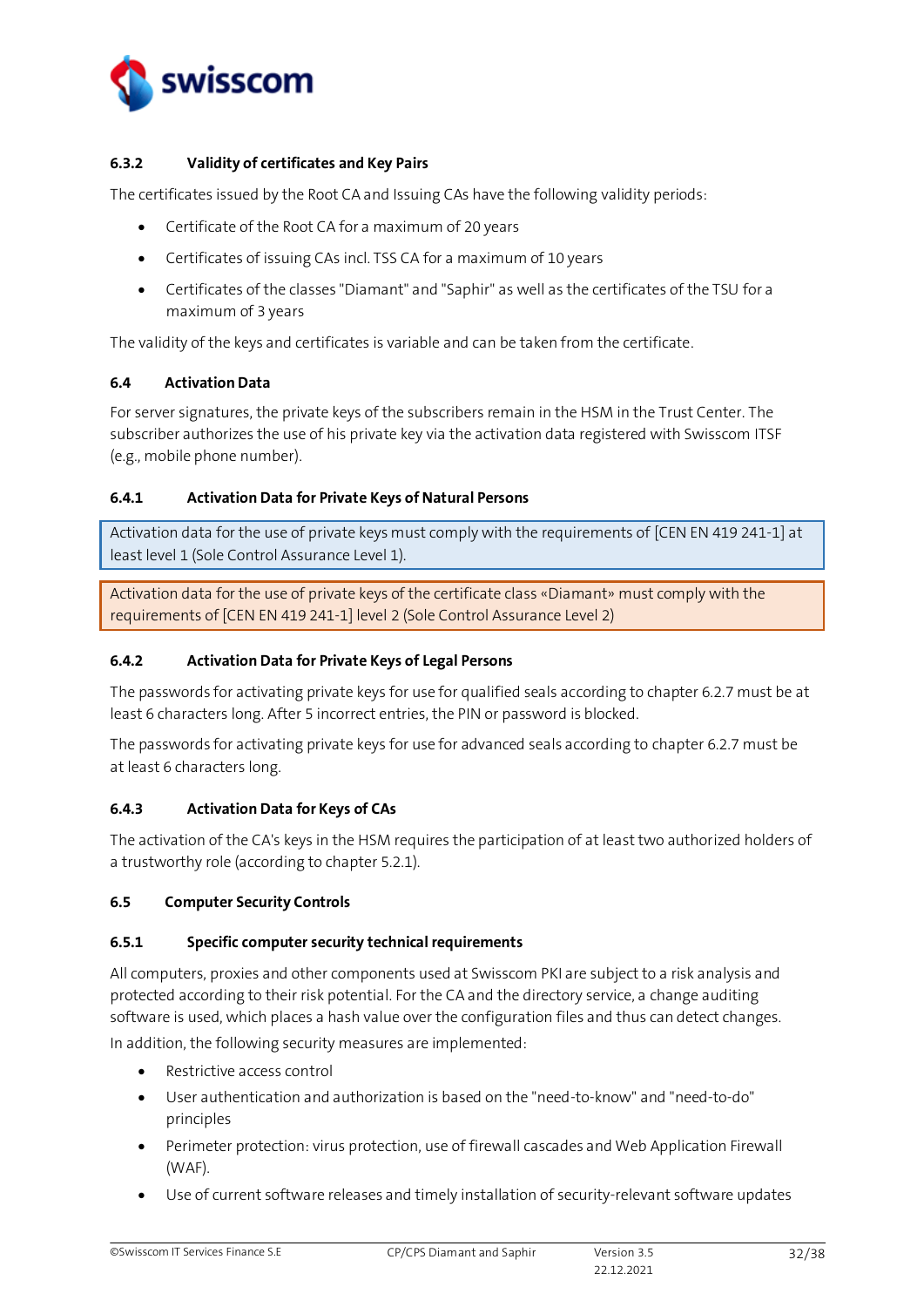

#### <span id="page-32-0"></span>**6.5.2 Quality of the Security Measures**

The security measures are periodically verified by an accredited conformity assessment body.

#### <span id="page-32-1"></span>**6.6 Life Cycle Security Controls**

#### <span id="page-32-2"></span>**6.6.1 Software Development**

Software (proprietary or third-party) can only be used once it has been accepted and released.

### <span id="page-32-3"></span>**6.6.2 Security Management Controls**

Security management covers the following aspects:

- Bi-annual audits (compliance audit by an accredited conformity assessment body)
- Regular evaluation and development of the security concept (annually)
- Checking the security during operation (see also chapter 5.4)
- Logging of all security related operations
- Collaboration with the Swisscom Computer Security Incident Response Team (CSIRT)
- Implementation of upgrades and patches
- Implementation of upgrades or patches on a productive system only after release on a test system.

### <span id="page-32-4"></span>**6.7 Network Security Controls**

The network of the PKI is divided into various security zones, each of which is protected by a firewall. All assets (devices, key material and information) are classified and placed in the security zone that corresponds to their classification.

The management network is separated from the data network.

Critical security incidents are immediately pursued and processed in cooperation with the Swisscom CSIRT if necessary.

#### <span id="page-32-5"></span>**6.8 Time Stamping**

Swisscom runs an internal time service. For the time base, two different external time signals are correlated to ensure that the internal time is synchronized with the coordinated world time (UTC). The time base is also distributed to all Swisscom PKI servers via the Network Time Protocol (NTP).

Based on this internal time service, Swisscom provides a time service.

#### <span id="page-32-6"></span>**7 Profiles for certificates, Certificate Revocations Lists (CRL), and Online Status Queries**

The certificate profiles, revocation lists (CRL) and online status queries (OCSP) comply with the standard X.509 v3. The certificate profiles and CRLs also comply with the specifications of [\[RFC 5280\]](#page-2-11) and the OCSP queries comply with the specifications of [\[RFC 6960\].](#page-2-12) They are described in detail i[n \[Addendum](#page-2-9) EU] to this CP / CPS.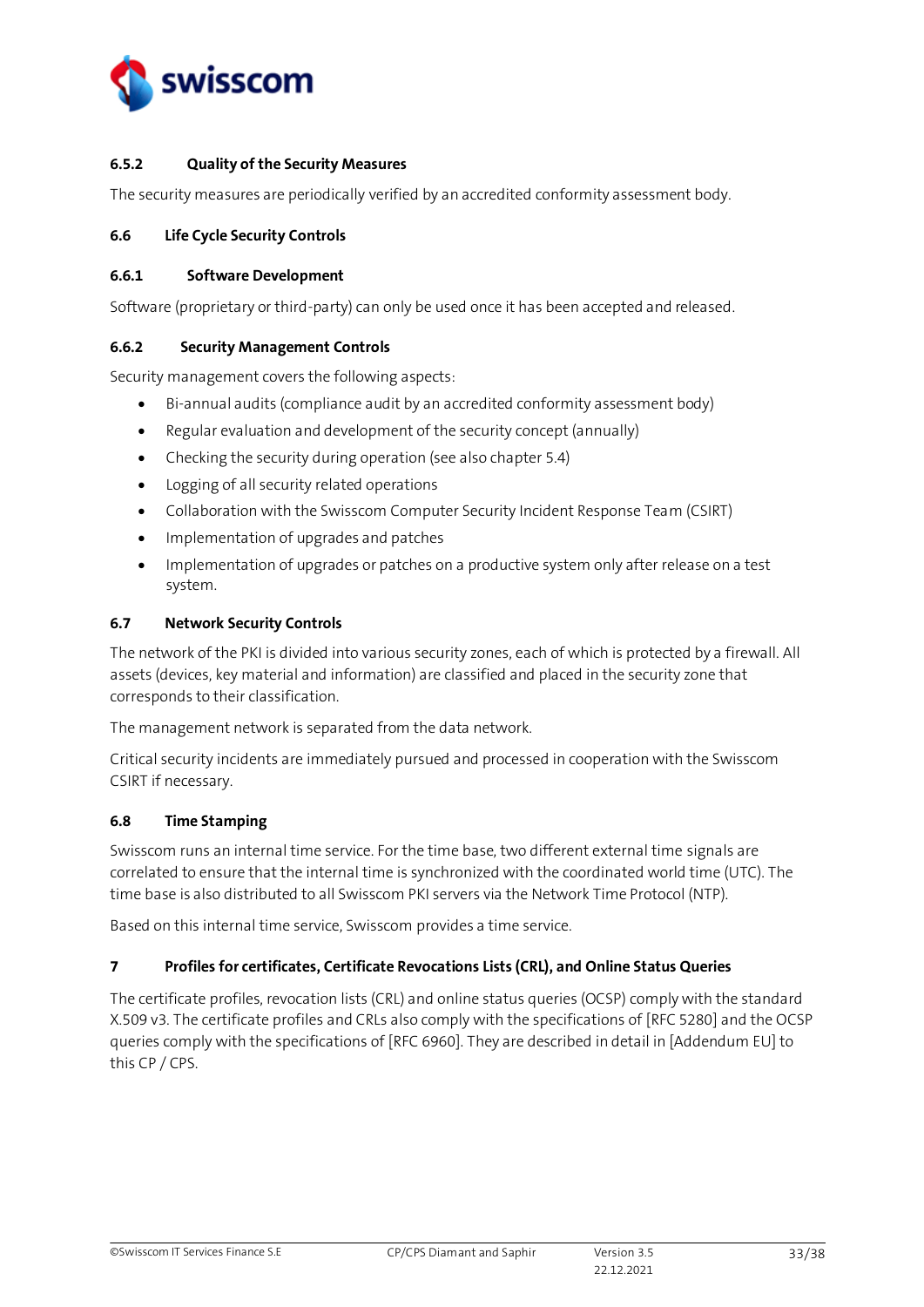

#### <span id="page-33-0"></span>**8 Compliance Audit and other Assessment**

#### <span id="page-33-1"></span>**8.1 Compliance**

The services, processes and security controls are based on the following laws and regulations:

- These CP / CPS and associated documents such as the security concept, the roll concept, etc.
- Regulation (EU) No 910/2014 on electronic identification and trust services for electronic transactions in the internal market and repealing directive 1999/93/EC [\[eIDAS-VO\],](#page-2-0) in the version of 29.01.2015
- Austrian Federal Law on electronic signatures and trust services for electronic transactions (Signature- and Trust Services Law - [\[SVG\]\)](#page-2-1) as of 01.07.2016
- Austrian Ordinance on electronic signatures and trust services for electronic transactions (Signature- and Trust Services Ordinance - [\[SVV\]\)](#page-2-2) as of 02.08.2016
- ETSI EN 319 401: Electronic Signatures and Infrastructures (ESI); General Policy Requirements for Trust Service Providers, version 2018-03
- ETSI EN 319 411-1: Electronic Signatures and Infrastructures (ESI); Policy and security requirements for Trust Service Providers issuing certificates; Part 1: General requirements, Version 2018-04
- ETSI EN 319 411-2: Electronic Signatures and Infrastructures (ESI); Policy and security requirements for Trust Service Providers issuing certificates; Part 2: Requirements for trust service providers issuing EU qualified certificates, version 2018-04
- ETSI EN 319 412-1: Electronic Signatures and Infrastructures (ESI); Certificate Profiles; Part 1: Overview and common data structures, version 2020-06
- ETSI EN 319 412-2: Electronic Signatures and Infrastructures (ESI); Certificate Profiles; Part 2: Certificate profile for certificates issued to natural persons, version 2020-07
- ETSI EN 319 412-3: Electronic Signatures and Infrastructures (ESI); Certificate Profiles; Part 3: Certificate profile for certificates issued to legal persons, version 2020-07
- ETSI EN 319 412-5: Electronic Signatures and Infrastructures (ESI); Certificate Profiles; Part 5: QCStatements, version 2020-04
- ETSI EN 319 421: Policy and Security Requirements for Trust Service Providers issuing Time-Stamps, version 2016-03
- ETSI EN 319 422: Time-stamping protocol and time-stamp token profiles, Version 2016-03
- CEN EN 419 241-1:2018, Systems Supporting Server Signing; Part 1: General System Security Requirements

## <span id="page-33-2"></span>**8.2 Certification**

Compliance with the requirements set out in chap. 8.1 has been audited and certified by the Telecom Control Commission as a supervisory body within the framework of the conformity assessment of Swisscom ITSF as a qualified Trusted Service Provider.

#### <span id="page-33-3"></span>**8.3 Frequency of Compliance Audit**

Swisscom ITSF commissions a conformity assessment body at regular intervals of two years, as well as in the event of safety-relevant changes to the CP/CPS, to check compliance with the specifications in accordance with these CP/CPS. In addition, the supervisory body is authorized to carry out random checks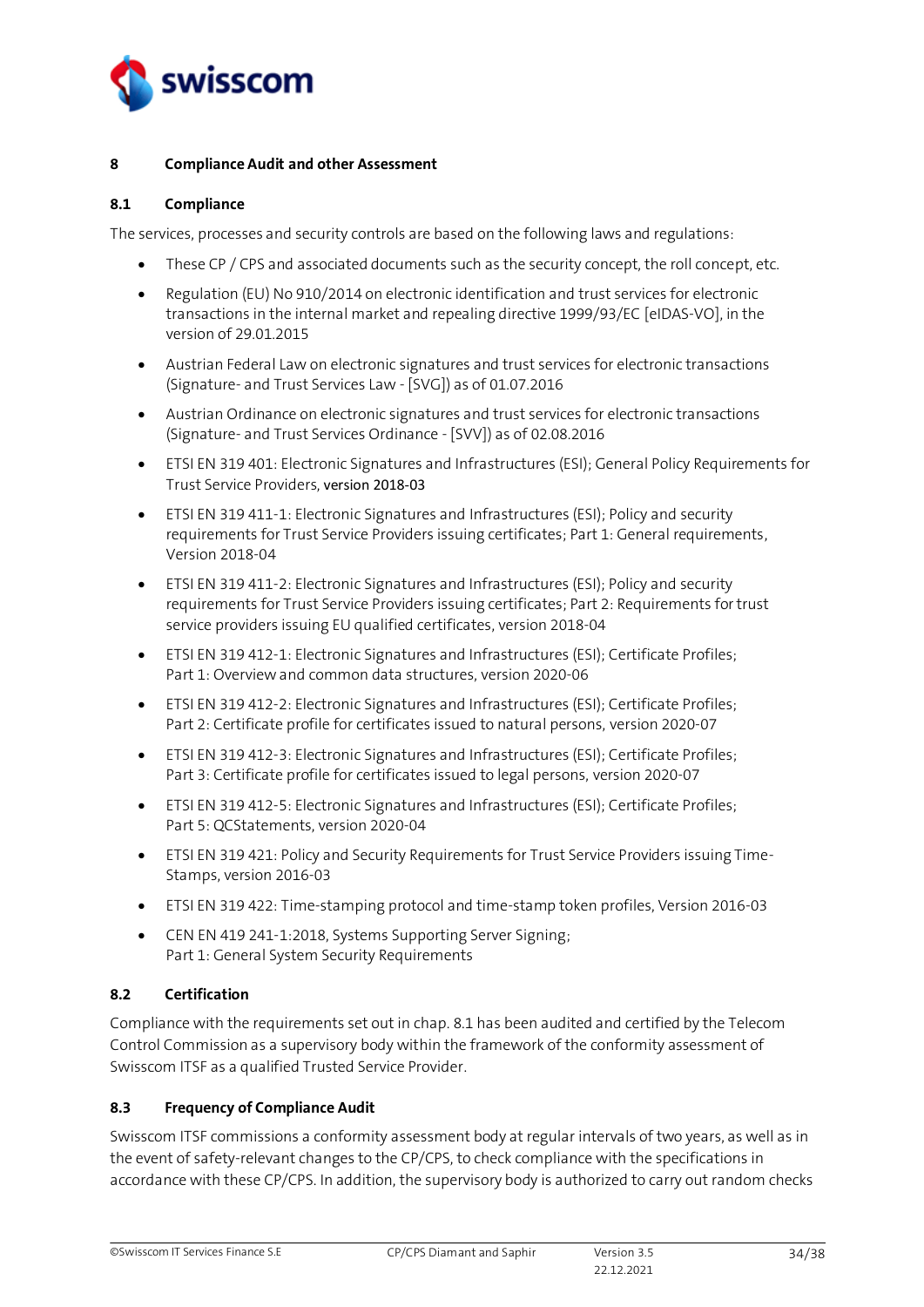

of the Swisscom ITSF (including registration authorities) at any time in accordance with art. 20 para 2 [\[eIDAS-VO\].](#page-2-0)

### <span id="page-34-0"></span>**8.4 Assessed Areas**

The areas affected by an audit shall be defined by the responsible conformity assessment body. For risks that necessarily require a review, certain areas can be identified in advance.

#### <span id="page-34-1"></span>**8.5 Remediation**

Any deficiencies identified are rectified in consultation with the supervisory body and Swisscom ITSF or the audited registration authority.

#### <span id="page-34-2"></span>**9 Framework provisions**

#### <span id="page-34-3"></span>**9.1 Remuneration**

The remuneration is agreed upon in the respective contracts with Swisscom ITSF (e.g. in the contract concluded between Swisscom ITSF and RA partner).

#### <span id="page-34-4"></span>**9.2 Liability insurance of Swisscom ITSF**

Swisscom ITSF holds liability insurance with cover that is sufficient for the purposes o[f \[eIDAS-VO\].](#page-2-0)

#### <span id="page-34-5"></span>**9.3 Confidentiality of business information**

#### <span id="page-34-6"></span>**9.3.1 Data that are to be treated as confidential**

Information concerning participants referred to in chapte[r 1.3](#page-8-0) that does not fall under chapte[r 9.3.2](#page-34-7) is regarded as confidential information. This information includes inter alia business plans, information concerning business partners and any other information collected during the registration process.

#### <span id="page-34-7"></span>**9.3.2 Data that need not be treated as confidential**

Information that is contained in certificates and the list of certificates that have been declared invalid is not regarded as confidential (e.g. elements of the DN).

#### <span id="page-34-8"></span>**9.3.3 Responsibility for upholding the confidential status of information**

Swisscom ITSF is responsible for taking measures to uphold the confidential status of information. Data may only be processed in relation to the provision of the service and may only be disclosed to a third party that has been subjected to a contractual duty of confidentiality. RA partners that are able to disclose data to Swisscom ITSF during the course of the processing of the application for a certificate and to which Swisscom ITSF may in turn disclose the processed data will not be regarded as third parties. Documents may be viewed for auditing and control purposes in the presence of a Swisscom Information Security Officer.

## <span id="page-34-9"></span>**9.4 Data protection**

#### <span id="page-34-10"></span>**9.4.1 General**

Swisscom ITSF only collects, stores, and processes data that are required in order to provide the services and to administer and manage the customer relationship, and specifically in order to ensure a high quality of service along with operational and infrastructure security and for billing purposes.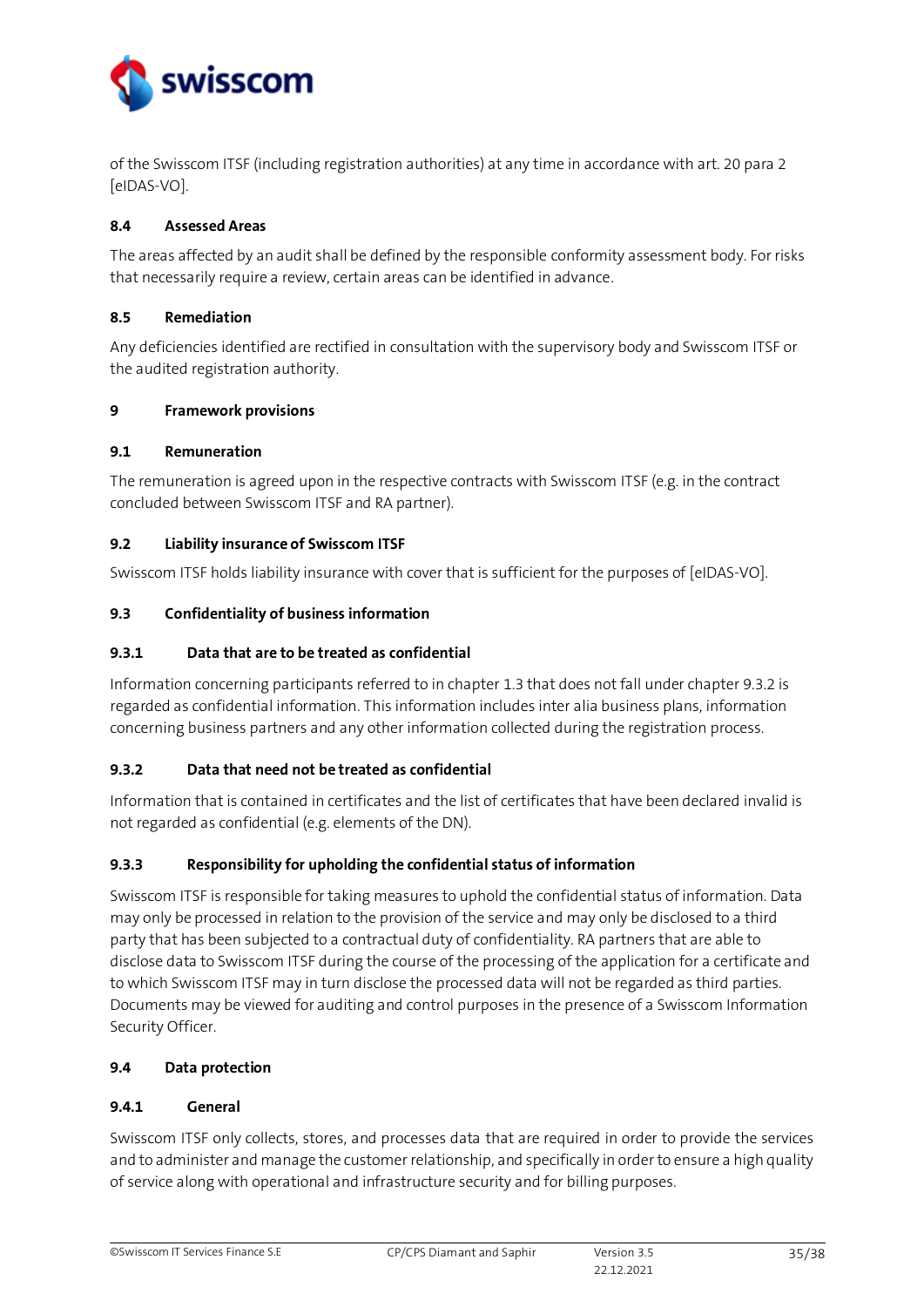

Swisscom ITSF uses Swisscom (Switzerland) Ltd, which is based in Switzerland, in order to provide trust services. Swisscom (Switzerland) Ltd operates the IT systems in order to provide the trust services and these systems are located in Switzerland. Digital certificates are therefore issued in Switzerland. The service therefore is to be qualified as data processing under contract in Switzerland by Swisscom (Switzerland) Ltd, which is carried out on the instructions of Swisscom ITSF. Swisscom ITSF has concluded the agreements required for this purpose under data protection law with Swisscom (Switzerland) Ltd, to which the signatories consent by accepting the Terms and Conditions of Use.

## <span id="page-35-0"></span>**9.4.2 Responsible handling of personal data**

Swisscom ITSF and its RA partners abide in particular by the following principles:

- Personal data may only be procured lawfully.
- Data may only be processed in good faith and processing must be proportionate.
- Personal data may only be processed for the purpose indicated when the data were acquired, that is apparent from the circumstances or that is specified by law.

### <span id="page-35-1"></span>**9.4.3 Disclosure to courts and other authorities**

The duties of disclosure and cooperation of Swisscom ITSF towards courts and other authorities are not affected by the terms of this CP/CPS and by specific contractual arrangements. Swisscom ITSF is in particular required to hand over data concerning signatories to the courts and other authorities in accordance with applicable legislation.

In particular, upon request by a court or another authority, Swisscom ITSF will carry out an analysis of the electronic signatures based on its certificates.

#### <span id="page-35-2"></span>**9.4.4 Other circumstances in which data may be disclosed to third parties**

If the signatory uses a pseudonym in the certificate, Swisscom ITSF must transfer data concerning the identity of the signatory if it is credibly established that there is an overwhelmingly justified interest in establishing his or her identity pursuant to  $\S$  8(1), no. 4 and (3) of the Austrian Data Protection Act.

## <span id="page-35-3"></span>**9.5 Copyright**

Swisscom ITSF holds copyright over the following documents:

- the present CP/CPS;
- the associated Terms and Conditions of Use.

Swisscom ITSF grants the RA partners and the signatories the right to pass on the documents indicated without amendment to third parties. No further rights will be granted. In particular, the disclosure of amended versions and the transposition into other documents or publications is not permitted without the prior written approval of Swisscom ITSF.

#### <span id="page-35-4"></span>**9.6 Warranty**

#### <span id="page-35-5"></span>**9.6.1 Warranty of Swisscom ITSF**

Swisscom ITSF warrants that the information contained in the certificate is consistent with the information obtained during the authentication process in accordance with this document (chapter 3).

## <span id="page-35-6"></span>**9.6.2 Warranty by other participants**

Further warranties are regulated in the relevant contracts concluded with Swisscom ITSF.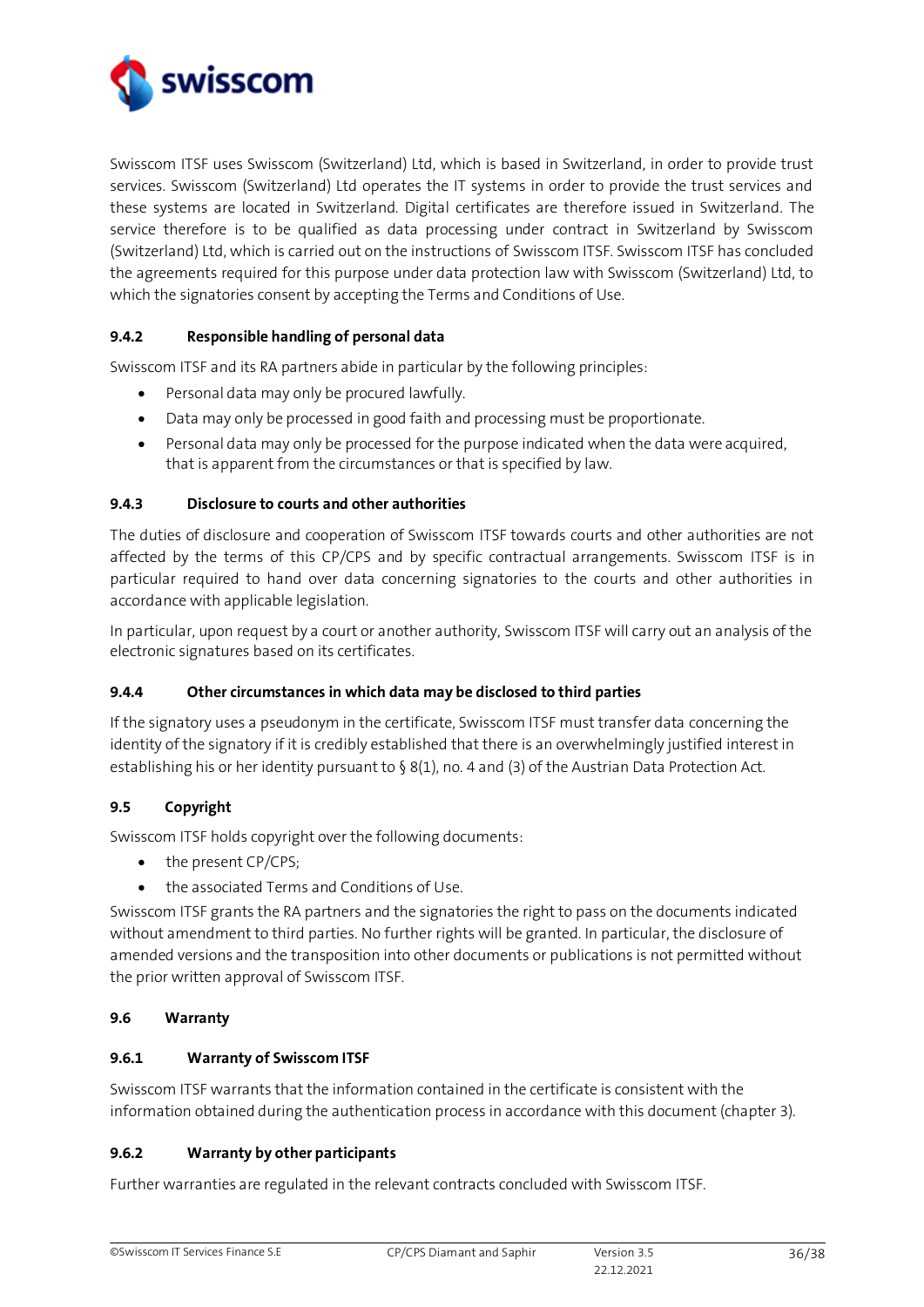

RA partners must warrant in particular that they comply with the requirements imposed upon them in accordance with this document and the legislation applicable to signatures.

## <span id="page-36-0"></span>**9.7 Liability**

### <span id="page-36-1"></span>**9.7.1 Liability of Swisscom ITSF**

The liability of Swisscom ITSF for qualified trust services is determined in accordance with Article 13 [\[eIDAS-VO\]](#page-2-0) and Article 11 of the Austrian Act on Signature and Trust Services. The present document provides information to signatories concerning the limitations associated with usage of the services, which limitations apply to third parties by virtue of the certificate and the liability limitations in the Terms and Conditions of Use. Swisscom ITSF thus bears no liability for losses arising out of any usage of the services beyond the extent of these limitations (Article 13(2[\) \[eIDAS-VO\]\)](#page-2-0).

Swisscom ITSF certificates may contain a monetary upper limit of transactions for the certificate. If the signature was created based on a certificate with a monetary upper limit, Swisscom ITSF is not liable for any damage caused by a use of the services that exceeds these limits.

The upper limit is listed in the corresponding certificates according to specifications from [ETSI EN 319 412-5] in a specific certificate field QcEuLimitValue [\[Addendum](#page-2-9) EU].

The liability of Swisscom ITSF in relation to non-qualified trust services (e.g. between Swisscom ITSF and the RA partners) is determined in accordance with contractual agreements. Unless the contractual agreements specify otherwise regarding the issue of liability, Swisscom ITSF will bear liability as follows: In the event of a breach of contract, Swisscom ITSF will bear liability for demonstrable losses unless it can prove that it was not at fault. The liability of Swisscom ITSF for losses caused wilfully or through gross negligence is unlimited. Insofar as permitted by law, Swisscom ITSF will bear no liability for losses resulting from minor negligence.

#### <span id="page-36-2"></span>**9.7.2 Liability of other participants**

The liability of the signatory is regulated in the Terms and Conditions of Use and is determined in accordance with the relevant applicable law.

The liability of the RA partner will be regulated in the contract concluded between Swisscom ITSF and the RA partner.

#### <span id="page-36-3"></span>**9.8 Effective date and revocation**

#### <span id="page-36-4"></span>**9.8.1 Effective date**

These CP/CPS will take effect upon publication by the Information Service of Swisscom (see chapter [2.2\)](#page-14-2).

#### <span id="page-36-5"></span>**9.8.2 Revocation**

This document will remain valid until:

- it is replaced by a new version; or
- the operation of the trust service of Swisscom ITSF is discontinued.